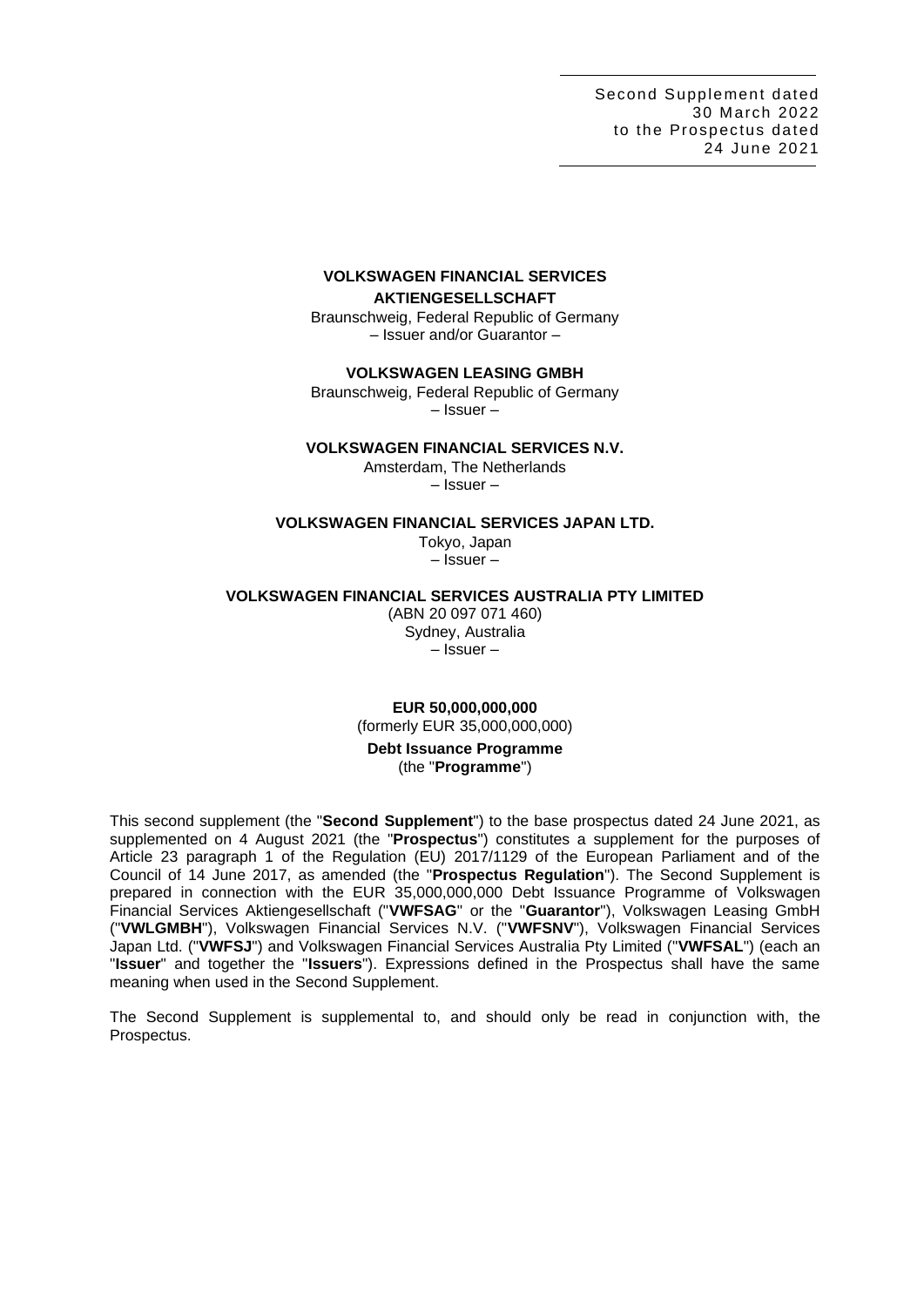The Second Supplement has been prepared to update the Prospectus for the increase of the aggregate principal amount and following the publication of the audited financial statements of VWFSAG, VWLGMBH, VWFSNV, VWFSJ and VWFSAL for the financial year ended 31 December 2021 on 24 March 2022:

- The audited consolidated financial statements of VWFSAG for the financial year ended 31 December 2021 included in the Annual Report 2021 of VWFSAG;
- The audited non-consolidated financial statements of VWLGMBH for the financial year ended 31 December 2021 included in the Annual Report 2021 of VWLGMBH;
- The audited non-consolidated financial statements of VWFSNV for the financial year ended 31 December 2021 included in the Financial Report 2021 of VWFSNV;
- The audited non-consolidated financial statements of VWFSJ for the financial year ended 31 December 2021 included in the Audit Report 2021 of VWFSJ with Financial Report 2021; and
- The audited consolidated financial statements of VWFSAL for the financial year ended 31 December 2021 included in the Annual Report 2021 of VWFSAL.

VWFSAG, VWLGMBH, VWFSNV, VWFSJ and VWFSAL accept responsibility for the information contained in the Second Supplement provided that

- VWLGMBH is not responsible for the supplemental information under items 1, 2, 3, 5, 6, 7, 8, 9, 10, 11, 12, 13, 14, 15, 16, 17, 25, 26, 27, 28, 29, 30, 31, 32, 33, 34, 35, 36, 37, 38, 39, 40, 41, 42, 43, 44, 45, 46, 47, 48, 49 and in relation to items 51-54 only responsible as far as the information is related to it;
- VWFSNV is not responsible for the supplemental information under items 1, 2, 3, 4, 5, 7, 8, 9, 10, 11, 12, 13, 14, 15, 16, 17, 18, 19, 20, 21, 22, 23, 24, 25, 33, 34, 35, 36, 37, 38, and in relation to item 38-41 only responsible as far as the information is related to it;
- VWFSJ is not responsible for the supplemental information under items 2, 3, 4, 5, 6, 8, 9, 10, 11, 12, 13, 14, 15, 16, 17, 18, 19, 20, 21, 22, 23, 24, 25, 26, 27, 28, 29, 30, 31, 32, 33, 40, 41, 42, 43, 44, 45, 46, 47, 48 and in relation to item 51-54 only responsible as far as the information is related to it.
- VWFSAL is not responsible for the supplemental information under items 1, 2, 3, 4, 5, 6, 7, 9, 10, 11, 12, 13, 14, 15, 16, 17, 18, 19, 20, 21, 22, 23, 24, 25, 26, 27, 28, 29, 30, 31, 32, 33, 34, 35, 36, 37, 38, 39 and in relation to item 51-54 only responsible as far as the information is related to it.

VWFSAG, VWLGMBH, VWFSNV, VWFSJ and VWFSAL hereby declare, that having taken all reasonable care to ensure that such is the case, the information contained in this Second Supplement for which they are responsible, is, to the best of their knowledge, in accordance with the facts and contains no omission likely to affect its import.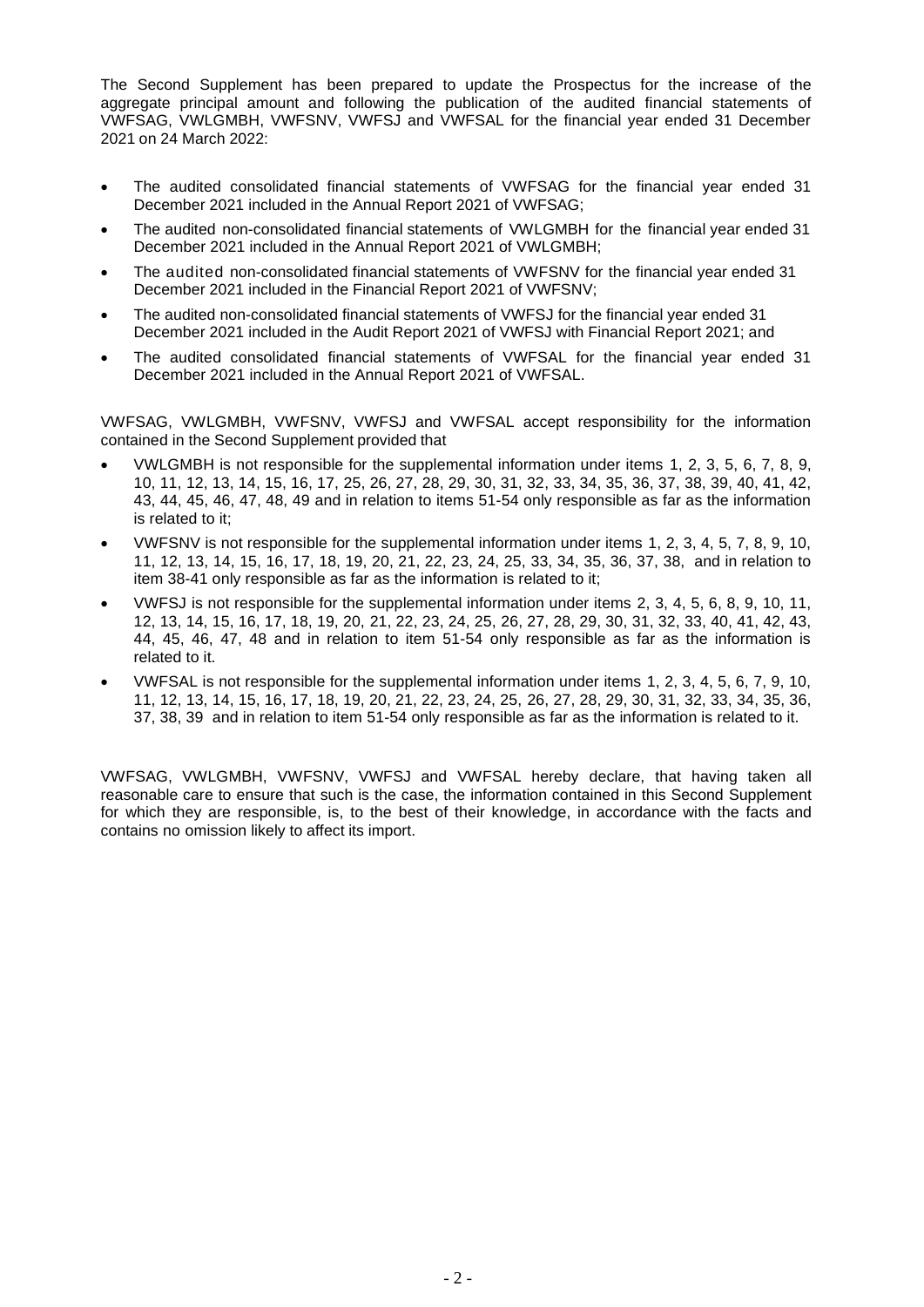| I. SUPPLEMENTAL INFORMATION RELATING TO THE SECTION "IMPORTANT NOTICE"                                                                     |
|--------------------------------------------------------------------------------------------------------------------------------------------|
| <b>II. SUPPLEMENTAL INFORMATION RELATING TO THE SECTION "RISK FACTORS</b><br>REGARDING VOLKSWAGEN FINANCIAL SERVICES AKTIENGESELLSCHAFT" 6 |
| III. SUPPLEMENTAL INFORMATION RELATING TO THE SECTION "RISK FACTORS                                                                        |
| IV. SUPPLEMENTAL INFORMATION RELATING TO THE SECTION "RISK FACTORS                                                                         |
| V. SUPPLEMENTAL INFORMATION RELATING TO THE SECTION "RISK FACTORS<br>REGARDING VOLKSWAGEN FINANCIAL SERVICES JAPAN LTD." 11                |
| VI. SUPPLEMENTAL INFORMATION RELATING TO THE SECTION "RISK FACTORS<br>REGARDING VOLKSWAGEN FINANCIAL SERVICES AUSTRALIA PTY LIMITED"12     |
| VII. SUPPLEMENTAL INFORMATION RELATING TO THE SECTION "VOLKSWAGEN<br>FINANCIAL SERVICES AKTIENGESELLSCHAFT AS ISSUER AND GUARANTOR"13      |
| VIII. SUPPLEMENTAL INFORMATION RELATING TO THE SECTION "VOLKSWAGEN                                                                         |
| IX. SUPPLEMENTAL INFORMATION RELATING TO THE SECTION "VOLKSWAGEN                                                                           |
| X. SUPPLEMENTAL INFORMATION RELATING TO THE SECTION "VOLKSWAGEN                                                                            |
| XI. SUPPLEMENTAL INFORMATION RELATING TO THE SECTION "VOLKSWAGEN                                                                           |
| XII. SUPPLEMENTAL INFORMATION RELATING TO THE SECTION "SUBSCRIPTION                                                                        |
| XIII. SUPPLEMENTAL INFORMATION RELATING TO THE SECTION "GENERAL                                                                            |
| XIV. SUPPLEMENTAL INFORMATION RELATING TO THE SECTION "DOCUMENTS                                                                           |

# **Table of Contents**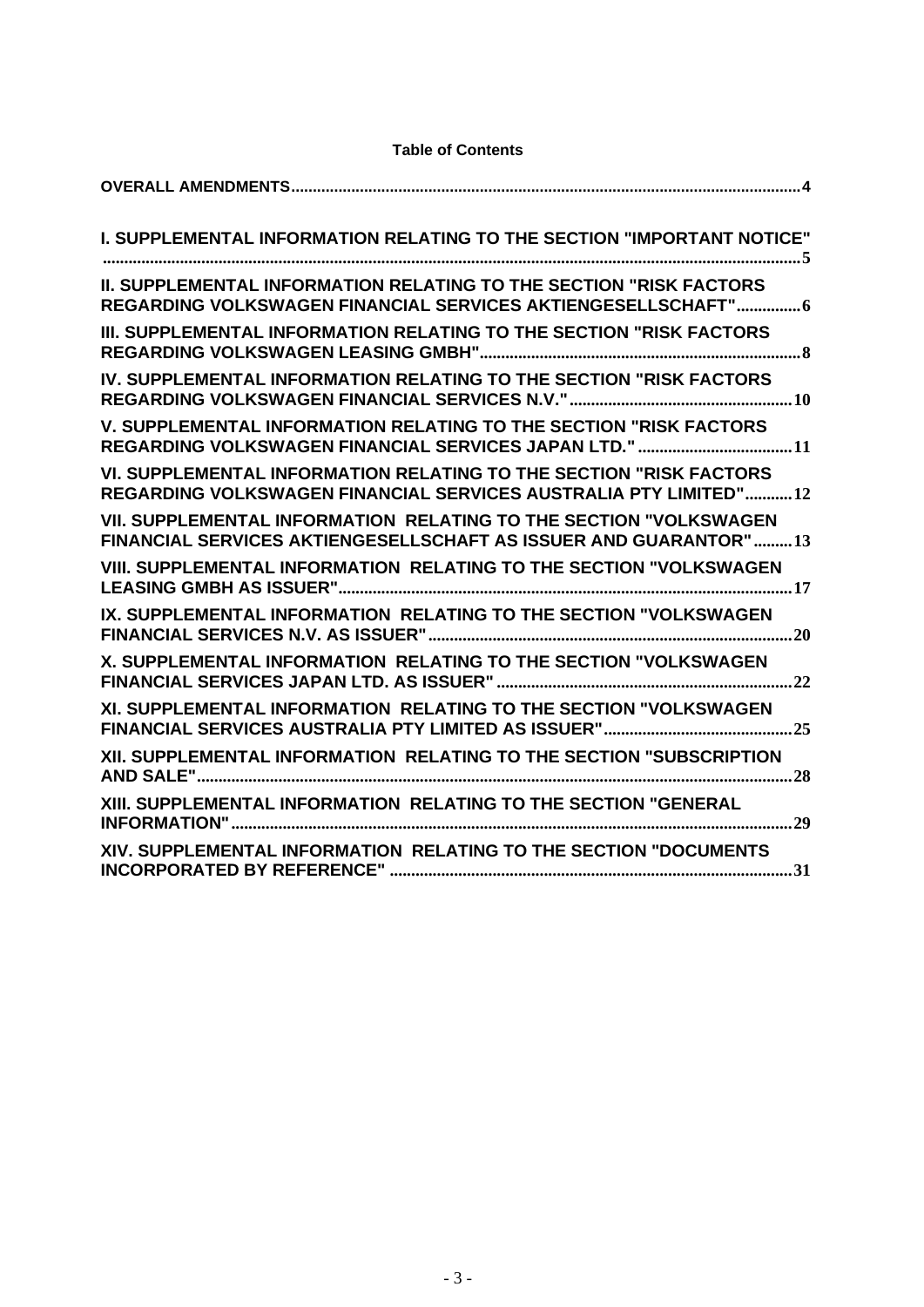# **OVERALL AMENDMENTS**

<span id="page-3-0"></span>*If reference is made in the base prospectus dated 24 June 2021 to "Prospectus", then the respective reference includes all changes made by the First Supplement and this Second Supplement.*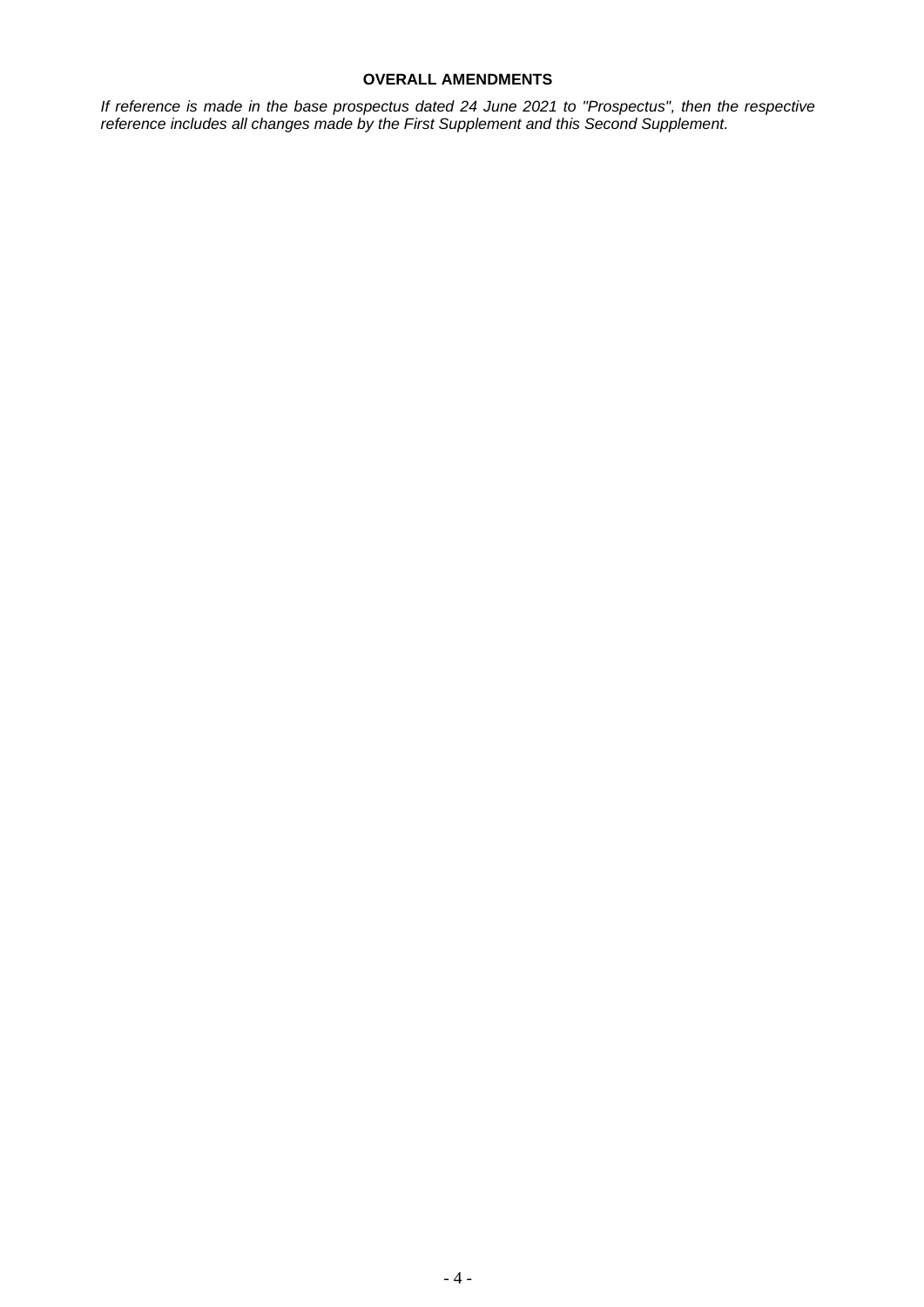## **I. SUPPLEMENTAL INFORMATION RELATING TO THE SECTION "IMPORTANT NOTICE"**

<span id="page-4-0"></span>*1. On page 5 et seq. of the Prospectus the information in the subsection "Special Taxation Measures Law of Japan" in the section "Important Notice" shall be deleted and replaced by the following information:* 

"In respect of Notes issued by Volkswagen Financial Services Japan Ltd., interest payments on such Notes paid to an individual resident of Japan, to a Japanese corporation (except for (i) a Japanese designated financial institution described in Article 6, paragraph 11 of the Special Taxation Measures Law of Japan (the "**Special Taxation Measures Law**") which has complied with the requirements under that paragraph and (ii) a public corporation, a financial institution or a financial instruments business operator, etc., as provided in Article 3-3, paragraph 6 of the Special Taxation Measures Law which receives the interest payments through its payment handling agent in Japan and complies with the requirement for tax exemption under that paragraph), or to an individual non-resident of Japan or a non-Japanese corporation that in either case is a person having a special relationship (as described in Article 6, paragraph 4 of the Special Taxation Measures Law) of Volkswagen Financial Services Japan Ltd. will be subject to deduction in respect of Japanese income tax at a rate of 15.315 per cent. (15 per cent. on or after 1 January 2038) of the amount of such interest."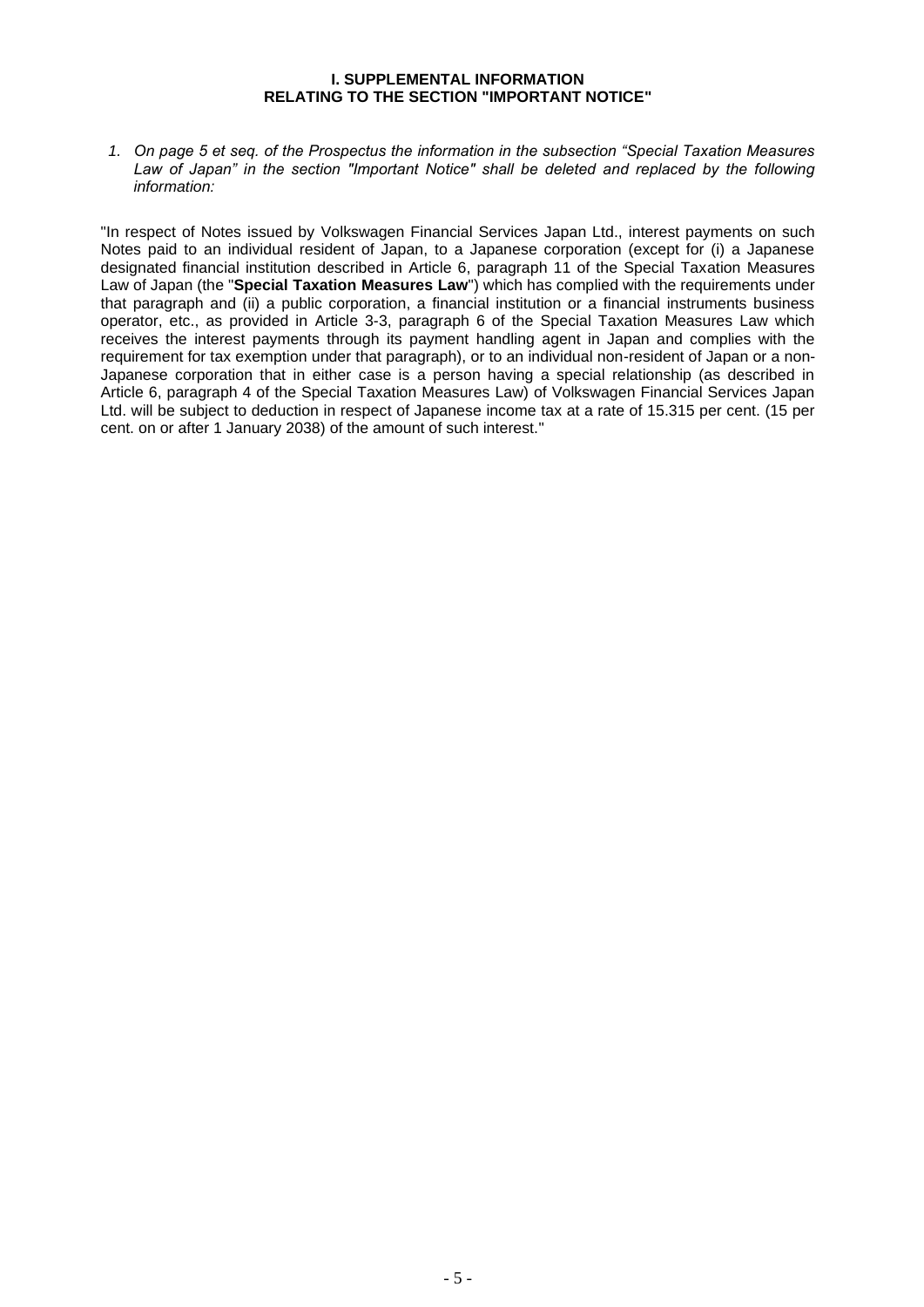#### <span id="page-5-0"></span>**II. SUPPLEMENTAL INFORMATION RELATING TO THE SECTION "RISK FACTORS REGARDING VOLKSWAGEN FINANCIAL SERVICES AKTIENGESELLSCHAFT"**

*2. On page 14 of the Prospectus the information in the risk factor "External Risks" shall be deleted and replaced by the following information:* 

"The occurrence of catastrophic or unforeseen events (so called external risks), including natural disasters, war, terrorist attacks, the emergence of a pandemic, strike, fire or other widespread emergency could create economic and financial disruptions, lead to operational difficulties (including travel limitations or relocation of affected employees) that could have an adverse effect on VWFSAG Group's financial condition and results of operations (for more detail see the risk factor "*External Risks - The COVID-19 pandemic ("Corona Pandemic") may have a material negative impact on the business, financial condition and results of operations of VWFSAG Group.*").

# **The Russian invasion of Ukraine has led VWFSAG Group to highly negative impacts on its business in Russia and could have additional group wide impacts, which final extent is currently hard to assess.**

On 24 February 2022, Russia commenced large-scale military action against Ukraine. Since then, stock exchanges worldwide are negatively affected. Furthermore, many commodity prices, especially natural gas, oil and metals, increased sharply and could continue their development in a highly volatile rise. The political and economic stability in Europe may adversely be affected by further intensification and even discontinuity in energy markets. Next to the already stressed supply chains, raw material, intermediate product and logistic costs since the Corona Pandemic, the Russian military action exacerbate the pressure on global economy. Taken together, the still present Corona Pandemic impacts, the conflict and its ancillary effects could lead to a noticeable slowdown in the global economy development. This also could have a negative impact on production side and business success of Volkswagen AG, which has an effect upon VWFSAG Group's opportunities for financing, leasing, insurance and mobility services business as well.

Although VWFSAG Group has no market activities in Ukraine, the business in bordering states especially in Russia will be score down on the current invasion with a possible impact at least all over Europe. The consequences for VWFSAG Group will be limited as the percentage of the Russian market share ranges only in a single digit area. Nevertheless, VWFSAG Group steadily observes sanctions against Russia and their countermeasures, which could also hit VWFSAG's Russian entities by discontinuation of dividend payments, increase of customer's defaults, decrease or at least freeze of capital and own funds, etc.

Currently, the global economy is tensed by supply chain pressures and a high inflation since decades which could decrease only slowly. Caused by this, consumer and asset prices would rise, although major central banks hold out or have started to remove extraordinary monetary stimulus and the main facility interest rate. Both the weakening of the global economy and increasing inflation could have an impact on the creditworthiness of customers, including retail customers, dealers and fleet customers. Possibly increasing unemployment rates or part-time work arrangements could lead to increasing payment delays due to lower income for private customers. At least driving cost pressure, especially by energy prices, for corporates and households could have an adverse negative effect. At the same time, fleet customers could also be affected by a troubled economy and their solvency could be impaired by lower sales and thus lower cash flows and earnings. Additionally, fewer sales of vehicles can have a negative impact on dealers, so that payment difficulties could also arise due to longer vehicle downtimes and a lack of revenue. A shift in consumption of retail customers due to the uncertain situation could initially lead to increasing drawdowns on credit lines in this context and subsequently lead to the failure of retailers. All of these scenarios would have a material negative impact on the assets, earnings and financial position of VWFSAG Group.

As Volkswagen Group supply chains in Europe may be adversely affected due to Russian's military action in the Ukraine, this may lead to production stops and bottlenecks and again a reduced availability of new cars causing a possible further increased demand in the used car market if the current crisis would not lead to consumer's reticence. As a consequence, lower new car business could negatively affect the residual value portfolio of VWFSAG Group, but could have a stimulating impact on used car prices."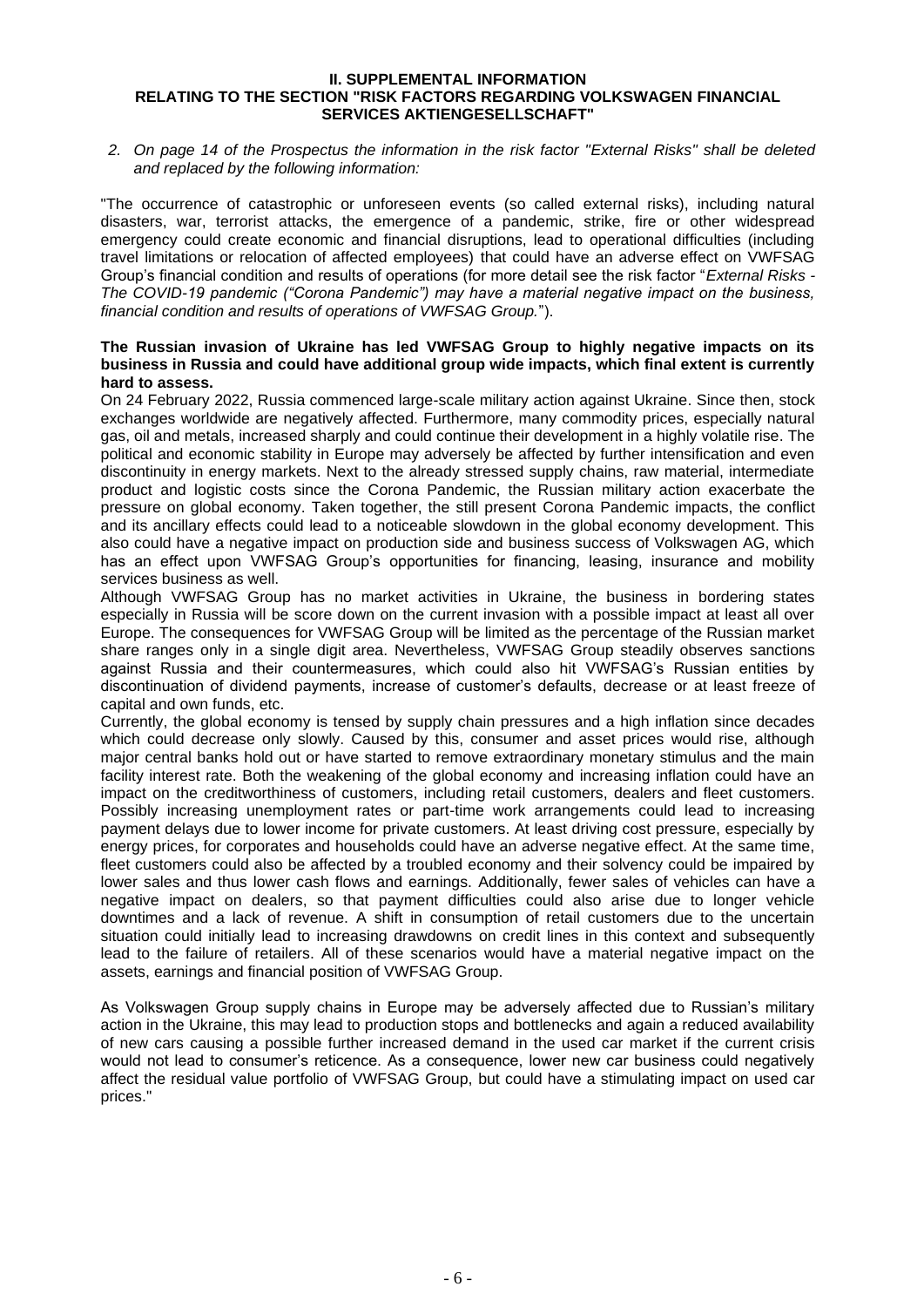*3. On page 21 et seq. of the Prospectus the information in the section "Legal risks" in the risk factor "VWFSAG Group is exposed to litigation risks that may result from legal disputes, governmental investigations or other official proceedings with various stakeholders." shall be deleted and replaced by the following information:*

"In the course of its operating activities, VWFSAG Group could become subject to legal disputes, governmental investigations or other official proceedings in Germany as well as abroad. In particular, but not limited to the following scenarios, such proceedings may be initiated by relevant authorities, suppliers, dealers, customers, consumer associations via the recently introduced so-called Musterfeststellungsklage ("model declaratory action"), employees, or investors and could relate to, inter alia, legal and regulatory requirements, competition issues, ethical issues, money laundering laws, data protection laws, non-compliance with civil law and information security policies. For the companies involved, these proceedings may result in payments, regulatory sanctions or other obligations. Complaints brought by suppliers, dealers, investors or other third parties may also result in significant costs, risks or damages for VWFSAG Group. There may be investigations by governmental authorities into circumstances of which VWFSAG Group is currently not aware, or which have already arisen or will arise in the future, including in relation to alleged violations of supervisory law, competition law or criminal law.

Furthermore, VWFSAG Group must comply with consumer credit regulations adopted in European and other countries. Any violation of compliance with these laws could result in claims from a large number of customers and could have a materially adverse effect on VWFSAG Group's business operations and financial condition.

VWLGMBH as a subsidiary of VWFSAG is facing litigation in the area of consumer law. A number of customers have revoked their lease contracts and have initiated pre-trial as well as court proceedings. They claim that VWLGMBH has not complied with all aspects of German consumer law in its German consumer lease contracts leading to the customers' right to revoke (widerrufen) their contracts. In particular, VWLGMBH is alleged to have provided insufficient consumer information with respect to contracts that have been concluded at a distance. Under German law, the requirements for revocation of consumer contracts and the legal consequences are controversial and legally disputed in particular, in the absence of specifications in laws and regulations, with regard to leasing. Potential lawsuits may make use of the model declaratory action procedure or any other legal action in this context that involve or may lead to the involvement of a significant number of individual claimants and may significantly increase the number of lease contracts threatened by litigation. If German courts were to issue lesseefriendly final rulings and a large number of customers would revoke their contracts, this could lead to the potential winding-up of a significant number of contracts, to restitution claims and/or potential other claims of customers. This could have a substantial negative impact on VWLGMBH's and, thus, VWFSAG`s financial position or profitability.

As an automotive manufacturer-associated provider of financial services, VWFSAG Group enters into finance and lease contracts of Volkswagen Group vehicles with retail and corporate customers. As such, VWFSAG Group is dependent on the sale and quality of Volkswagen Group vehicles. Any irregularities of these vehicles might affect VWFSAG Group's business, in particular since in various jurisdictions the sale contracts of the manufacturer or dealer on the one hand and finance or lease contracts of the financial services provider on the other hand are considered to be linked with each other.

Litigation is inherently uncertain and VWFSAG Group could experience significant adverse results regardless of the merits of any alleged claims or outcomes of proceedings in which it is directly or indirectly involved. In addition, adverse publicity relating to allegations involving VWFSAG Group or the Volkswagen Group may cause significant reputational harm that could have a material adverse effect on VWFSAG Group.

Any of the foregoing could have a material adverse effect on VWFSAG Group's business, financial position, results of operations and its reputation."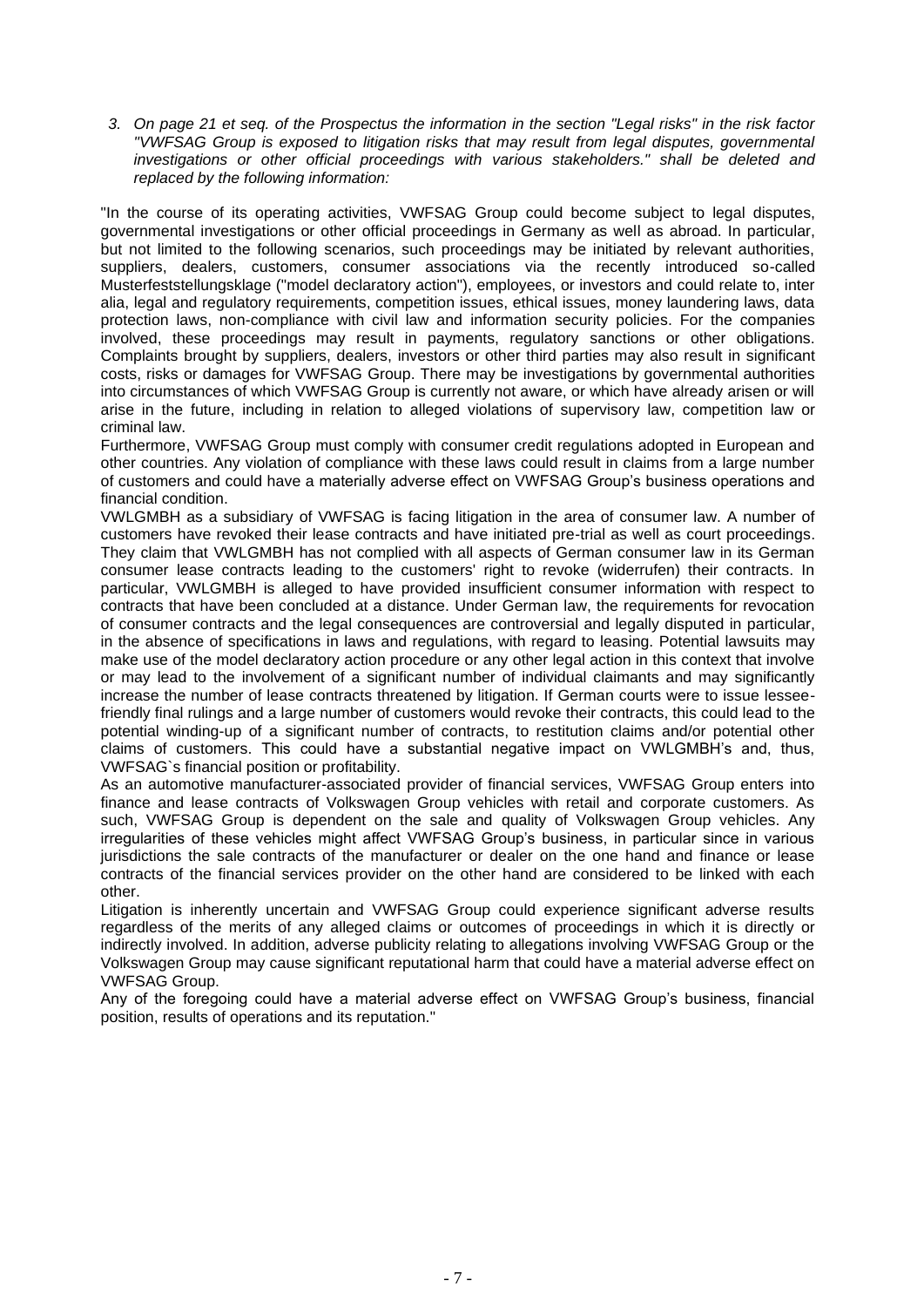#### <span id="page-7-0"></span>**III. SUPPLEMENTAL INFORMATION RELATING TO THE SECTION "RISK FACTORS REGARDING VOLKSWAGEN LEASING GMBH"**

*4. On page 30 of the Prospectus the information in the risk factor "External Risks" shall be deleted and replaced by the following information:* 

"The occurrence of catastrophic or unforeseen events (so called external risks), including natural disasters, war, terrorist attacks, the emergence of a pandemic, strike, fire or other widespread emergency could create economic and financial disruptions, lead to operational difficulties (including travel limitations or relocation of affected employees) that could have an adverse effect on VWLGMBH's financial condition and results of operations.

# **The Russian invasion of Ukraine has led VWFSAG Group to highly negative impacts on its business in Russia and could have additional group wide impacts including VWLGMBH as a subsidiary of VWFSAG, which final extent is currently hard to assess.**

On 24 February 2022, Russia commenced large-scale military action against Ukraine. Since then, stock exchanges worldwide are negatively affected. Furthermore, many commodity prices, especially natural gas, oil and metals, increased sharply and could continue their development in a highly volatile rise. The political and economic stability in Europe may adversely be affected by further intensification and even discontinuity in energy markets. Next to the already stressed supply chains, raw material, intermediate product and logistic costs since the Corona Pandemic, the Russian military action exacerbate the pressure on global economy. Taken together, the still present Corona Pandemic impacts, the conflict and its ancillary effects could lead to a noticeable slowdown in the global economy development. This also could have a negative impact on production side and business success of Volkswagen AG, which has an effect upon VWFSAG Group's opportunities for financing, leasing, insurance and mobility services business as well.

Although VWFSAG Group has no market activities in Ukraine, the business in bordering states especially in Russia will be score down on the current invasion with a possible impact at least all over Europe. The consequences for VWFSAG Group will be limited as the percentage of the Russian market share ranges only in a single digit area. Nevertheless, VWFSAG Group steadily observes sanctions against Russia and their countermeasures, which could also hit VWFSAG's Russian entities by discontinuation of dividend payments, increase of customer's defaults, decrease or at least freeze of capital and own funds, etc.

Currently, the global economy is tensed by supply chain pressures and a high inflation since decades which could decrease only slowly. Caused by this, consumer and asset prices would rise, although major central banks hold out or have started to remove extraordinary monetary stimulus and the main facility interest rate. Both the weakening of the global economy and increasing inflation could have an impact on the creditworthiness of customers, including retail customers, dealers and fleet customers. Possibly increasing unemployment rates or part-time work arrangements could lead to increasing payment delays due to lower income for private customers. At least driving cost pressure, especially by energy prices, for corporates and households could have an adverse negative effect. At the same time, fleet customers could also be affected by a troubled economy and their solvency could be impaired by lower sales and thus lower cash flows and earnings. Additionally, fewer sales of vehicles can have a negative impact on dealers, so that payment difficulties could also arise due to longer vehicle downtimes and a lack of revenue. A shift in consumption of retail customers due to the uncertain situation could initially lead to increasing drawdowns on credit lines in this context and subsequently lead to the failure of retailers. All of these scenarios would have a material negative impact on the assets, earnings and financial position of VWFSAG Group including VWLGMBH as a subsidiary of VWFSAG.

As Volkswagen Group supply chains in Europe may be adversely affected due to Russian's military action in the Ukraine, this may lead to production stops and bottlenecks and again a reduced availability of new cars causing a possible further increased demand in the used car market if the current crisis would not lead to consumer's reticence. As a consequence, lower new car business could negatively affect the residual value portfolio, but could have a stimulating impact on used car prices."

*5. On page 35 et seq. of the Prospectus the information in the section "Legal risks" in the risk factor " VWLGMBH is exposed to litigation risks that may result from legal disputes, governmental investigations or other official proceedings with various stakeholders." shall be deleted and replaced by the following information:*

"In the course of its operating activities, VWLGMBH could become subject to legal disputes, governmental investigations or other official proceedings in Germany as well as abroad. In particular, but not limited to the following scenarios, such proceedings may be initiated by relevant authorities,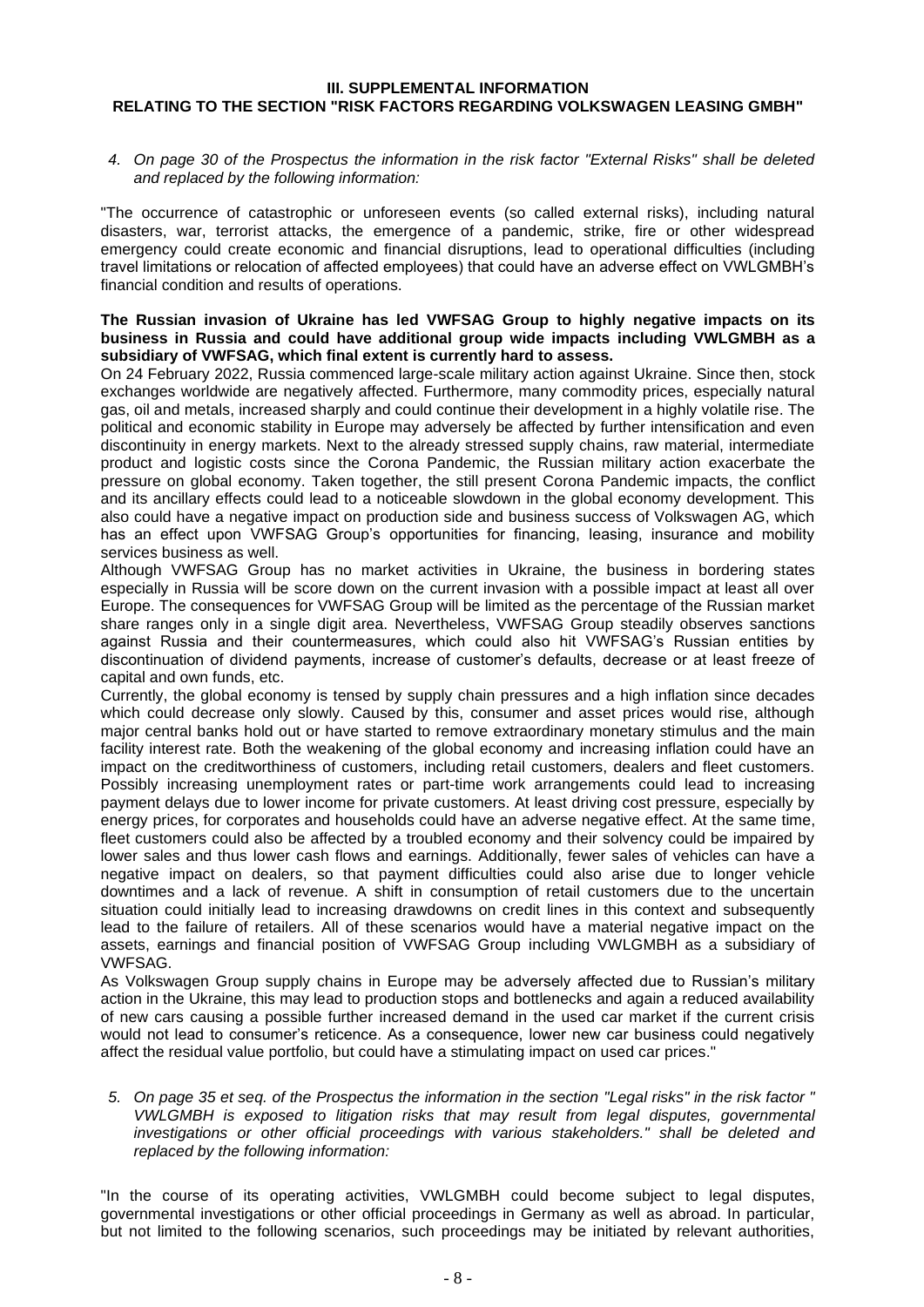suppliers, dealers, customers, consumer associations via the recently introduced so-called Musterfeststellungsklage ("model declaratory action"), employees, or investors and could relate to, inter alia, legal and regulatory requirements, competition issues, ethical issues, money laundering laws, data protection laws, non-compliance with civil law and information security policies. These proceedings may result in payments, regulatory sanctions or other obligations. Complaints brought by suppliers, dealers, investors or other third parties may also result in significant costs, risks or damages for VWLGMBH. There may be investigations by governmental authorities into circumstances of which VWLGMBH is currently not aware, or which have already arisen or will arise in the future, including in relation to alleged violations of supervisory law, competition law or criminal law.

Furthermore, VWLGMBH must comply with consumer credit regulations adopted in European countries pursuant to the European Union Consumer Credit Directive and other directives. The Consumer Credit Directive and other consumer protection legislations are mainly focusing on credit agreements and their application and adaption to lease contracts is partly uncertain. In addition, case law, which has – in the absence of written laws – great impact on lease contracts, is often hard to predict. Any violation of compliance with these laws could result in claims from a large number of customers and could have a materially adverse effect on VWLGMBH's business operations and financial condition.

VWLGMBH is facing litigation in the area of consumer law. A number of customers have revoked their lease contracts and have initiated pre-trial as well as court proceedings. They claim that VWLGMBH has not complied with all aspects of German consumer law in its German consumer lease contracts leading to the customers' right to revoke (widerrufen) their contracts. In particular, VWLGMBH is alleged to have provided insufficient consumer information with respect to contracts that have been concluded at a distance. Under German law, the requirements for revocation of consumer contracts and the legal consequences are controversial and legally disputed in particular, in the absence of specifications in laws and regulations, with regard to leasing. Potential lawsuits may make use of the model declaratory action procedure or any other legal action in this context that involve or may lead to the involvement of a significant number of individual claimants and may significantly increase the number of lending contracts threatened by litigation. If German courts were to issue lessee-friendly final rulings and a large number of customers would revoke their contracts, this could lead to the potential winding-up of a significant number of contracts, to restitution claims and/or potential other claims of customers. This could have a substantial negative impact on VWLGMBH's financial position or profitability. As an automotive manufacturer-associated provider of financial services, VWLGMBH enters into lease contracts of Volkswagen Group vehicles with retail and corporate customers. As such, VWLGMBH is dependent on the sale and quality of Volkswagen Group vehicles. Any irregularities of these vehicles might affect VWLGMBH's business, in particular since its lease contracts are based on the sales contract of the respective vehicle and customers might refuse payment of lease instalments or claim rescission of contract.

Litigation is inherently uncertain, in particular since court decisions in various jurisdictions – in the absence of specifications in laws and regulations – have a great impact on lease contracts. As a result it is often hard to predict, and VWLGMBH could experience significant adverse results regardless of the merits of any alleged claims or outcomes of proceedings in which it is directly or indirectly involved. In addition, adverse publicity relating to allegations involving VWLGMBH, VWFSAG Group or the Volkswagen Group may cause significant reputational harm that could have a material adverse effect on VWLGMBH.

Any of the foregoing could have a material adverse effect on VWLGMBH's business, financial position, results of operations and its reputation."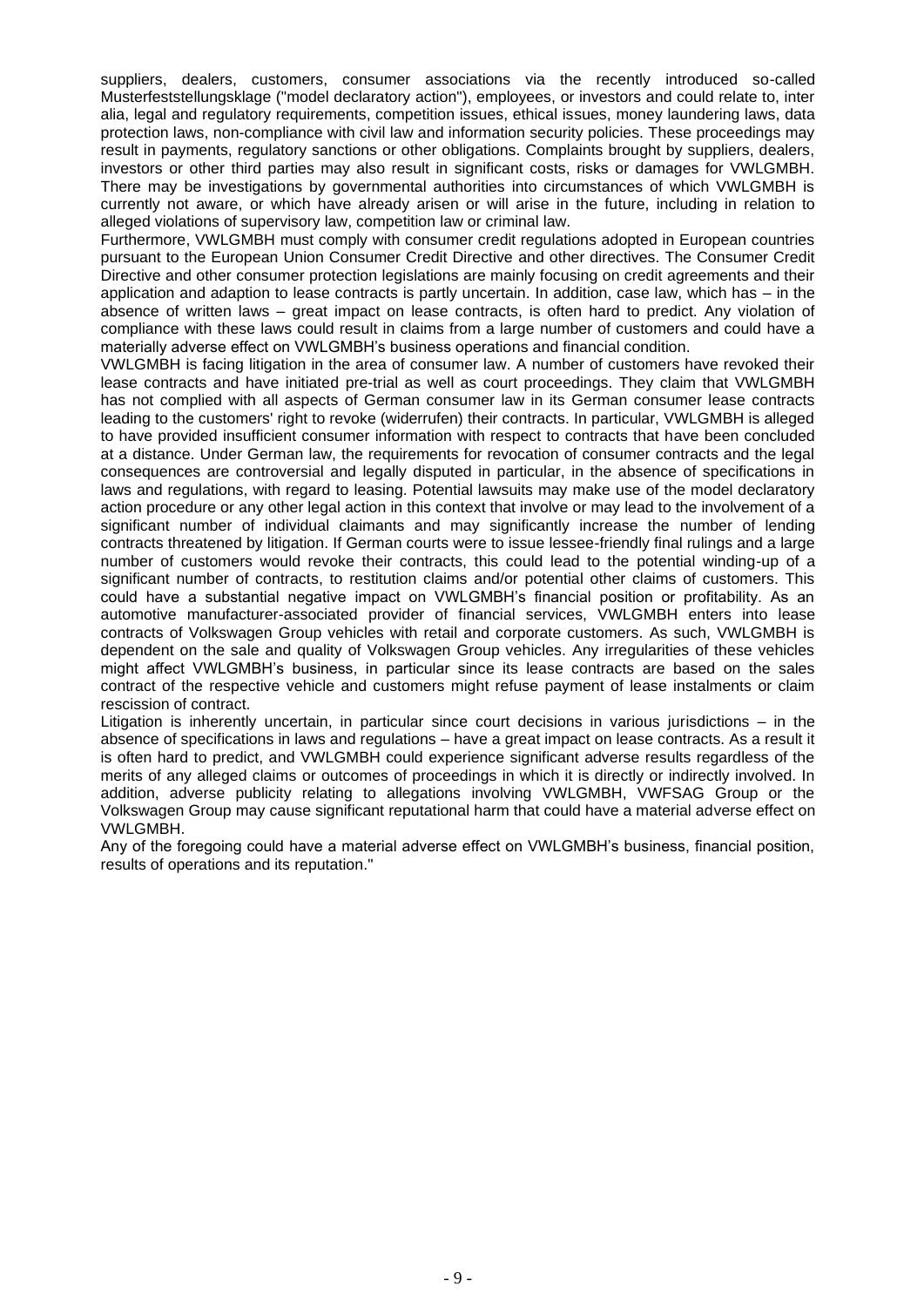#### <span id="page-9-0"></span>**IV. SUPPLEMENTAL INFORMATION RELATING TO THE SECTION "RISK FACTORS REGARDING VOLKSWAGEN FINANCIAL SERVICES N.V."**

*6. On page 43 of the Prospectus the information in the risk factor "External Risks" shall be deleted and replaced by the following information:* 

"The occurrence of catastrophic or unforeseen events (so called external risks), including natural disasters, war, terrorist attacks, the emergence of a pandemic, strike, fire or other widespread emergency could create economic and financial disruptions, lead to operational difficulties (including travel limitations or relocation of affected employees) that could have an adverse effect on VWFSNV's financial condition and results of operations.

# **The Russian invasion of Ukraine has led VWFSAG Group to highly negative impacts on its business in Russia and could have additional group wide impacts including VWFSNV as a subsidiary of VWFSAG, which final extent is currently hard to assess.**

On 24 February 2022, Russia commenced large-scale military action against Ukraine. Since then, stock exchanges worldwide are negatively affected. Furthermore, many commodity prices, especially natural gas, oil and metals, increased sharply and could continue their development in a highly volatile rise. The political and economic stability in Europe may adversely be affected by further intensification and even discontinuity in energy markets. Next to the already stressed supply chains, raw material, intermediate product and logistic costs since the Corona Pandemic, the Russian military action exacerbate the pressure on global economy. Taken together, the still present Corona Pandemic impacts, the conflict and its ancillary effects could lead to a noticeable slowdown in the global economy development. This also could have a negative impact on production side and business success of Volkswagen AG, which has an effect upon VWFSAG Group's opportunities for financing, leasing, insurance and mobility services business as well.

Although VWFSAG Group has no market activities in Ukraine, the business in bordering states especially in Russia will be score down on the current invasion with a possible impact at least all over Europe. The consequences for VWFSAG Group will be limited as the percentage of the Russian market share ranges only in a single digit area. Nevertheless, VWFSAG Group steadily observes sanctions against Russia and their countermeasures, which could also hit VWFSAG's Russian entities by discontinuation of dividend payments, increase of customer's defaults, decrease or at least freeze of capital and own funds, etc.

Currently, the global economy is tensed by supply chain pressures and a high inflation since decades which could decrease only slowly. Caused by this, consumer and asset prices would rise, although major central banks hold out or have started to remove extraordinary monetary stimulus and the main facility interest rate. Both the weakening of the global economy and increasing inflation could have an impact on the creditworthiness of customers, including retail customers, dealers and fleet customers. Possibly increasing unemployment rates or part-time work arrangements could lead to increasing payment delays due to lower income for private customers. At least driving cost pressure, especially by energy prices, for corporates and households could have an adverse negative effect. At the same time, fleet customers could also be affected by a troubled economy and their solvency could be impaired by lower sales and thus lower cash flows and earnings. Additionally, fewer sales of vehicles can have a negative impact on dealers, so that payment difficulties could also arise due to longer vehicle downtimes and a lack of revenue. A shift in consumption of retail customers due to the uncertain situation could initially lead to increasing drawdowns on credit lines in this context and subsequently lead to the failure of retailers. All of these scenarios would have a material negative impact on the assets, earnings and financial position of VWFSAG Group.

As Volkswagen Group supply chains in Europe may be adversely affected due to Russian's military action in the Ukraine, this may lead to production stops and bottlenecks and again a reduced availability of new cars causing a possible further increased demand in the used car market if the current crisis would not lead to consumer's reticence. As a consequence, lower new car business could negatively affect the residual value portfolio, but could have a stimulating impact on used car prices.

Since the business success of VWFSNV depends to a large extent on the business success of Volkswagen AG and the VWFSAG Group, the impacts on the restrictions for Volkswagen AG's business activities can have a negative impact on VWFSNV's business activities."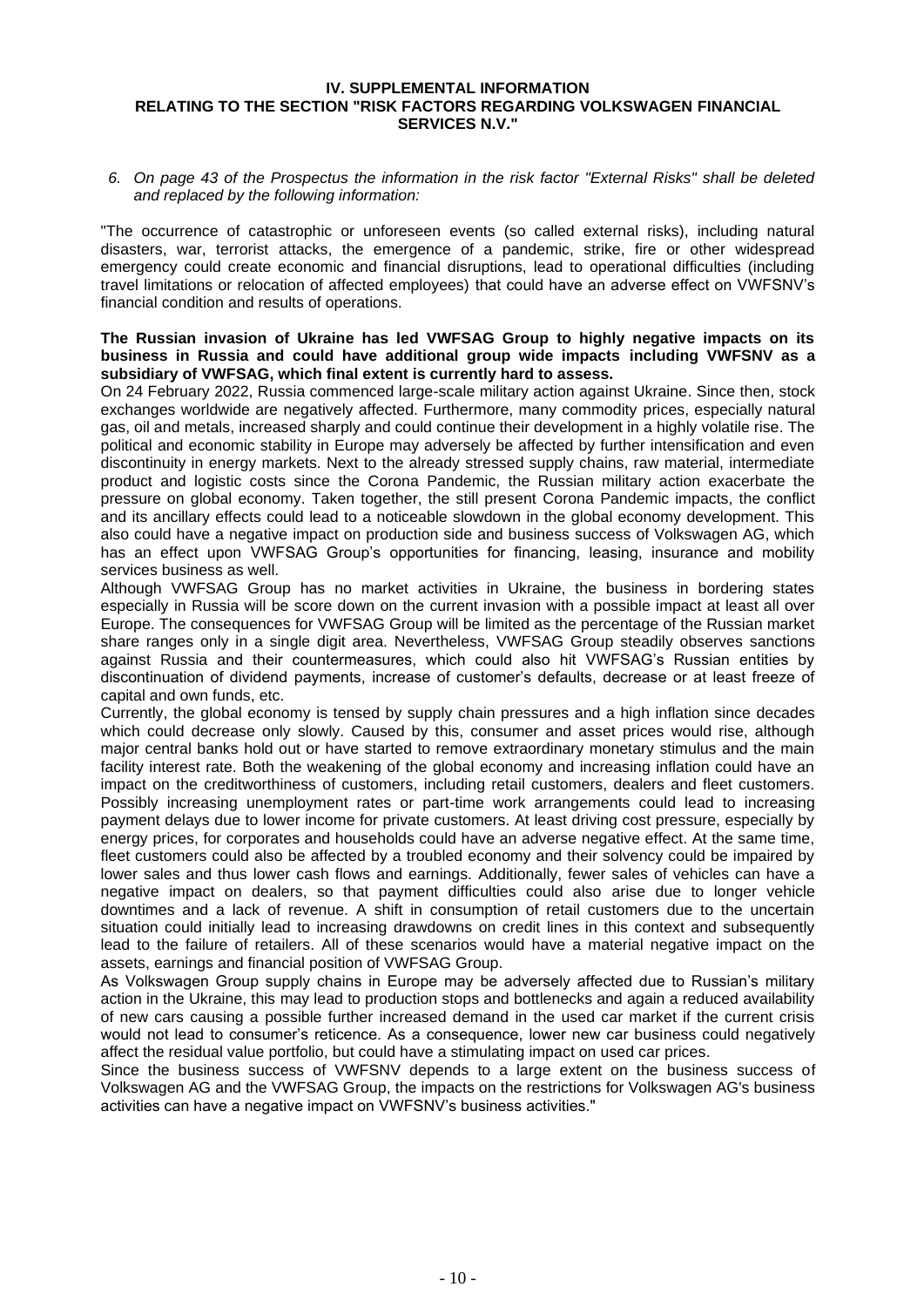#### <span id="page-10-0"></span>**V. SUPPLEMENTAL INFORMATION RELATING TO THE SECTION "RISK FACTORS REGARDING VOLKSWAGEN FINANCIAL SERVICES JAPAN LTD."**

*7. On page 51 of the Prospectus the information in the risk factor "External Risks" shall be deleted and replaced by the following information:* 

"The occurrence of catastrophic or unforeseen events (so called external risks), including natural disasters, war, terrorist attacks, the emergence of a pandemic, strike, fire or other widespread emergency could create economic and financial disruptions, lead to operational difficulties (including travel limitations or relocation of affected employees) that could have an adverse effect on VWFSJ's financial condition and results of operations.

# **The Russian invasion of Ukraine has led VWFSAG Group to highly negative impacts on its business in Russia and could have additional group wide impacts including VWFSJ as a subsidiary of VWFSAG, which final extent is currently hard to assess.**

On 24 February 2022, Russia commenced large-scale military action against Ukraine. Since then, stock exchanges worldwide are negatively affected. Furthermore, many commodity prices, especially natural gas, oil and metals, increased sharply and could continue their development in a highly volatile rise. The political and economic stability in Europe may adversely be affected by further intensification and even discontinuity in energy markets. Next to the already stressed supply chains, raw material, intermediate product and logistic costs since the Corona Pandemic, the Russian military action exacerbate the pressure on global economy. Taken together, the still present Corona Pandemic impacts, the conflict and its ancillary effects could lead to a noticeable slowdown in the global economy development. This also could have a negative impact on production side and business success of Volkswagen AG, which has an effect upon VWFSAG Group's opportunities for financing, leasing, insurance and mobility services business as well.

Although VWFSAG Group has no market activities in Ukraine, the business in bordering states especially in Russia will be score down on the current invasion with a possible impact at least all over Europe. The consequences for VWFSAG Group will be limited as the percentage of the Russian market share ranges only in a single digit area. Nevertheless, we steadily observe sanctions against Russia and their countermeasures, which could also hit VWFSAG's Russian entities by discontinuation of dividend payments, increase of customer's defaults, decrease or at least freeze of capital and own funds, etc.

Currently, the global economy is tensed by supply chain pressures and a high inflation since decades which could decrease only slowly. Caused by this, consumer and asset prices would rise, although major central banks hold out or have started to remove extraordinary monetary stimulus and the main facility interest rate. Both the weakening of the global economy and increasing inflation could have an impact on the creditworthiness of customers, including retail customers, dealers and fleet customers. Possibly increasing unemployment rates or part-time work arrangements could lead to increasing payment delays due to lower income for private customers. At least driving cost pressure, especially by energy prices, for corporates and households could have an adverse negative effect. At the same time, fleet customers could also be affected by a troubled economy and their solvency could be impaired by lower sales and thus lower cash flows and earnings. Additionally, fewer sales of vehicles can have a negative impact on dealers, so that payment difficulties could also arise due to longer vehicle downtimes and a lack of revenue. A shift in consumption of retail customers due to the uncertain situation could initially lead to increasing drawdowns on credit lines in this context and subsequently lead to the failure of retailers. All of these scenarios would have a material negative impact on the assets, earnings and financial position of VWFSAG Group.

As Volkswagen Group supply chains in Europe may be adversely affected due to Russian's military action in the Ukraine, this may lead to production stops and bottlenecks and again a reduced availability of new cars causing a possible further increased demand in the used car market if the current crisis would not lead to consumer's reticence. As a consequence, lower new car business could negatively affect the residual value portfolio, but could have a stimulating impact on used car prices.

Since the business success of VWFSJ depends to a large extent on the business success of Volkswagen AG and the VWFSAG Group, the impacts on the restrictions for Volkswagen AG's business activities can have a negative impact on VWFSJ's business activities."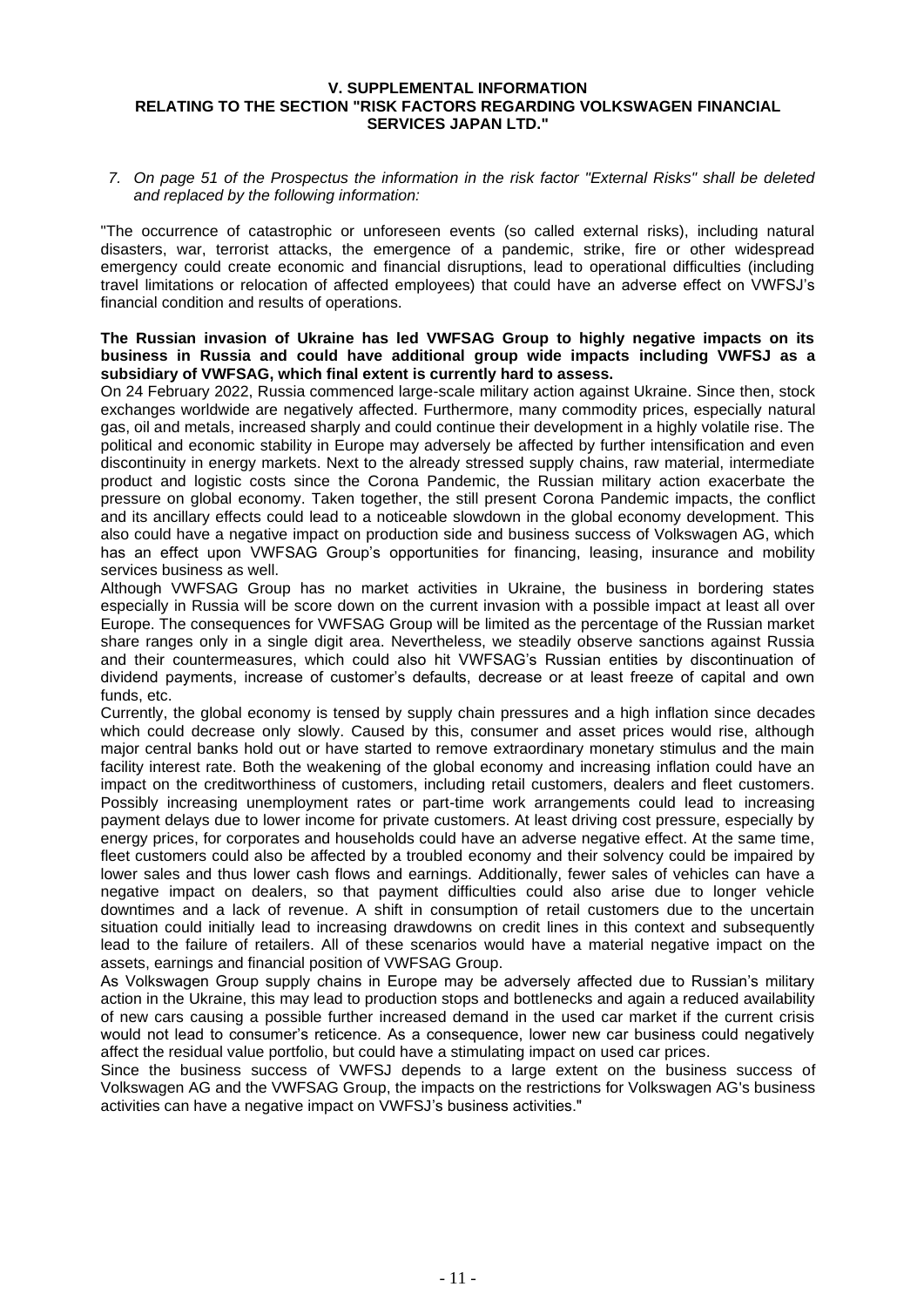#### <span id="page-11-0"></span>**VI. SUPPLEMENTAL INFORMATION RELATING TO THE SECTION "RISK FACTORS REGARDING VOLKSWAGEN FINANCIAL SERVICES AUSTRALIA PTY LIMITED"**

*8. On page 62 of the Prospectus the information in the risk factor "External Risks" shall be deleted and replaced by the following information:* 

"The occurrence of catastrophic or unforeseen events (so called external risks), including natural disasters, war, terrorist attacks, the emergence of a pandemic, strike, fire or other widespread emergency could create economic and financial disruptions, lead to operational difficulties (including travel limitations or relocation of affected employees) that could have an adverse effect on VWFSAL's financial condition and results of operations.

# **The Russian invasion of Ukraine has led VWFSAG Group to highly negative impacts on its business in Russia and could have additional group wide impacts including VWFSAL as a subsidiary of VWFSAG, which final extent is currently hard to assess.**

On 24 February 2022, Russia commenced large-scale military action against Ukraine. Since then, stock exchanges worldwide are negatively affected. Furthermore, many commodity prices, especially natural gas, oil and metals, increased sharply and could continue their development in a highly volatile rise. The political and economic stability in Europe may adversely be affected by further intensification and even discontinuity in energy markets. Next to the already stressed supply chains, raw material, intermediate product and logistic costs since the Corona Pandemic, the Russian military action exacerbate the pressure on global economy. Taken together, the still present Corona Pandemic impacts, the conflict and its ancillary effects could lead to a noticeable slowdown in the global economy development. This also could have a negative impact on production side and business success of Volkswagen AG, which has an effect upon VWFSAG Group's opportunities for financing, leasing, insurance and mobility services business as well.

Although VWFSAG Group has no market activities in Ukraine, the business in bordering states especially in Russia will be score down on the current invasion with a possible impact at least all over Europe. The consequences for VWFSAG Group will be limited as the percentage of the Russian market share ranges only in a single digit area. Nevertheless, we steadily observe sanctions against Russia and their countermeasures, which could also hit VWFSAG's Russian entities by discontinuation of dividend payments, increase of customer's defaults, decrease or at least freeze of capital and own funds, etc.

Currently, the global economy is tensed by supply chain pressures and a high inflation since decades which could decrease only slowly. Caused by this, consumer and asset prices would rise, although major central banks hold out or have started to remove extraordinary monetary stimulus and the main facility interest rate. Both the weakening of the global economy and increasing inflation could have an impact on the creditworthiness of customers, including retail customers, dealers and fleet customers. Possibly increasing unemployment rates or part-time work arrangements could lead to increasing payment delays due to lower income for private customers. At least driving cost pressure, especially by energy prices, for corporates and households could have an adverse negative effect. At the same time, fleet customers could also be affected by a troubled economy and their solvency could be impaired by lower sales and thus lower cash flows and earnings. Additionally, fewer sales of vehicles can have a negative impact on dealers, so that payment difficulties could also arise due to longer vehicle downtimes and a lack of revenue. A shift in consumption of retail customers due to the uncertain situation could initially lead to increasing drawdowns on credit lines in this context and subsequently lead to the failure of retailers. All of these scenarios would have a material negative impact on the assets, earnings and financial position of VWFSAG Group .

As Volkswagen Group supply chains in Europe may be adversely affected due to Russian's military action in the Ukraine, this may lead to production stops and bottlenecks and again a reduced availability of new cars causing a possible further increased demand in the used car market if the current crisis would not lead to consumer's reticence. As a consequence, lower new car business could negatively affect the residual value portfolio, but could have a stimulating impact on used car prices.

Since the business success of VWFSAL depends to a large extent on the business success of Volkswagen AG and the VWFSAG Group, the impacts on the restrictions for Volkswagen AG's business activities can have a negative impact on VWFSAL's business activities."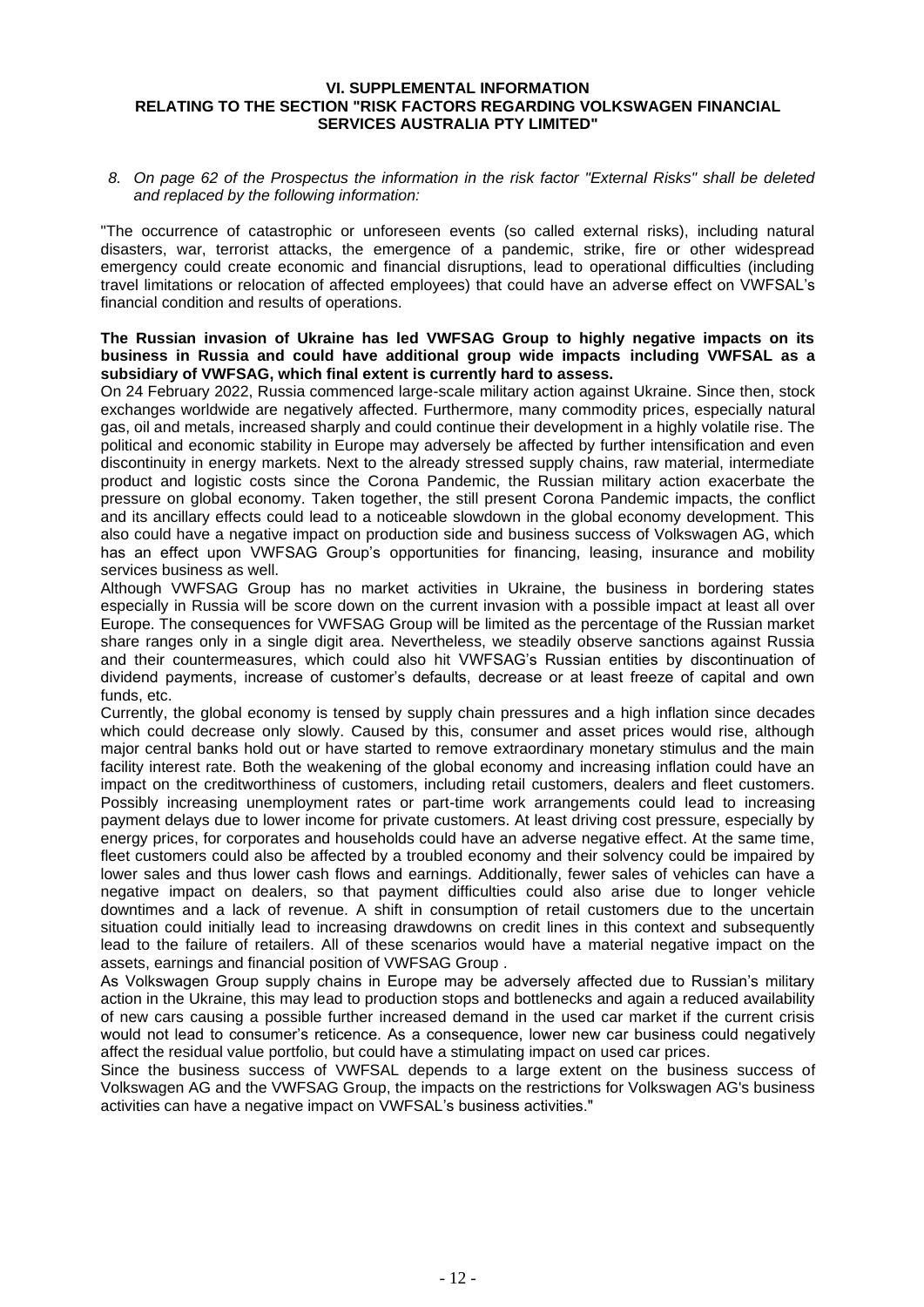# <span id="page-12-0"></span>**VII. SUPPLEMENTAL INFORMATION RELATING TO THE SECTION "VOLKSWAGEN FINANCIAL SERVICES AKTIENGESELLSCHAFT AS ISSUER AND GUARANTOR"**

*9. On page 82 et seq. of the Prospectus the information in the section "Administrative, Management and Supervisory Bodies" shall be deleted and replaced by the following information:* 

#### "*Board of Management*

As at the date of the First Supplement dated 30 March 2022, members of the Board of Management of VWFSAG are:

Dr. Christian Dahlheim, Chairman Anthony Bandmann, Sales and Marketing Dr. Alexandra Baum-Ceisig, Human Resources and Organization Dr. Mario Daberkow, IT and Processes Frank Fiedler, Finance and Purchasing

# *Supervisory Board*

As at the date of the First Supplement dated 30 March 2022, members of the Supervisory Board are:

Dr. Arno Antlitz, Chairman Member of the Board of Management of Volkswagen AG Finance and IT

Daniela Cavallo, Deputy Chairwoman Chairwoman of the Joint Works Council of Volkswagen AG

Michael Grosche Head of Fleet and Remarketing of Volkswagen Financial Services AG

Dirk Hilgenberg Chief Executive Officer of CARIAD SE

Andreas Krauß Executive Director of the Joint Works Council of Volkswagen Financial Services AG and Volkswagen Bank GmbH

Simone Mahler Chairwoman of the Joint Works Council of Volkswagen Financial Services AG and Volkswagen Bank GmbH

Petra Reinheimer Deputy Chairwoman of the Joint Works Council of Volkswagen Financial Services AG and Volkswagen Bank GmbH

Dr. Hans Peter Schützinger Chief Executive Officer of Porsche Holding GmbH

Alexander Seitz Member of the Board of Management of the Volkswagen Passenger Cars brand Controlling and Accounting

Eva Stassek First authorized representative of IG Metall Braunschweig

Hildegard Wortmann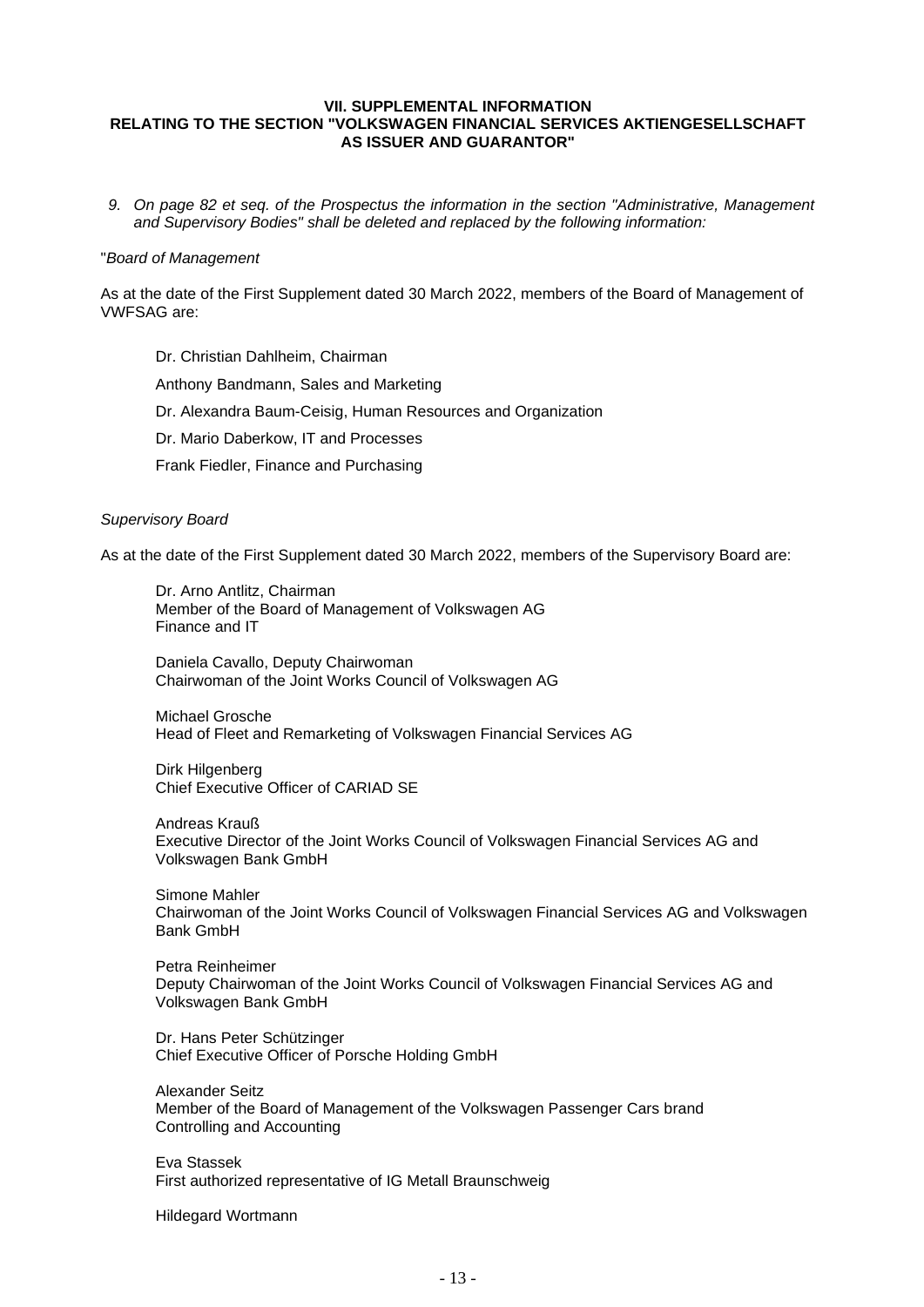Member of the Board of Management of AUDI AG Sales and Marketing

The business address of the members of the Board of Management and of the Supervisory Board of VWFSAG is Gifhorner Straße 57, 38112 Braunschweig, Federal Republic of Germany."

# *10. On page 83 of the Prospectus the information in the section "Historical Financial Information" shall be deleted and replaced by the following information:*

"The published audited consolidated financial statements and the respective combined management reports (except for the sections "Outlook for 2021" and "Forecast changes in key performance indicators for fiscal year 2021 compared with prior-year figures" resp. "Outlook for 2022" and "Forecast changes in key performance indicators for fiscal year 2022 compared with prior-year figures") of VWFSAG as of and for the financial years ended 31 December 2020 and 31 December 2021 are incorporated by reference in and form part of this Prospectus."

#### *11. On page 83 of the Prospectus the information in the first paragraph in the section "Auditors" shall be deleted and replaced by the following information:*

"The auditor of VWFSAG for the financial years 2020 and 2021 was Ernst & Young GmbH Wirtschaftsprüfungsgesellschaft, Hannover office, Landschaftstraße 8, 30159 Hannover, Federal Republic of Germany who has audited the German language consolidated financial statements of VWFSAG as of and for the financial years ended 31 December 2020 and 31 December 2021, prepared in accordance with the International Financial Reporting Standards, as adopted by the European Union ("**IFRS**"), and the additional requirements of German commercial law pursuant to Section 315e (1) of the German Commercial Code (Handelsgesetzbuch, HGB), and the respective German language group management reports, which are combined with the company's management reports, and issued unqualified German language independent auditor's reports (uneingeschränkter Bestätigungsvermerk des unabhängigen Abschlussprüfers) thereon. Ernst & Young GmbH Wirtschaftsprüfungsgesellschaft is a member of the German Chamber of Public Accountants (Wirtschaftsprüferkammer)."

#### *12. On page 84 of the Prospectus the information in the section "Trend Information" shall be deleted and replaced by the following information:*

"On 24 February 2022, Russia commenced large-scale military action against Ukraine. The specific effects of this conflict cannot yet be conclusively assessed and it cannot yet be predicted with sufficient certainty to what extent a further escalation of the Russia-Ukraine conflict will impact the global economy and the growth of the industry in fiscal year 2022. Volkswagen Group and VWFSAG Group have no material subsidiaries and equity investments in Ukraine. In Russia, Volkswagen Group has a production company at the Kaluga site as well as sales units and financing companies. VWFSAG Group is conducting retail, leasing, factoring and wholesale businesses through its entities Volkswagen Bank RUS, Volkswagen Financial Services RUS and Volkswagen Group Finanz that are exclusively locally refinanced through bank lines. However, Volkswagen Group's and VWFSAG Group's business activities in Russia are not significant in relation to net assets, financial position and results of operations. Nevertheless, Volkswagen Group and VWFSAG Group could be adversely affected by sanctions and general developments in Russia. A negative impact on Volkswagen Group's business may also result from bottlenecks in the supply chain. VWFSAG Group expects a further increase in interest rates and has decided to stop new business in Russia to sort out the availability of refinancing options until further notice. A further escalation of the conflict could have a material adverse effect on the results of operations, financial position and net assets of Volkswagen Group and VWFSAG Group. The specific risk for VWFSAG Group is set out in the risk factor "*The Russian invasion of Ukraine has led VWFSAG Group to highly negative impacts on its business in Russia and could have additional group wide impacts, which final extent is currently hard to assess.*". Volkswagen Group and VWFSAG Group are monitoring the situation very closely.

In December 2019, a novel strain of coronavirus (SARS-CoV-2) was reported in Wuhan, China. Due to the infectious disease ("COVID-19"), which is spreading worldwide through the virus, the World Health Organization has declared COVID-19 to constitute a global pandemic. Governments worldwide have implemented or amended measures to contain the spread of the virus. The effects of these measures have brought enormous disruption to all areas of everyday life and the economy. To avert and cushion the economic impact of the COVID-19 pandemic for customers, VWFSAG Group established pinpointed measures such as payment deferrals and support for the dealer organization together with the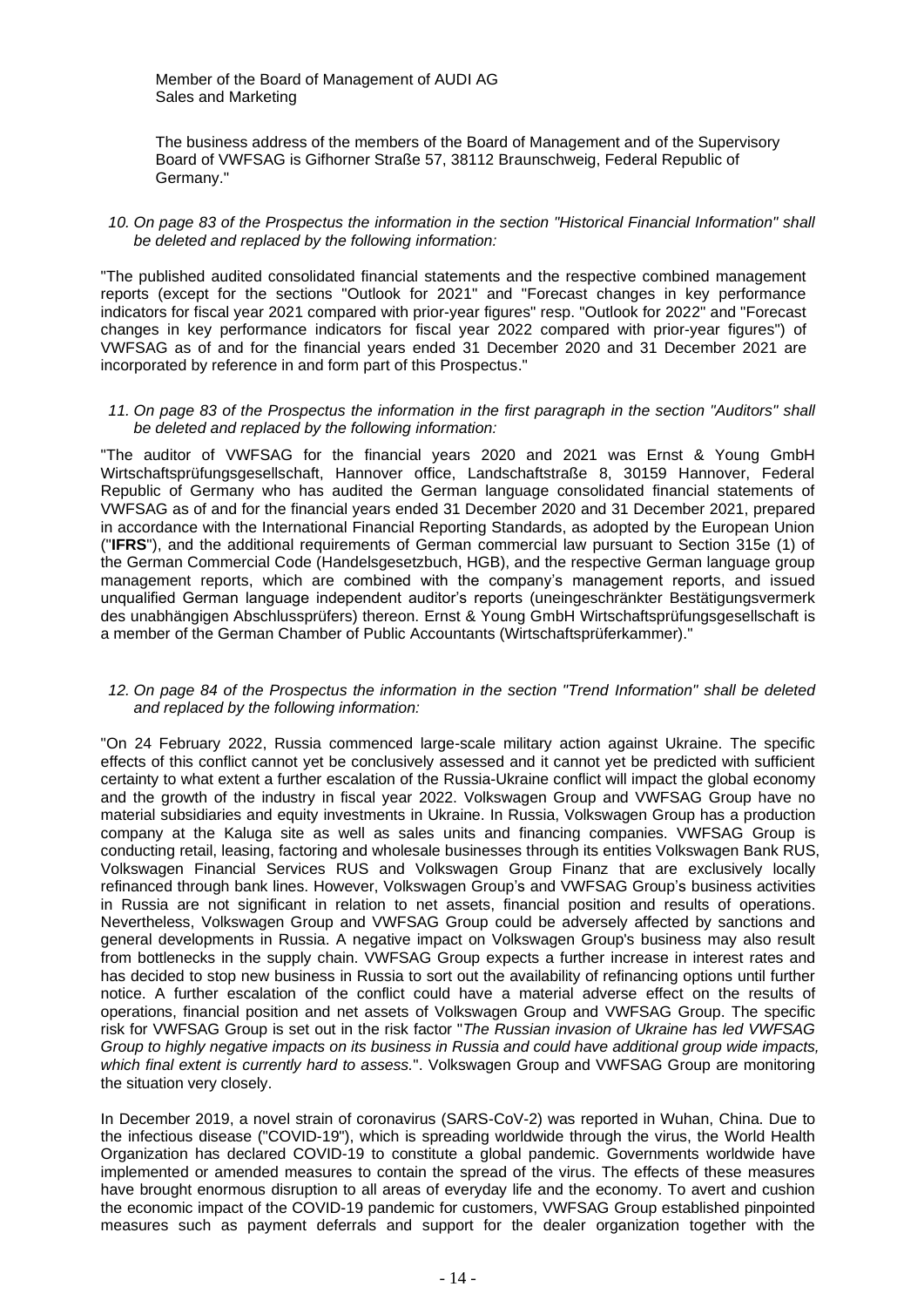Volkswagen Group brands. Their international subsidiaries were granted a certain degree of latitude to develop their own responses. As a result, of which they designed targeted measures locally and adapted them in line with specific local legal requirements and customer needs. These measures mitigated any effects of the pandemic on VWFSAG Group's credit risk. As at the date of the Supplement dated 30 March 2022, the pandemic caused no material negative impact on factors such as the credit risk situation, realized residual values, payment deferrals or the liquidity risk of VWFSAG Group. Due to the ongoing COVID-19 pandemic and the outbreak of other new variants of the virus, however, there is a continued uncertainty about macroeconomic conditions in the real economy, which could have a material impact on VWFSAG Group as outlined in the risk factor "*The COVID-19 pandemic ("Corona Pandemic") may have a material negative impact on the business, financial condition and results of operations of VWFSAG Group.*". VWFSAG Group is continuously monitoring the situation and is assessing the potential impact on its business.

The diesel issue as well as other expenses or provisions in connection with diesel vehicles, including but not limited to residual values of cars and the debate about the prohibition of the use of diesel vehicles may have a negative impact on the future business and financial performance of VWFSAG Group, the effect of which remains uncertain. For further information on the risks VWFSAG Group faces relating to the diesel issue, see the risk factor "*Volkswagen Group is facing investigations and potential impacts out of discrepancies related to the diesel issue that have had and may continue to have a material adverse effect on the business, financial condition and operations of VWFSAG Group.*"

Increased litigation and legal risks, including but not limited to the area of consumer law, which would be reflected in corresponding provisions as well as geopolitical tensions and conflicts, protectionist tendencies, turbulence in financial markets and structural deficits in individual countries may have a negative impact on the future business and financial performance of VWFSAG Group. Uncertainty regarding future developments in the euro area, such as the uncertain consequences of the United Kingdom's withdrawal from the EU, the widespread impact and the evolution of the Covid-19 pandemic as well as its impact on credit risk, global supply shortages like the persistent supply chain difficulties arising from the semiconductor chip shortage as well as a rise in inflation pose further challenges for VWFSAG Group.

VWFSAG Group anticipates greater levels of cooperation with the individual Volkswagen Group brands, an increased investment in digitalisation and a continued focus on cost optimisation under the efficiency program as well as a continued uncertainty regarding macroeconomic conditions in the real economy."

# *13. On page 84 of the Prospectus the information in the section "Significant Change in the Financial or Trading Position" shall be deleted and replaced by the following information:*

"As at the date of the Supplement dated 30 March 2022, there has been no significant change in the financial or trading position of the VWFSAG Group since the date of its last published audited consolidated financial statements as at 31 December 2021. However, the Corona Pandemic has a negative impact on the business, financial condition and results of operations of VWFSAG Group. The ultimate financial impact of the pandemic cannot be quantified at the current stage."

# *14. On page 84 of the Prospectus the information in the section "Significant Change in the Financial Performance" shall be deleted and replaced by the following information:*

"As at the date of the Supplement dated 30 March 2022, there has been no significant change in the financial performance of VWFSAG Group since the date of its last published audited consolidated financial statements as at 31 December 2021. However, the Corona Pandemic has a negative impact on the business, financial condition and results of operations of VWFSAG Group. The ultimate financial impact of the pandemic cannot be quantified at the current stage.

*15. On page 84 of the Prospectus the information in the section "Material Changes in the Borrowing and Funding Structure" shall be deleted and replaced by the following information:* 

"Since 31 December 2021 there have been no material changes in VWFSAG's borrowing and funding structure."

*16. On page 84 of the Prospectus the information in the section "Legal and Arbitration Proceedings" shall be deleted and replaced by the following information:*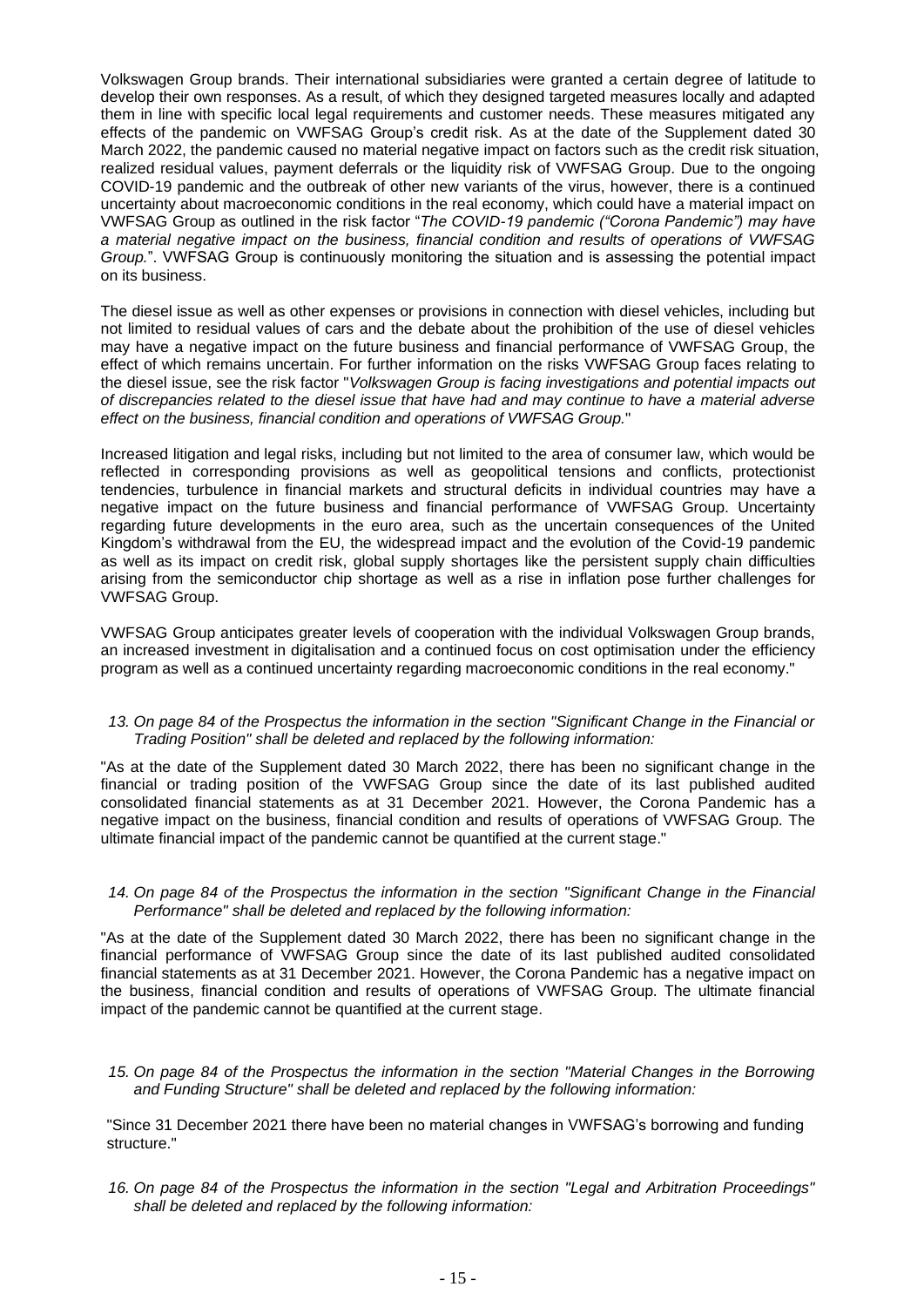"VWLGMBH as a subsidiary of VWFSAG is facing litigation in the area of consumer law. A number of customers have revoked their lease contracts and have initiated pre-trial as well as court proceedings. They claim that VWLGMBH has not complied with all aspects of German consumer law in its German consumer lease contracts leading to the customers' right to revoke (widerrufen) their contracts. In particular, VWLGMBH is alleged to have provided insufficient consumer information with respect to contracts that have been concluded at a distance. Under German law, the requirements for revocation of consumer contracts and the legal consequences are controversial and legally disputed in particular, in the absence of specifications in laws and regulations, with regard to leasing. Potential lawsuits may make use of the model declaratory action procedure (Musterfeststellungsklage) or any other legal action in this context that involve or may lead to the involvement of a significant number of individual claimants and may significantly increase the number of lease contracts threatened by litigation. If German courts were to issue lessee-friendly final rulings and a large number of customers would revoke their contracts, this could lead to the potential winding-up of a significant number of contracts, to restitution claims and/or potential other claims of customers. This could have a substantial negative impact on VWLGMBH's and, thus, VWFSAG's financial position or profitability. For further information about the risk of potential litigation see the risk factor, "*VWFSAG Group is exposed to litigation risks that may result from legal disputes, governmental investigations or other official proceedings with various stakeholders*"."

*17. On page 85 et seq. of the Prospectus the section "Recent Developments" shall be deleted.*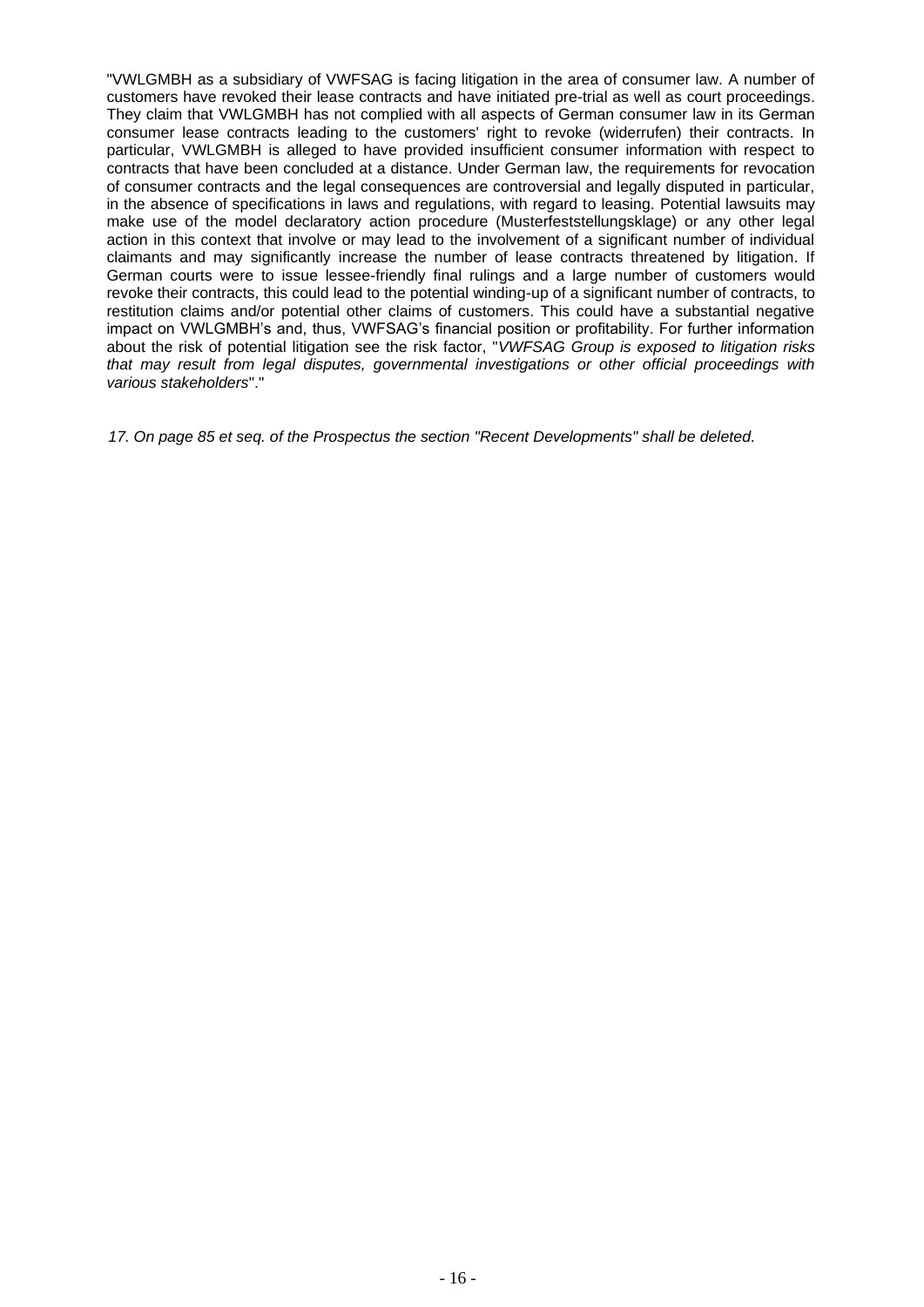# <span id="page-16-0"></span>**VIII. SUPPLEMENTAL INFORMATION RELATING TO THE SECTION "VOLKSWAGEN LEASING GMBH AS ISSUER"**

*18. On page 88 of the Prospectus the information in the section "Historical Financial Information" shall be deleted and replaced by the following information:*

"The published audited non-consolidated financial statements of VWLGMBH for the financial years ended 31 December 2020 and 2021 are incorporated by reference in and form part of this Prospectus."

*19. On page 88 et seq. of the Prospectus the information in the section "Auditors" shall be deleted and replaced by the following:*

"The auditor of VWLGMBH for the financial years 2020 and 2021 was Ernst & Young GmbH Wirtschaftsprüfungsgesellschaft, Hannover office, Landschaftstraße 8, 30159 Hannover, Federal Republic of Germany, who has audited the non-consolidated German language financial statements of VWLGMBH as of and for the financial years ended 31 December 2020 and 31 December 2021, prepared in accordance with the requirements of German commercial law (Handelsgesetzbuch, HGB) applicable to institutions, and issued unqualified German language independent auditor's reports (uneingeschränkter Bestätigungsvermerk des unabhängigen Abschlussprüfers) thereon.

Ernst & Young GmbH Wirtschaftsprüfungsgesellschaft is a member of the German Chamber of Public Accountants (Wirtschaftsprüferkammer)."

*20. On page 89 of the Prospectus the information in the section "Trend Information" shall be deleted and replaced by the following information:*

"On 24 February 2022, Russia commenced large-scale military action against Ukraine. The specific effects of this conflict cannot yet be conclusively assessed and it cannot yet be predicted with sufficient certainty to what extent a further escalation of the Russia-Ukraine conflict will impact the global economy and the growth of the industry in fiscal year 2022. Volkswagen Group and VWFSAG Group have no material subsidiaries and equity investments in Ukraine. In Russia, Volkswagen Group has a production company at the Kaluga site as well as sales units and financing companies. VWFSAG Group is conducting retail, leasing, factoring and wholesale businesses through its entities Volkswagen Bank RUS, Volkswagen Financial Services RUS and Volkswagen Group Finanz that are exclusively locally refinanced through bank lines. However, Volkswagen Group's and VWFSAG Group's business activities in Russia are not significant in relation to net assets, financial position and results of operations. Nevertheless, Volkswagen Group and VWFSAG Group could be adversely affected by sanctions and general developments in Russia. A negative impact on Volkswagen Group's business may also result from bottlenecks in the supply chain. VWFSAG Group expects a further increase in interest rates and has decided to stop new business in Russia to sort out the availability of refinancing options until further notice. A further escalation of the conflict could have a material adverse effect on the results of operations, financial position and net assets of Volkswagen Group and VWFSAG Group including VWLGMBH as VWFSAG's subsidiary. The specific risk for VWFSAG Group is set out in the risk factor " *The Russian invasion of Ukraine has led VWFSAG Group to highly negative impacts on its business in Russia and could have additional group wide impacts including VWLGMBH as a subsidiary of VWFSAG, which final extent is currently hard to assess.*". Volkswagen Group and VWFSAG Group including VWLGMBH as VWFSAG's subsidiary are monitoring the situation very closely.

In December 2019, a novel strain of coronavirus (SARS-CoV-2) was reported in Wuhan, China. Due to the infectious disease ("COVID-19"), which is spreading worldwide through the virus, the World Health Organization has declared COVID-19 to constitute a global pandemic. Governments worldwide have implemented or amended measures to contain the spread of the virus. The effects of these measures have brought enormous disruption to all areas of everyday life and the economy. To avert and cushion the economic impact of the COVID-19 pandemic for customers, VWFSAG Group established pinpointed measures such as payment deferrals and support for the dealer organization together with the Volkswagen Group brands. Their international subsidiaries were granted a certain degree of latitude to develop their own responses. As a result, of which they designed targeted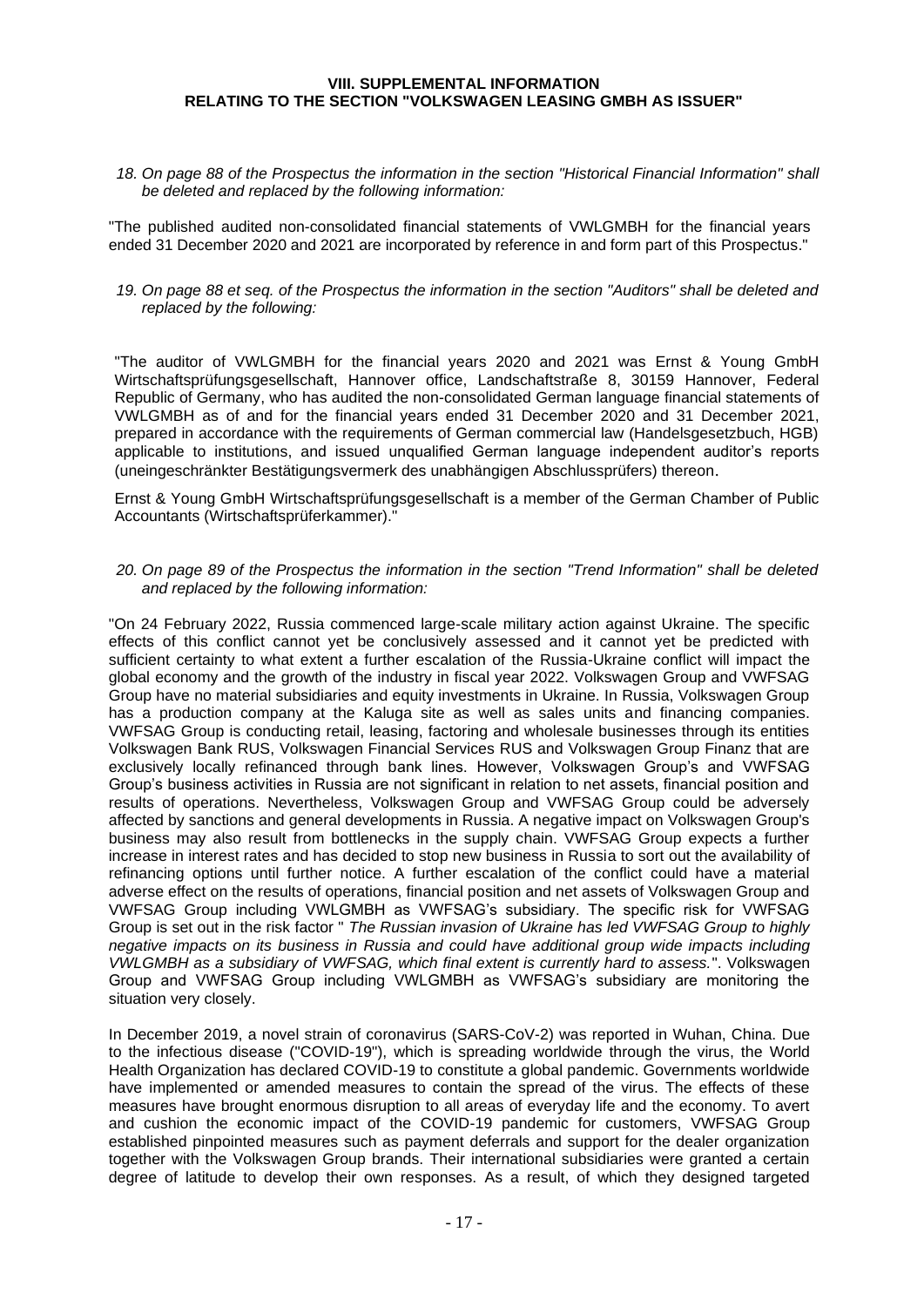measures locally and adapted them in line with specific local legal requirements and customer needs. These measures mitigated any effects of the pandemic on VWFSAG Group's credit risk. As at the date of the Supplement dated 30 March 2022, the pandemic caused no material negative impact on factors such as the credit risk situation, realized residual values, payment deferrals, the liquidity risk or the availability of funding of VWFSAG Group. Due to the ongoing COVID-19 pandemic and the outbreak of other new variants of the virus, however, there is a continued uncertainty about macroeconomic conditions in the real economy, which could have a material impact on VWLGMBH as outlined in the risk factor "*The COVID-19 pandemic ("Corona Pandemic") may have a material negative impact on the business, financial condition and results of operations of VWLGMBH.*". VWFSAG Group including VWLGMBH as VWFSAG's subsidiary are continuously monitoring the situation and are assessing the potential impact on their business.

The diesel issue as well as other expenses or provisions in connection with diesel vehicles, including but not limited to residual values of cars and the debate about the prohibition of the use of diesel vehicles may have a negative impact on the future business and financial performance of VWLGMBH, the effect of which remains uncertain. For further information on the risks VWLGMBH faces relating to the diesel issue, see the risk factor "*Volkswagen Group is facing investigations and potential impacts out of discrepancies related to the diesel issue that have had and may continue to have a material adverse effect on the business, financial condition and operations of VWLGMBH.*"

Additionally, increased litigation and legal risks, including but not limited to the area of consumer law, which would be reflected in corresponding provisions as well as geopolitical tensions and conflicts, protectionist tendencies, turbulence in the financial markets and structural deficits in individual countries may affect the operating profit and financial performance of VWLGMBH. Uncertainty regarding future developments in the euro area, such as the uncertain consequences of the United Kingdom's withdrawal from the EU, the widespread impact and the evolution of the Covid-19 pandemic and its slightly higher impact on credit risk, global supply shortages like the persistent supply chain difficulties arising from the semiconductor chip shortage as well as a rise in inflation pose further challenges for VWLGMBH.

VWLGMBH anticipates a slight increase in funding costs, greater levels of cooperation with the individual Volkswagen Group brands, an increased investment in digitalisation and a continued focus on cost optimisation under the efficiency program as well as a continued uncertainty about macroeconomic conditions in the real economy and the potential financial impact of the Corona Pandemic and their impact on factors such as risk costs."

# *21. On page 89 of the Prospectus the information in the section "Significant Change in the Financial or Trading Position" shall be deleted and replaced by the following information:*

"As at the date of the Supplement dated 30 March 2022, there has been no significant change in the financial or trading position of VWLGMBH since the date of its last published audited nonconsolidated financial statements as at 31 December 2021. However, the Corona Pandemic has a negative impact on the business, financial condition and results of operations of VWLGMBH. The ultimate financial impact of the pandemic cannot be quantified at the current stage."

#### *22. On page 89 of the Prospectus the information in the section "Significant Change in the Financial Performance" shall be deleted and replaced by the following information:*

"As at the date of the Supplement dated 30 March 2022, there has been no significant change in the financial performance of VWLGMBH since the date of its last published audited non-consolidated financial statements as at 31 December 2021. However, the Corona Pandemic has a negative impact on the business, financial condition and results of operations of VWLGMBH. The ultimate financial impact of the pandemic cannot be quantified at the current stage."

*23. On page 89 of the Prospectus the information in the section "Material Changes in the Borrowing and Funding Structure" shall be deleted and replaced by the following information:* 

"Since 31 December 2021 there have been no material changes in VWLGMBH's borrowing and funding structure."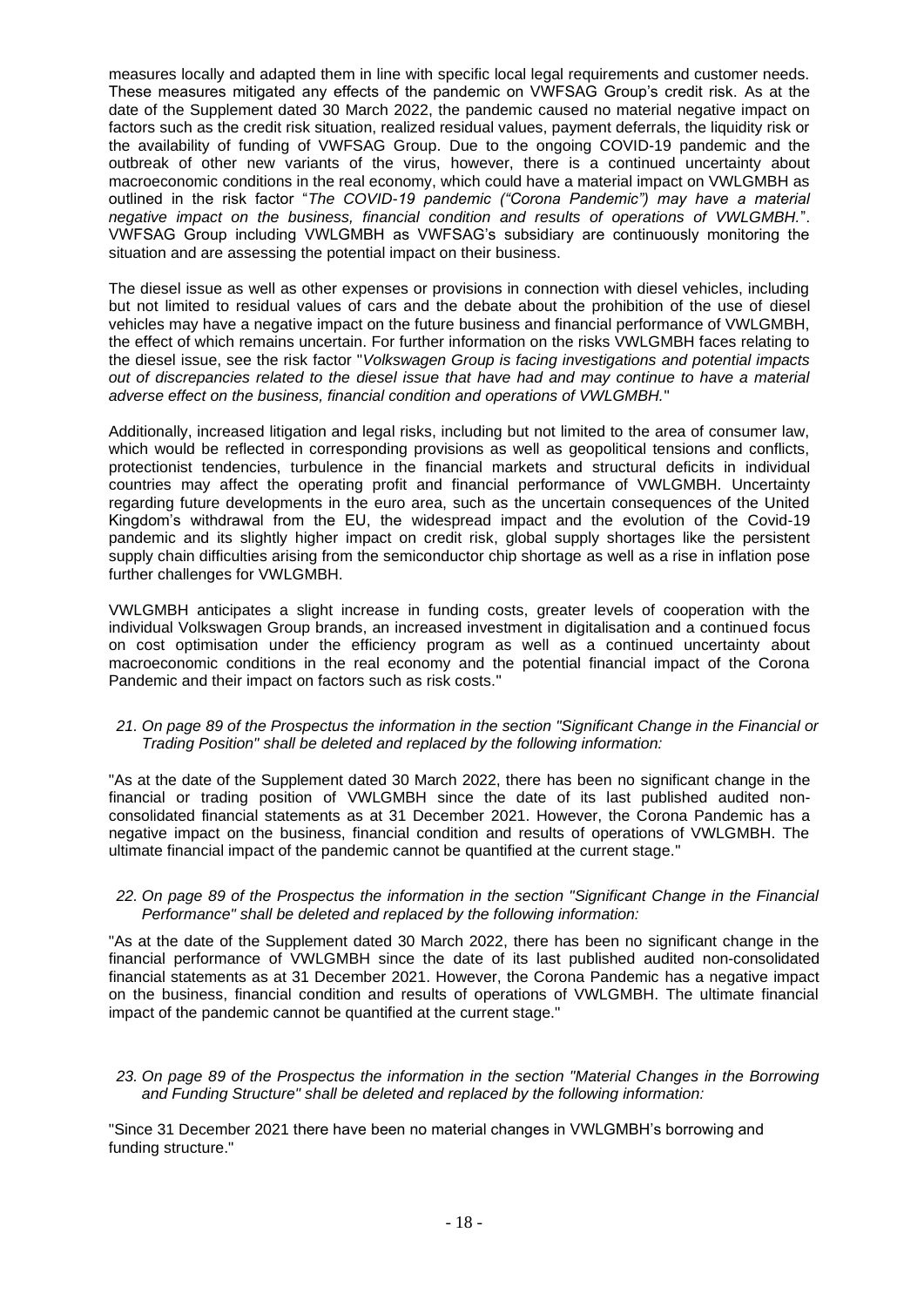*24. On page 89 et seq. of the Prospectus the information in the section "Legal and Arbitration Proceedings " shall be deleted and replaced by the following information:* 

"VWLGMBH is facing litigation in the area of consumer law. A number of customers have revoked their lease contracts and have initiated pre-trial as well as court proceedings. They claim that VWLGMBH has not complied with all aspects of German consumer law in its German consumer lease contracts leading to the customers' right to revoke (widerrufen) their contracts. In particular, VWLGMBH is alleged to have provided insufficient consumer information with respect to contracts that have been concluded at a distance. Under German law, the requirements for revocation of consumer contracts and the legal consequences are controversial and legally disputed in particular, in the absence of specifications in laws and regulations, with regard to leasing. Potential lawsuits may make use of the model declaratory action procedure (Musterfeststellungsklage) or any other legal action in this context that involve or may lead to the involvement of a significant number of individual claimants and may significantly increase the number of lease contracts threatened by litigation. If German courts were to issue lessee-friendly final rulings and a large number of customers would revoke their contracts, this could lead to the potential winding-up of a significant number of contracts, to restitution claims and/or potential other claims of customers. This could have a substantial negative impact on VWLGMBH's and, thus, VWFSAG's financial position or profitability. For further information about the risk of potential litigation see the risk factor, "*VWFSAG Group is exposed to litigation risks that may result from legal disputes, governmental investigations or other official proceedings with various stakeholders*"."

25. *On page 90 of the Prospectus the section "Recent Developments" shall be deleted.*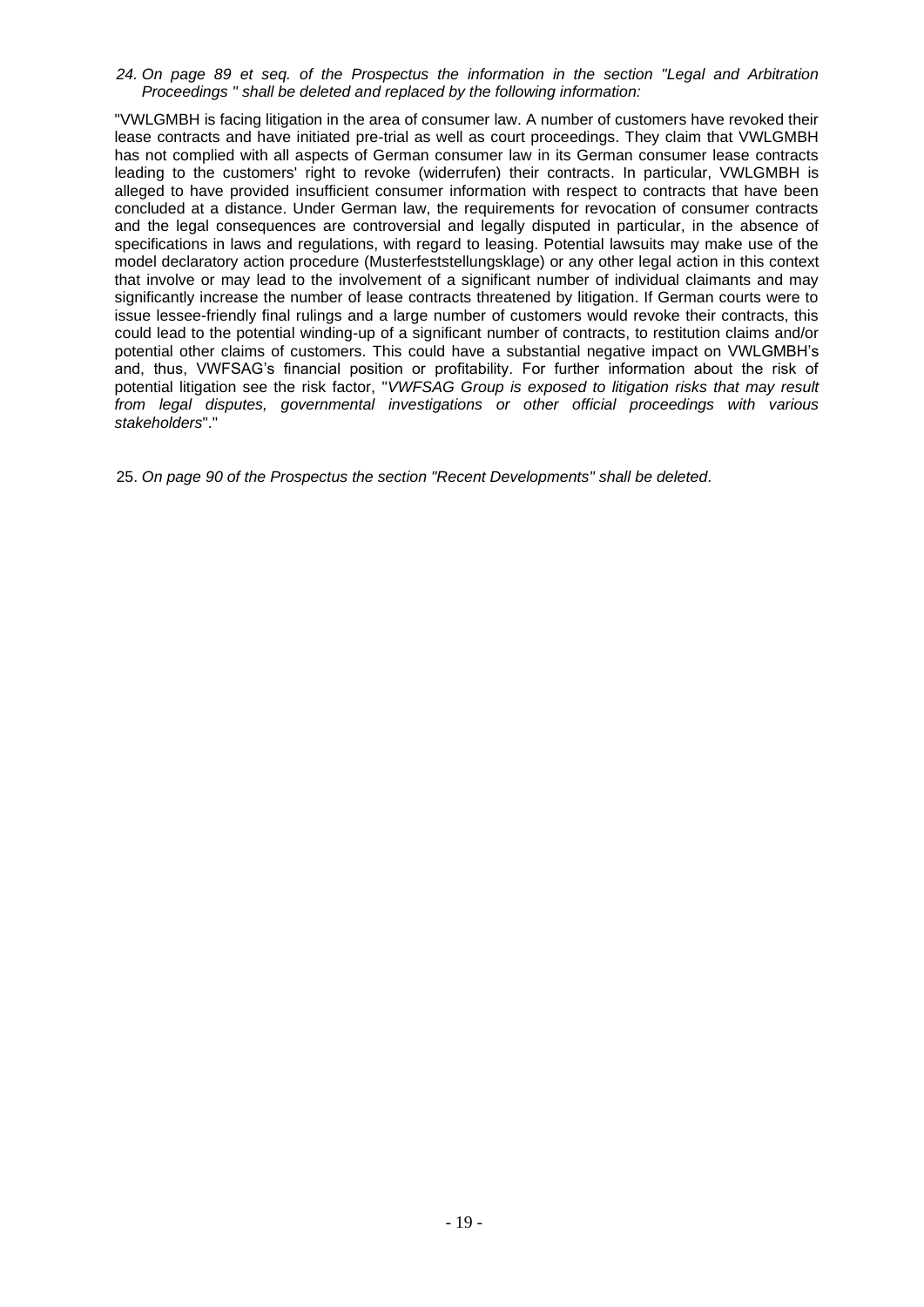#### <span id="page-19-0"></span>**IX. SUPPLEMENTAL INFORMATION RELATING TO THE SECTION "VOLKSWAGEN FINANCIAL SERVICES N.V. AS ISSUER"**

*26. On page 92 of the Prospectus the information in the section "Historical Financial Information" shall be deleted and replaced by the following information:*

"The published audited non-consolidated financial statements of VWFSNV for the financial years ended 31 December 2020 and 2021 are incorporated by reference in and form part of this Prospectus."

# *27. On page 92 et seq. of the Prospectus the information in the section "Auditors" shall be deleted and replaced by the following information:*

"The auditors of VWFSNV for the financial years ended 31 December 2020 and 31 December 2021 were Ernst & Young Accountants LLP, Boompjes 258, 3011 XZ Rotterdam, The Netherlands, who have audited the financial statements of VWFSNV for the financial years ended 31 December 2020 and 31 December 2021 and have issued their unqualified auditor's report thereon. The auditors who signed the auditor's reports which were issued with the financial statements for the financial years ended 31 December 2020 and 31 December 2021, Arnoud A. Kuijpers, are a member of the Royal Netherlands Institute of Chartered Accountants (NBA). The NBA is the professional body for accountants in the Netherlands."

#### *28. On page 93 of the Prospectus the information in the section "Trend Information" shall be deleted and replaced by the following information:*

"On 24 February 2022, Russia commenced large-scale military action against Ukraine. The specific effects of this conflict cannot yet be conclusively assessed and it cannot yet be predicted with sufficient certainty to what extent a further escalation of the Russia-Ukraine conflict will impact the global economy and the growth of the industry in fiscal year 2022. Volkswagen Group and VWFSAG Group have no material subsidiaries and equity investments in Ukraine. In Russia, Volkswagen Group has a production company at the Kaluga site as well as sales units and financing companies. VWFSAG Group is conducting retail, leasing, factoring and wholesale businesses through its entities Volkswagen Bank RUS, Volkswagen Financial Services RUS and Volkswagen Group Finanz that are exclusively locally refinanced through bank lines. However, Volkswagen Group's and VWFSAG Group's business activities in Russia are not significant in relation to net assets, financial position and results of operations. Nevertheless, Volkswagen Group and VWFSAG Group could be adversely affected by sanctions and general developments in Russia. A negative impact on Volkswagen Group's business may also result from bottlenecks in the supply chain. VWFSAG Group expects a further increase in interest rates and has decided to stop new business in Russia to sort out the availability of refinancing options until further notice. A further escalation of the conflict could have a material adverse effect on the results of operations, financial position and net assets of Volkswagen Group and VWFSAG Group including VWFSNV as VWFSAG's subsidiary. The specific risk for VWFSAG Group is set out in the risk factor "*The Russian invasion of Ukraine has led VWFSAG Group to highly negative impacts on its business in Russia and could have additional group wide impacts including VWFSNV as a subsidiary of VWFSAG, which final extent is currently hard to assess.*". Volkswagen Group and VWFSAG Group including VWFSNV as VWFSAG's subsidiary are monitoring the situation very closely.

In December 2019, a novel strain of coronavirus (SARS-CoV-2) was reported in Wuhan, China. Due to the infectious disease ("COVID-19"), which is spreading worldwide through the virus, the World Health Organization has declared COVID-19 to constitute a global pandemic. Governments worldwide have implemented or amended measures to contain the spread of the virus. The effects of these measures have brought enormous disruption to all areas of everyday life and the economy. To avert and cushion the economic impact of the COVID-19 pandemic for customers, VWFSAG Group established pinpointed measures such as payment deferrals and support for the dealer organization together with the Volkswagen Group brands. Their international subsidiaries were granted a certain degree of latitude to develop their own responses. As a result, of which they designed targeted measures locally and adapted them in line with specific local legal requirements and customer needs. These measures mitigated any effects of the pandemic on VWFSAG Group's credit risk. As at the date of the Supplement dated 30 March 2022, the pandemic caused no material negative impact on factors such as the credit risk situation, realized residual values, payment deferrals, the liquidity risk or the availability of funding of VWFSAG Group. Due to the ongoing COVID-19 pandemic and the outbreak of other new variants of the virus, however, there is a continued uncertainty about macroeconomic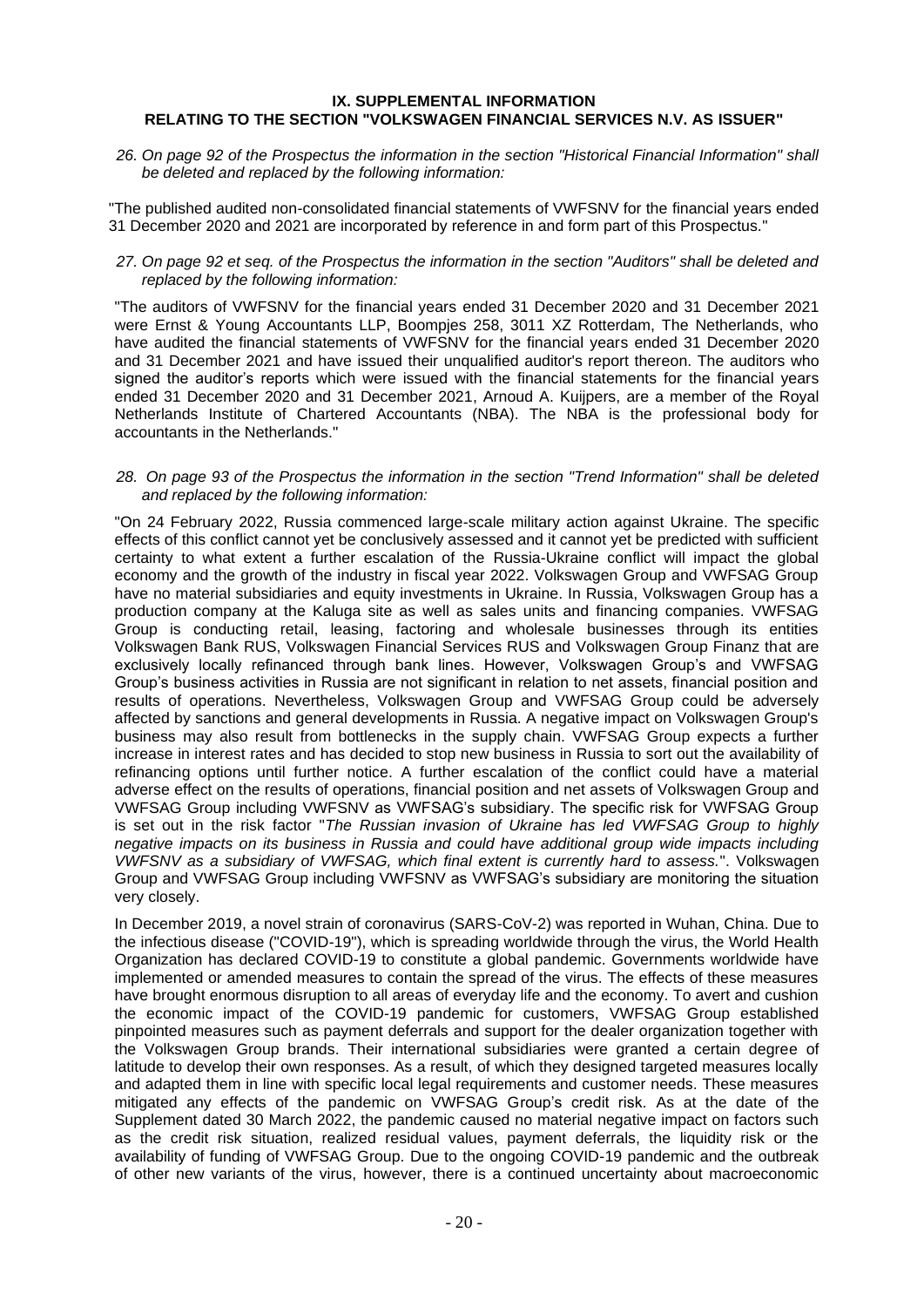conditions in the real economy, which could have a material impact on VWFSNV as outlined in the risk factor "*The COVID-19 pandemic ("Corona Pandemic") may have a material negative impact on the business, financial condition and results of operations of VWFSNV.*". VWFSAG Group including VWFSNV as VWFSAG's subsidiary are continuously monitoring the situation and are assessing the potential impact on their business.

The effect of the pandemic on VWFSNV so far was limited, and overall, the repayment capacity of VWFSNV's borrowers is expected to still be sufficient to honor their outstanding payment obligations.

For information on the risks VWFSNV faces relating to the diesel issue, see the risk factor "Volkswagen Group is facing investigations and potential impacts out of discrepancies related to the diesel issue that have had and may continue to have a material adverse effect on the business, financial condition and operations of VWFSNV.", however management of VWFSNV has assessed the impact of the diesel issue and concluded that VWFSNV is not exposed to higher credit risk."

# *29. On page 93 of the Prospectus the information in the section "Significant Change in the Financial or Trading Position" shall be deleted and replaced by the following information:*

"As at the date of the Supplement dated 30 March 2022, there has been no significant change in the financial or trading position of VWFSNV since the date of its last published audited non-consolidated financial statements for the financial year ended 31 December 2021. However, the Corona Pandemic has a negative impact on the business, financial condition and results of operations of VWFSNV. The ultimate financial impact of the pandemic cannot be quantified at the current stage."

#### *30. On page 93 of the Prospectus the information in the section "Significant Change in the Financial Performance" shall be deleted and replaced by the following information:*

"As at the date of the Supplement dated 30 March 2022, there has been no significant change in the financial performance of VWFSNV since the date of its last published audited non-consolidated financial statements as at 31 December 2021. However, the Corona Pandemic has a negative impact on the business, financial condition and results of operations of VWFSNV. The ultimate financial impact of the pandemic cannot be quantified at the current stage."

# *31. On page 93 of the Prospectus the information in the section "Material Changes in the Borrowing and Funding Structure" shall be deleted and replaced by the following information:*

"Since 31 December 2021 there have been no material changes in VWFSNV's borrowing and funding structure."

*32. On page 93 et seq. of the Prospectus the section "Recent Developments" shall be deleted.*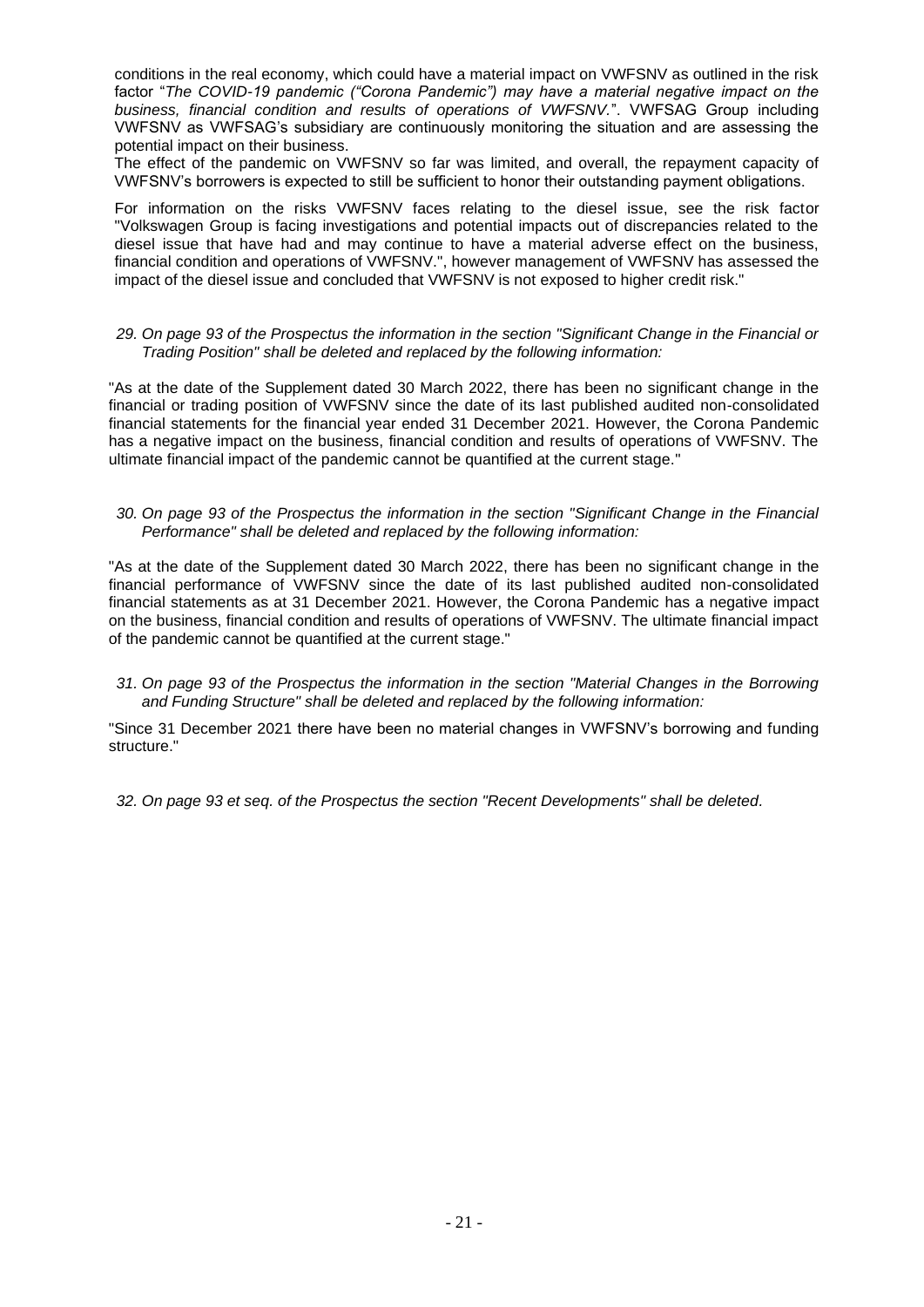# <span id="page-21-0"></span>**X. SUPPLEMENTAL INFORMATION RELATING TO THE SECTION "VOLKSWAGEN FINANCIAL SERVICES JAPAN LTD. AS ISSUER"**

*33. On page 95 of the Prospectus the information in the subsection "Board of Directors and Statutory Auditors" of the section "Administrative, Management and Supervisory Bodies" shall be deleted and replaced by the following information:* 

"As at the date of the Supplement dated 30 March 2022 members of the Board of Directors and statutory auditors are:

Masayuki Yokose, President and Chief Executive Officer<sup>1</sup> Managing Director of VWFSJ

Marc Schwekendiek, Director

Ralf Teichmann, Director Regional Manager International of VWFSAG

Cheikh Niang, Director Head of Controlling Overseas of VWFSAG

Yung Keun Park, Statutory Auditor Managing Director of Volkswagen Financial Services Korea Co., Ltd.

<sup>1</sup> Representative Director.

The business address of the members of the Board of Directors and of the Statutory Auditors of VWFSJ is Gotenyama Trust Tower 17F, 4-7-35 Kita-Shinagawa, Shinagawa-ku, Tokyo 140-0001, Japan."

#### *34. On page 96 of the Prospectus the information in the section "Historical Financial Information" shall be deleted and replaced by the following information:*

"The published audited non-consolidated financial statements of VWFSJ as at and for the financial years ended 31 December 2020 and 2021 are incorporated by reference in and form part of this Prospectus. Those financial statements have been prepared in the Japanese language. VWFSJ accepts responsibility for the correct English translation thereof."

*35. On page 96 of the Prospectus the information in the section "Auditors" shall be deleted and replaced by the following information:*

"The independent auditors of VWFSJ for the financial years 2020 and 2021 were Ernst & Young ShinNihon LLC, Tokyo Midtown Hibiya, Hibiya Mitsui Tower, 1-1-2 Yurakucho, Chiyoda-ku, Tokyo 100- 0006, who have audited the non-consolidated financial statements of VWFSJ for the financial years ended 31 December 2020 and 31 December 2021 and have given their unqualified auditor's reports. Ernst & Young ShinNihon LLC are members of the Japanese Institute of Certified Public Accountants."

# *36. On page 96 of the Prospectus the information in the section "Trend Information" shall be deleted and replaced by the following information:*

"On 24 February 2022, Russia commenced large-scale military action against Ukraine. The specific effects of this conflict cannot yet be conclusively assessed and it cannot yet be predicted with sufficient certainty to what extent a further escalation of the Russia-Ukraine conflict will impact the global economy and the growth of the industry in fiscal year 2022. Volkswagen Group and VWFSAG Group have no material subsidiaries and equity investments in Ukraine. In Russia, Volkswagen Group has a production company at the Kaluga site as well as sales units and financing companies. VWFSAG Group is conducting retail, leasing, factoring and wholesale businesses through its entities Volkswagen Bank RUS, Volkswagen Financial Services RUS and Volkswagen Group Finanz that are exclusively locally refinanced through bank lines. However, Volkswagen Group's and VWFSAG Group's business activities in Russia are not significant in relation to net assets, financial position and results of operations. Nevertheless, Volkswagen Group and VWFSAG Group could be adversely affected by sanctions and general developments in Russia. A negative impact on Volkswagen Group's business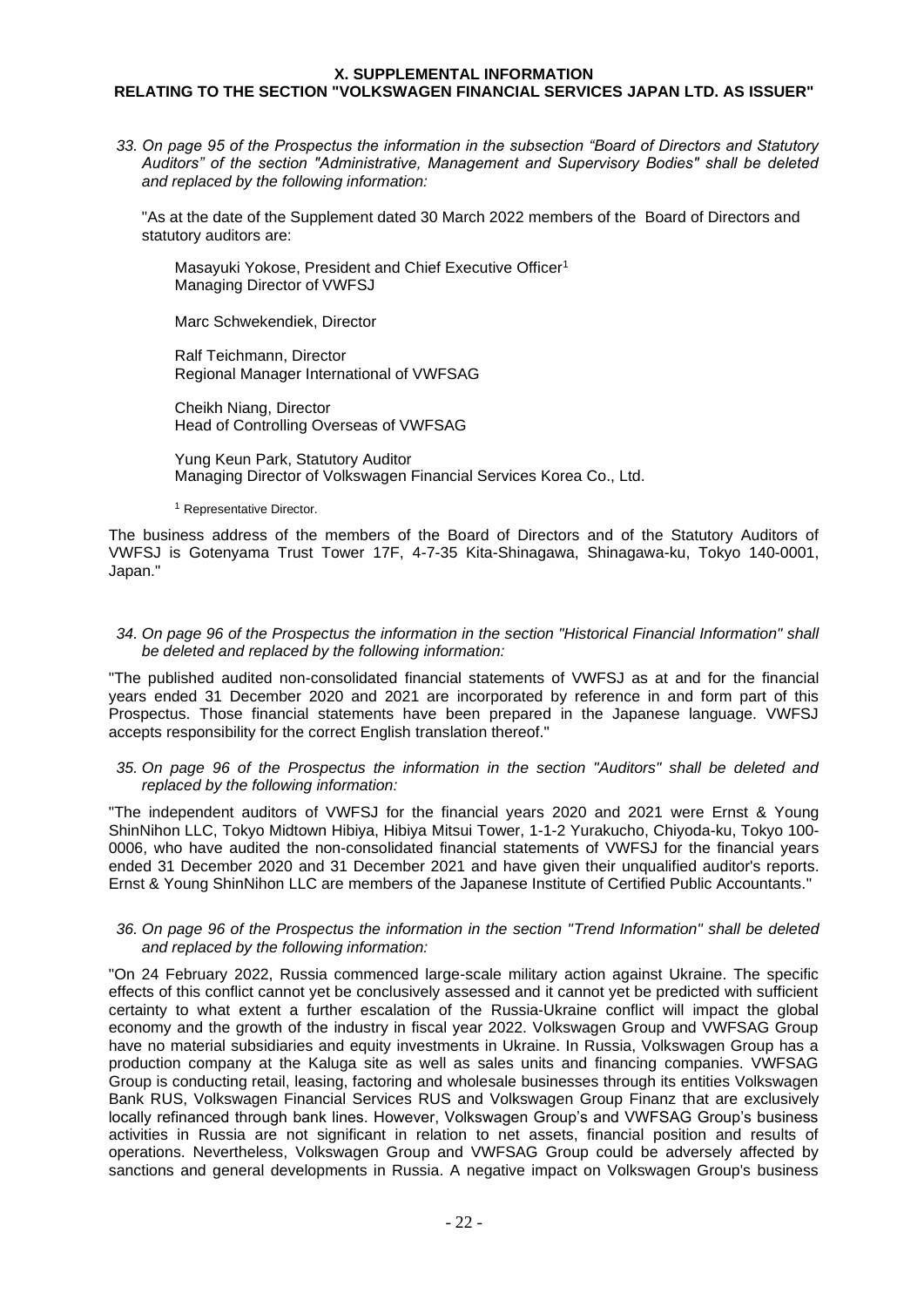may also result from bottlenecks in the supply chain. VWFSAG Group expects a further increase in interest rates and has decided to stop new business in Russia to sort out the availability of refinancing options until further notice. A further escalation of the conflict could have a material adverse effect on the results of operations, financial position and net assets of Volkswagen Group and VWFSAG Group including VWFSJ as VWFSAG's subsidiary. The specific risk for VWFSAG Group is set out in the risk factor "*The Russian invasion of Ukraine has led VWFSAG Group to highly negative impacts on its business in Russia and could have additional group wide impacts including VWFSJ as a subsidiary of VWFSAG, which final extent is currently hard to assess.*". Volkswagen Group and VWFSAG Group including VWFSJ as VWFSAG's subsidiary are monitoring the situation very closely.

In December 2019, a novel strain of coronavirus (SARS-CoV-2) was reported in Wuhan, China. Due to the infectious disease ("COVID-19"), which is spreading worldwide through the virus, the World Health Organization has declared COVID-19 to constitute a global pandemic. Governments worldwide have implemented or amended measures to contain the spread of the virus. The effects of these measures have brought enormous disruption to all areas of everyday life and the economy. To avert and cushion the economic impact of the COVID-19 pandemic for customers, VWFSAG Group established pinpointed measures such as payment deferrals and support for the dealer organization together with the Volkswagen Group brands. Their international subsidiaries were granted a certain degree of latitude to develop their own responses. As a result, of which they designed targeted measures locally and adapted them in line with specific local legal requirements and customer needs. These measures mitigated any effects of the pandemic on VWFSAG Group's credit risk. As at the date of the Supplement dated 30 March 2022, the pandemic caused no material negative impact on factors such as the credit risk situation, realized residual values, payment deferrals, the liquidity risk or the availability of funding of VWFSAG Group. Due to the ongoing COVID-19 pandemic and the outbreak of other new variants of the virus, however, there is a continued uncertainty about macroeconomic conditions in the real economy, which could have a material impact on VWFSJ as outlined in the risk factor "*The COVID-19 pandemic ("Corona Pandemic") may have a material negative impact on the business, financial condition and results of operations of VWFSJ*.". VWFSAG Group including VWFSJ as VWFSAG's subsidiary are continuously monitoring the situation and are assessing the potential impact on their business.

In addition, VWFSJ might also face increased funding costs due to lower levels of available liquidity in the overall market. With regard to VWFSJ's operations, outbreaks of disease could continue to result in increased government restrictions and regulation, including quarantine of the employees. The potential financial effect of the pandemic on VWFSJ cannot be reliably estimated.

Various repercussions could result for VWFSAG Group and VWFSJ from the diesel issue. In turn, the diesel issue may have a negative impact on the future business and financial results of VWFSJ, the effect of which remains uncertain.

For further information on the risks VWFSJ faces relating to the diesel issue, see the risk factor "*Volkswagen Group is facing investigations and potential impacts out of discrepancies related to the diesel issue that have had and may continue to have a material adverse effect on the business, financial condition and operations of VWFSJ.*" VWFSJ assumes an increase in refinancing costs, continuation of its close cooperation with the respective Volkswagen Group brands, increased cost optimization under the efficiency program and a continued high degree of uncertainty about macroeconomic conditions in the real economy and the potential financial impact of the Corona Pandemic and their impact on factors such as risk costs."

# *37. On page 96 of the Prospectus the information in the section "Significant Change in the Financial or Trading Position" shall be deleted and replaced by the following information:"*

As at the date of the Supplement dated 30 March 2022, there has been no significant change in the financial or trading position of VWFSJ since the date of its last published audited non-consolidated financial statements as at 31 December 2021. However, the Corona Pandemic has a negative impact on the business, financial condition and results of operations of VWFSJ. The ultimate financial impact of the pandemic cannot be quantified at the current stage."

# *38. On page 97. of the Prospectus the information in the section "Significant Change in the Financial Performance" shall be deleted and replaced by the following information:*

"As at the date of the Supplement dated 30 March 2022, there has been no significant change in the financial performance of VWFSJ since the date of its last published audited non-consolidated financial statements as at 31 December 2021. However, the Corona Pandemic has a negative impact on the business, financial condition and results of operations of VWFSJ. The ultimate financial impact of the pandemic cannot be quantified at the current stage."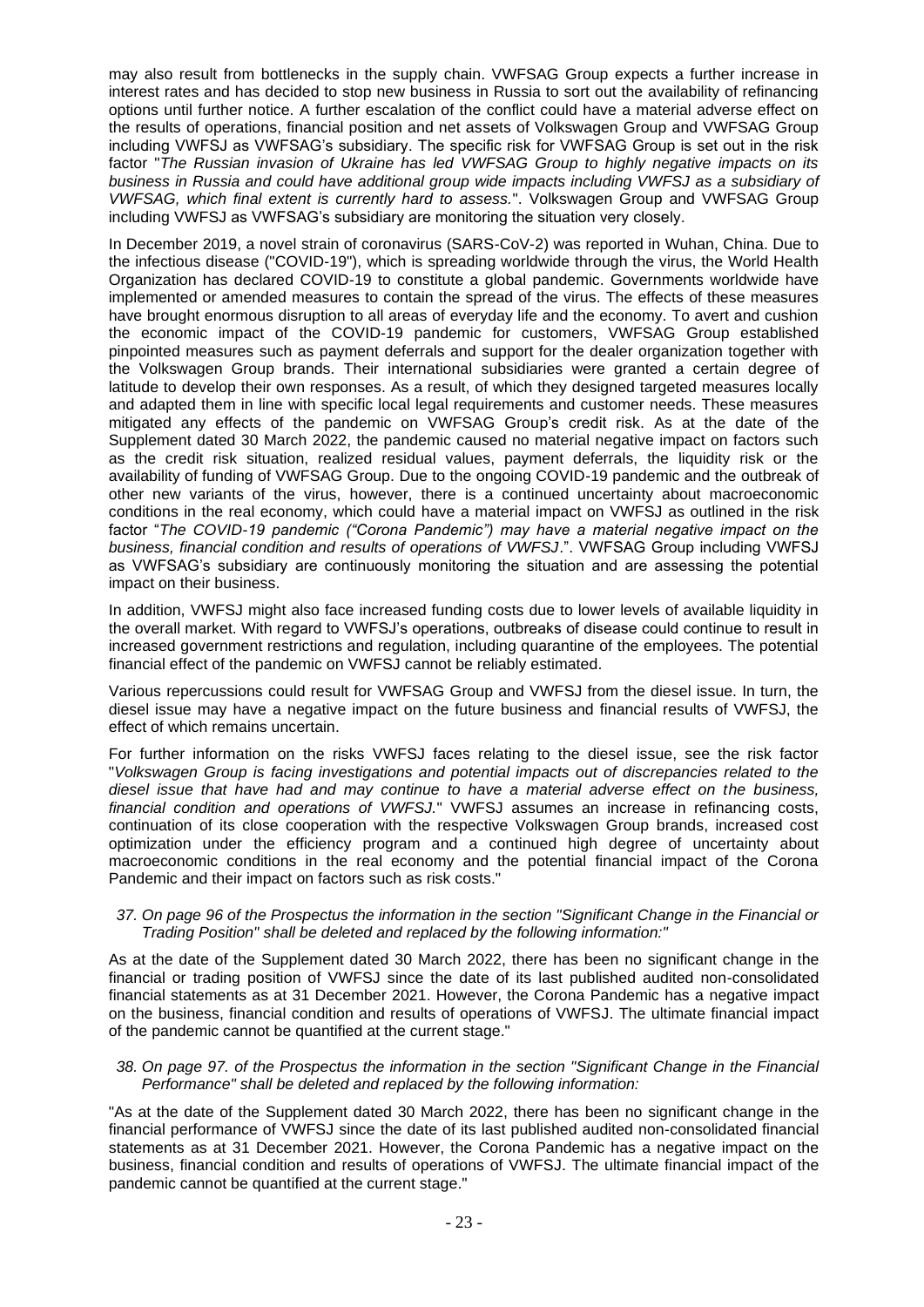*39. On page 97 of the Prospectus the section "Recent Developments" shall be deleted.*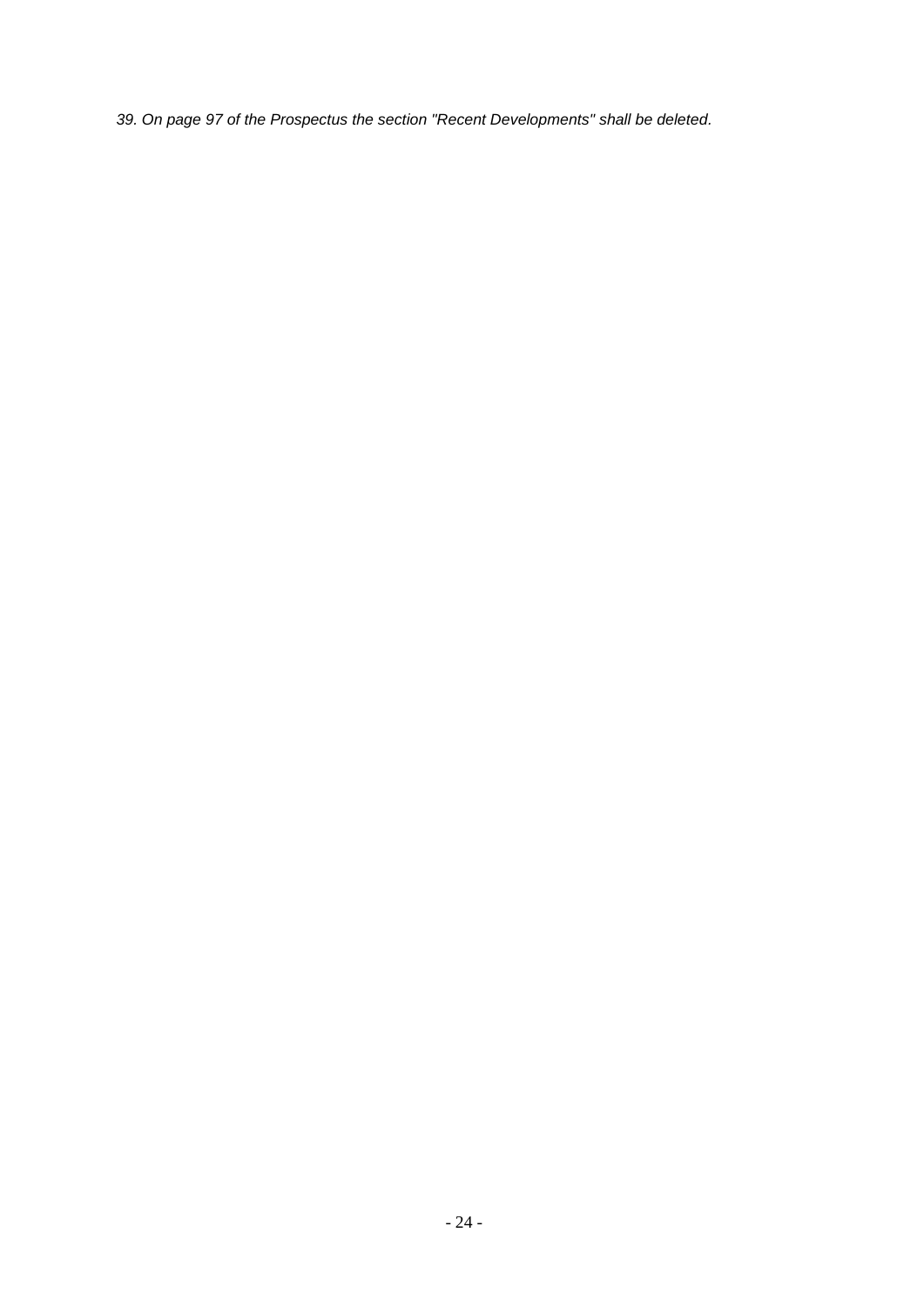# <span id="page-24-0"></span>**XI. SUPPLEMENTAL INFORMATION RELATING TO THE SECTION "VOLKSWAGEN FINANCIAL SERVICES AUSTRALIA PTY LIMITED AS ISSUER"**

*40. On page 98 et seq. of the Prospectus the information in the subsection "Board of Directors" of the section "Administrative, Management and Supervisory Bodies" shall be deleted and replaced by the following information:* 

"As at the date of the Supplement dated 30 March 2022, members of the Board of Directors are:

Joern Kurzrock, Director Managing Director of VWFSAL

Paul Stanton, Director Managing Director of VWFSAL

Ralf Teichmann, Director Regional Manager International of VWFSAG

Cheikh Niang, Director Head of Controlling Overseas of VWFSAG

The business address of the members of the Board of Directors of VWFSAL is Level 1, 24 Muir Road, Chullora NSW 2190, Australia."

*41. On page 99 of the Prospectus the information in the section "Historical Financial Information" shall be deleted and replaced by the following information:*

"The published audited consolidated financial statements of VWFSAL Group for the financial years 2020 and 2021 are incorporated by reference in and form part of this Prospectus."

*42. On page 99 of the Prospectus the information in the first paragraph in the section "Auditors" shall be deleted and replaced by the following information:*

"The independent auditor of VWFSAL for the financial year 2020 and 2021 were Ernst & Young, The EY Centre Level 34, 200 George Street, NSW 2000, Australia, who have audited the consolidated financial statements of VWFSAL for the financial year ended 31 December 2020 and 31 December 2021 and have given their unqualified auditor's reports. Ernst & Young is a member of the Institute of Chartered Accountants of Australia."

*43. On page 99 of the Prospectus the information in the first paragraph in the section "Trend Information" shall be deleted and replaced by the following information:*

"On 24 February 2022, Russia commenced large-scale military action against Ukraine. The specific effects of this conflict cannot yet be conclusively assessed and it cannot yet be predicted with sufficient certainty to what extent a further escalation of the Russia-Ukraine conflict will impact the global economy and the growth of the industry in fiscal year 2022. Volkswagen Group and VWFSAG Group have no material subsidiaries and equity investments in Ukraine. In Russia, Volkswagen Group has a production company at the Kaluga site as well as sales units and financing companies. VWFSAG Group is conducting retail, leasing, factoring and wholesale businesses through its entities Volkswagen Bank RUS, Volkswagen Financial Services RUS and Volkswagen Group Finanz that are exclusively locally refinanced through bank lines. However, Volkswagen Group's and VWFSAG Group's business activities in Russia are not significant in relation to net assets, financial position and results of operations. Nevertheless, Volkswagen Group and VWFSAG Group could be adversely affected by sanctions and general developments in Russia. A negative impact on Volkswagen Group's business may also result from bottlenecks in the supply chain. VWFSAG Group expects a further increase in interest rates and has decided to stop new business in Russia to sort out the availability of refinancing options until further notice. A further escalation of the conflict could have a material adverse effect on the results of operations, financial position and net assets of Volkswagen Group and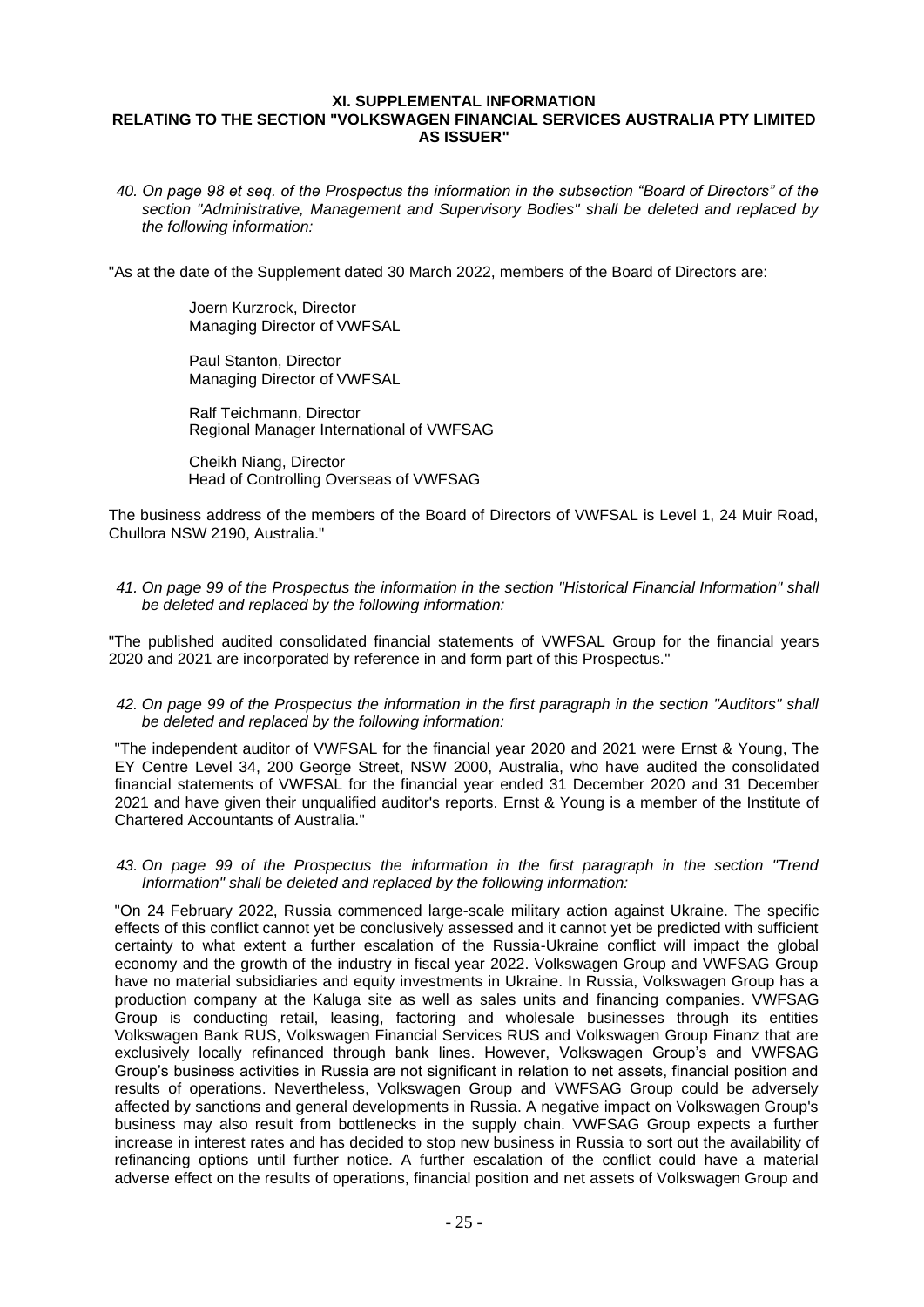VWFSAG Group including VWFSAL as VWFSAG's subsidiary. The specific risk for VWFSAG Group is set out in the risk factor "*The Russian invasion of Ukraine has led VWFSAG Group to highly negative impacts on its business in Russia and could have additional group wide impacts including VWFSAL as a subsidiary of VWFSAG, which final extent is currently hard to assess.*". Volkswagen Group and VWFSAG Group including VWFSAL as VWFSAG's subsidiary are monitoring the situation very closely.

In December 2019, a novel strain of coronavirus (SARS-CoV-2) was reported in Wuhan, China. Due to the infectious disease ("COVID-19"), which is spreading worldwide through the virus, the World Health Organization has declared COVID-19 to constitute a global pandemic. Governments worldwide have implemented or amended measures to contain the spread of the virus. The effects of these measures have brought enormous disruption to all areas of everyday life and the economy. To avert and cushion the economic impact of the COVID-19 pandemic for customers, VWFSAG Group established pinpointed measures such as payment deferrals and support for the dealer organization together with the Volkswagen Group brands. VWFSAL as one of their international subsidiaries were granted a certain degree of latitude to tailor such measures to the specific local legal requirements and customer needs. These measures, along with significant stimulus packages by the Australian Government, were a mitigating factor with regard to the effects of the pandemic on VWFSAL's credit risk. As at the date of the Supplement dated 30 March 2022, the pandemic caused no material negative impact on factors such as the credit risk situation, realized residual values, payment deferrals or the liquidity risk of VWFSAL. Due to the ongoing COVID-19 pandemic and the outbreak of other new variants of the virus, however, there is a continued uncertainty about macroeconomic conditions in the real economy, which could have a material impact on VWFSAL as outlined in the risk factor "*The COVID-19 pandemic ("Corona Pandemic") may have a material negative impact on the business, financial condition and results of operations of VWFSAL.*". VWFSAL is continuously monitoring the situation and is assessing the potential impact on its business."

Various repercussions could result for VWFSAG Group and VWFSAL from the diesel issue. In turn, the diesel issue may have a negative impact on the future business and financial results of VWFSAL, the effect of which remains uncertain. For further information on the risks VWFSAL Group faces relating to the diesel issue, see the risk factor "*Volkswagen Group is facing investigations and potential impacts out of discrepancies related to the diesel issue that have had and may continue to have a material adverse effect on the business, financial condition and operations of VWFSAL Group.*"

VWFSAL assumes an increase in refinancing costs, continuation of its close cooperation with the respective Volkswagen Group brands, increased cost optimisation under the efficiency program and a continued high degree of uncertainty about macroeconomic conditions in the real economy and the potential financial impact of the Corona Pandemic and their impact on factors such as risk costs."

# *44. On page 100 of the Prospectus the information in the section "Significant Change in the Financial or Trading Position" shall be deleted and replaced by the following information:*

"As at the date of the Supplement dated 30 March 2022, there has been no significant change in the financial or trading position of VWFSAL since the date of its last published audited consolidated financial statements as at 31 December 2021. However, the Corona Pandemic has had a negative impact on the business, financial condition and results of operations of VWFSAL. The ultimate financial impact of the COVID-19 pandemic cannot be quantified at the current stage."

# *45. On page 100 of the Prospectus the information in the section "Significant Change in the Financial Performance" shall be deleted and replaced by the following information:*

"As at the date of the Supplement dated 30 March 2022, there has been no significant change in the financial performance of VWFSAL since the date of its last published audited consolidated financial statements as at 31 December 2021. However, the Corona Pandemic has had a negative impact on the business, financial condition and results of operations of VWFSAL. The ultimate financial impact of the pandemic cannot be quantified at the current stage."

# *46. On page 100 of the Prospectus the information in the section "Material Changes in the Borrowing and Funding Structure" shall be deleted and replaced by the following information:*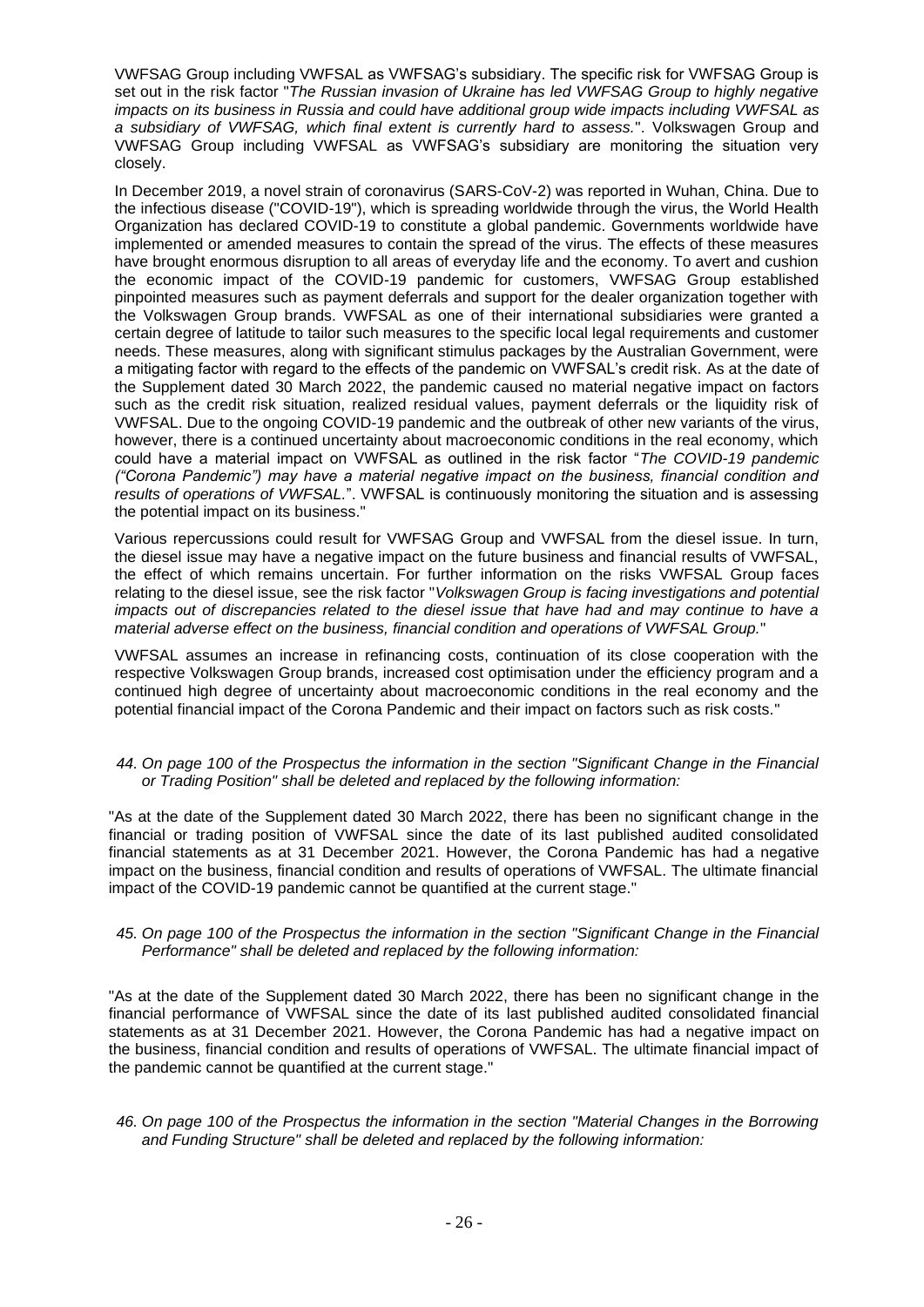"Since 31 December 2021 there have been no material changes in VWFSAL's borrowing and funding structure."

*47. On page 100 of the Prospectus the information in the section "Legal and Arbitration Proceedings" shall be deleted and replaced by the following information:*

"In December 2019, the Australian Securities and Investments Commission ("**ASIC**") commenced proceedings in the Federal Court of Australia against VWFSAL for alleged breaches of responsible lending obligations in relation to loan contracts entered into from July 2012 to April 2017.

In October 2020, ASIC settled its claim against VWFSAL, discontinuing its Federal Court proceedings and agreeing to a Court Enforceable Undertaking whereby VWFSAL is required to implement a remediation program, on a no admissions basis. This remediation program is estimated to provide \$7.4 million in redress to approximately 3,026 consumers and includes taking reasonable steps to remove default listings from affected consumer credit bureau files.

VWFSAL takes its compliance obligations seriously and works to ensure policies, systems and processes are in place to meet its responsible lending obligations. VWFSAL has completed the identification of eligible customers and has commenced remediation of these customers."

*48. On page 100 of the Prospectus the section "Recent Developments" shall be deleted.*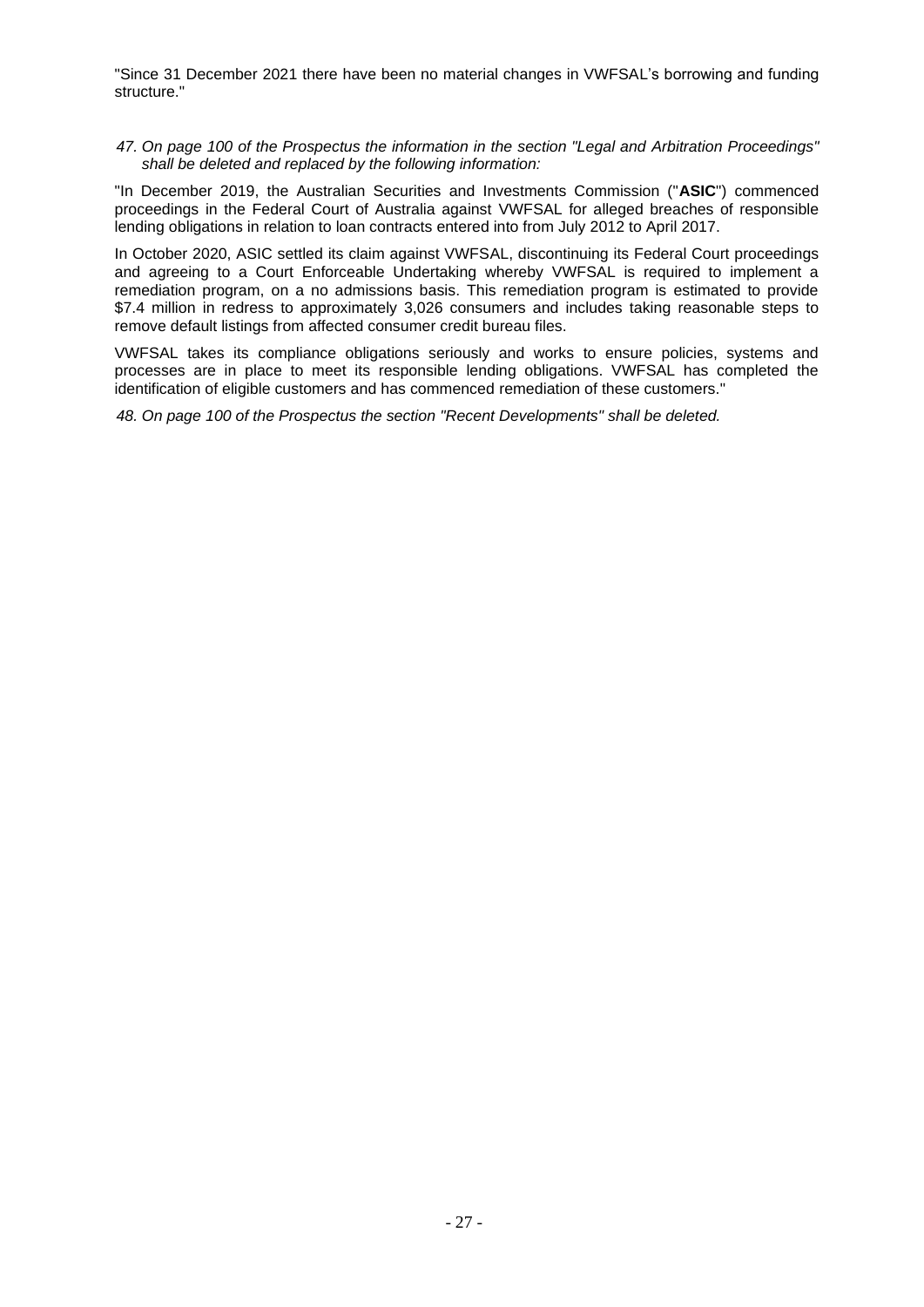# **XII. SUPPLEMENTAL INFORMATION RELATING TO THE SECTION "SUBSCRIPTION AND SALE"**

<span id="page-27-0"></span>*49. On page 298 of the Prospectus the information in the second paragraph of paragraph (i) in the subsection "7. Japan" of the section "Selling Restrictions" shall be deleted and replaced by the following information:* 

"In addition, the Notes will be subject to requirements under the Special Taxation Measures Law of Japan (the "**Special Taxation Measures Law**"). Accordingly, each Dealer has represented and agreed, and each further Dealer appointed under the Programme will be required to represent and agree, that it has not, directly or indirectly, offered or sold and will not, (a) as part of its distribution at any time and (b) otherwise until 40 days after the closing date, directly or indirectly offer or sell any Notes in Japan or to, or for the benefit of, any resident of Japan (which term as used in this paragraph means any person resident in Japan or any Japanese corporation under the Special Taxation Measures Law excluding certain financial institutions defined in Article 6, paragraph 11 of the Special Taxation Measures Law and any other excluded category of persons, corporations or other entities under the Special Taxation Measures Law), or any individual non-resident of Japan or non-Japanese corporation that in either case is a person having a special relationship (as described in Article 6, paragraph 4 of the Special Taxation Measures Law) with VWFSJ (a "**specially-related person of VWFSJ**"), or to others for re-offering or re-sale, directly or indirectly, in Japan or to, or for the benefit of, any resident of Japan or any specially-related person of with VWFSJ, so as to satisfy the requirements for the tax exemption as provided for in Article 6 of the Special Taxation Measures Law and any other applicable laws, regulations and ministerial guidelines of Japan. Notwithstanding the restrictions set forth above, pursuant to the Special Taxation Measures Law, a specially related person of VWFSJ who is or will be acting in its capacity as a Dealer will be permitted to acquire or purchase, as part of the distribution of the Notes, the remainder of the Notes from any of the other Dealers, where such other Dealer has failed to sell to subsequent purchasers all of the Notes that if acquired or purchased from VWFSJ of the relevant Notes in its capacity as a Dealer."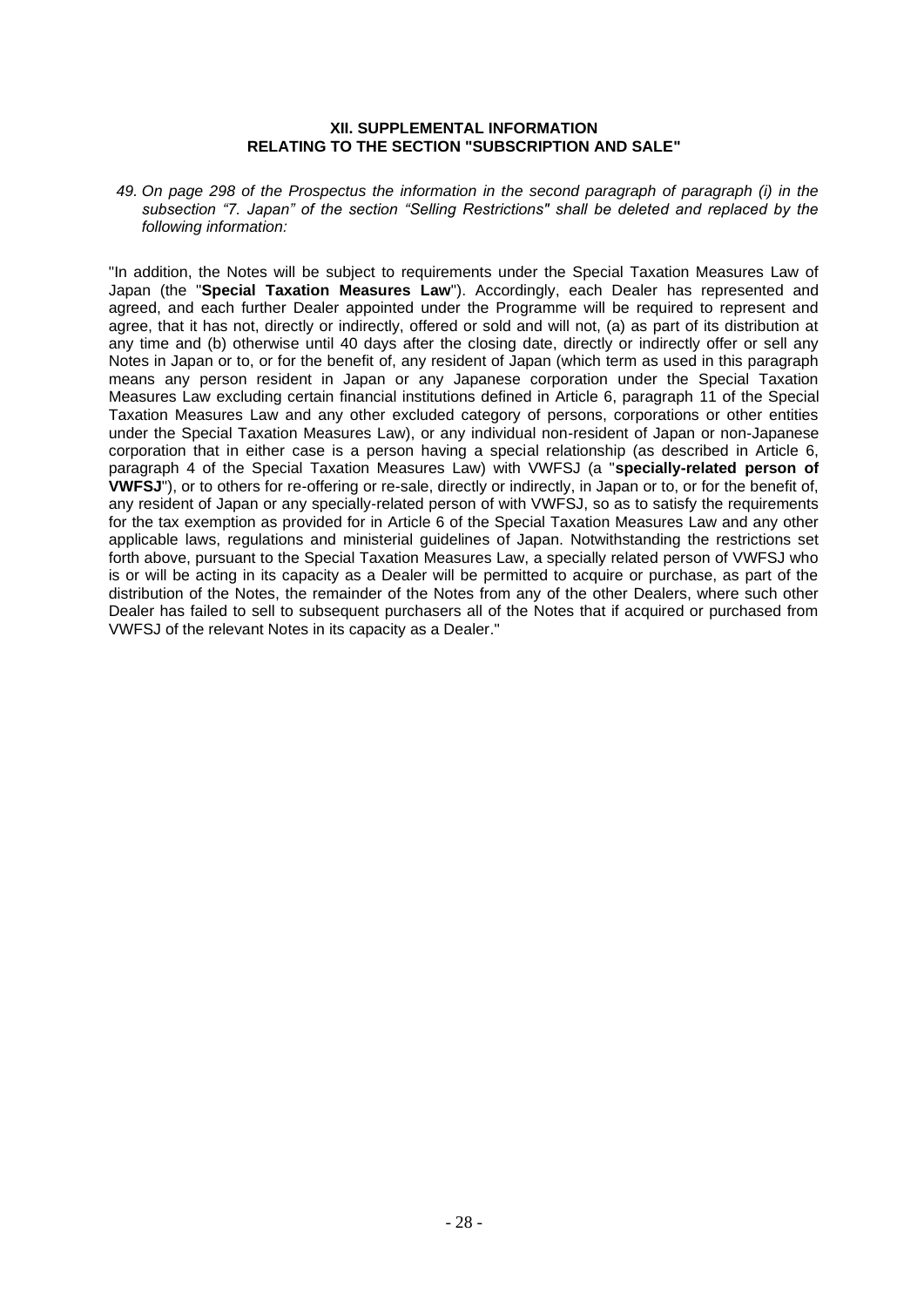# **XIII. SUPPLEMENTAL INFORMATION RELATING TO THE SECTION "GENERAL INFORMATION"**

<span id="page-28-0"></span>*50. On page 302 of the Prospectus the following information shall be added in the subsection "5. Authorisations":* 

"The maximum aggregate principal amount of Notes outstanding and guaranteed at any one time under the Programme is, as of the date of this Supplement, increased by EUR 15,000,000,000 to EUR 50,000,000,000. As of the date of this Supplement, all references in the Prospectus to the maximum aggregate principal amount of Notes outstanding and guaranteed at any one time under the Programme not exceeding EUR 35,000,000,000 shall be changed to EUR 50,000,000,000.

The increase of the Programme amount from EUR 35,000,000,000 to EUR 50,000,000,000 has been duly authorised by resolutions of (a) the Board of Managing Directors of 8 February 2022 and the Supervisory Board of 4 March 2022 of Volkswagen AG, (b) the Board of Managing Directors of 16 December 2021 and the Supervisory Board of 25 February 2022 of VWFSAG, (c) the Board of Managing Directors of VWLGMBH of 16 December 2021, (d) the Board of Directors of 11 February 2022 of VWFSNV, (e) the Board of Management of 21 February 2022 of VWFSJ and (f) the Board of Directors of 18 March 2022 of VWFSAL."

- *51. On page 303 of the Prospectus the following paragraphs shall be added in the subsection "7. Documents on Display":*
- "(xi) the Annual Reports for the financial year ended 31 December 2021 of VWFSAG and VWLGMBH;
- (xii) the audited non-consolidated financial statements for the financial year ended 31 December 2021 of VWFSNV and VWFSJ and the audited consolidated financial statements for the financial year ended 31 December 2021 for VWFSAL."
- *52. On page 304 et seq. of the Prospectus in the subsection "11. Alternative Performance Measures" the last six paragraphs shall be deleted and replaced by the following information:*

"Operating result: The operating result is an indicator to measure the performance in the core business. For VWFSAG Group and in the financial year 2021 the operating result amounts to 2,987 EUR million (compared to 1,210 EUR million in the financial year 2020).

Equity ratio (per cent.): The equity ratio is an indicator to measure the capital strength.

For VWFSAG Group and as of 31 December 2021 the equity ratio amounts to 11.6 per cent. (compared to 10.8 per cent. as of 31 December 2020). The equity ratio is calculated by dividing the total equity (EUR 14,433 million as of 31 December 2021 compared to EUR 12,755 million as of 31 December 2020) by the total assets (EUR 124,590 million as of 31 December 2021 compared to EUR 117,834 million as of 31 December 2020).

For VWLGMBH and as of 31 December 2021 the equity ratio amounts to 0.6 per cent. (compared to 0.6 per cent. 31 December 2020). The equity ratio is calculated by dividing the total equity (EUR 270 million as of 31 December 2021 compared to EUR 271 million as of 31 December 2020) by the total assets (EUR 47,647 million as of 31 December 2021 compared to EUR 43,127 million as of 31 December 2020).

Return on equity: The return on equity is an indicator to measure the profitability. For VWFSAG Group and in the financial year 2021 the return on equity amounts to 22.1 per cent. (compared to 8.3 per cent. in the financial year 2020). Return on equity is calculated by dividing the profit before tax (EUR 3,005 million in financial year 2021 compared to EUR 1,024 million in the financial year 2020) by the average equity based on the current and the prior-year reporting date (for 2021: equity as of 31 December 2020 and 2021 = EUR 13,594 million compared to for 2020: equity as of 31 December 2019 and 2020 = EUR 12,392 million).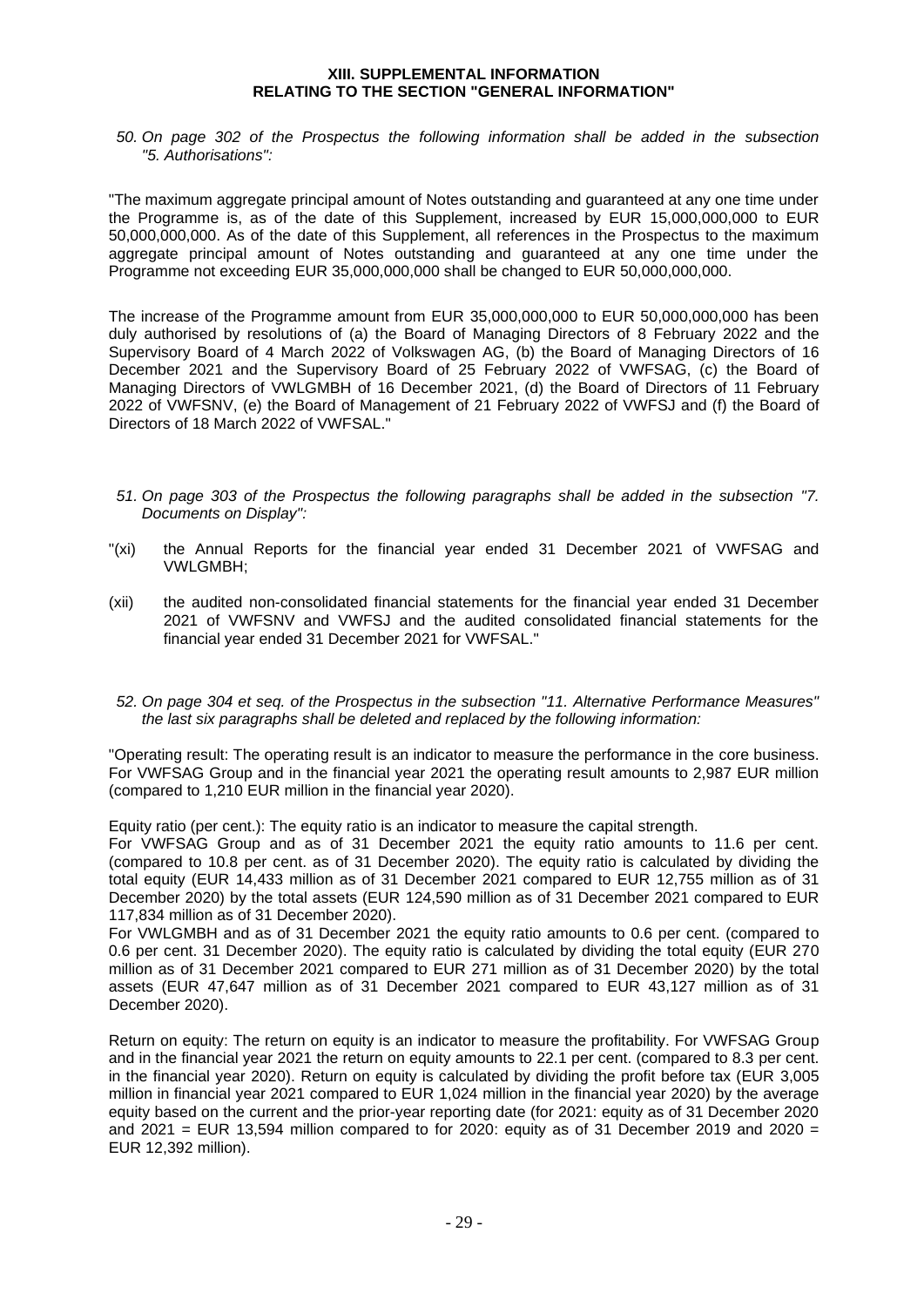Cost Income Ratio: The cost income ratio is an indicator to measure the efficiency. For VWFSAG Group and in the financial year 2021 the cost income ratio amounts to 41 per cent. (compared to 57 per cent. in the financial year 2020). The cost income ratio is calculated by taking the general and administrative expenses, adjusted for expenses passed on to other entities in the Volkswagen Group (EUR 1,798 million in the financial year 2021 compared to EUR 1,606 million in the financial year 2020) divided by the sum of interest income from lending transactions and marketable securities, net income from leasing transaction, interest expenses, net income from service contracts, net income from insurance business, provision for credit risks and net fee and commission income (EUR 4,416 million in the financial year 2021 compared to EUR 2,824 million in the financial year 2020)."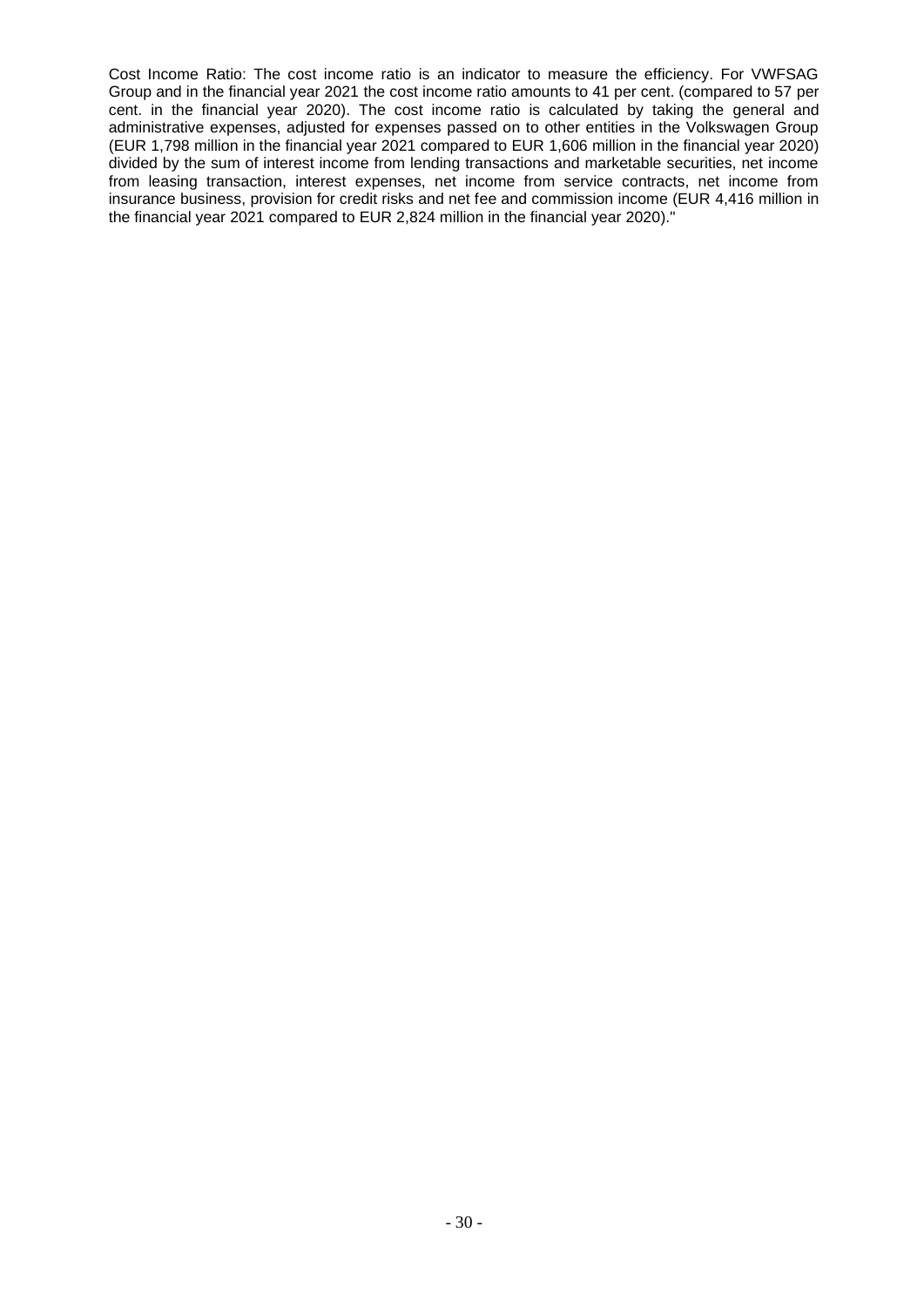# <span id="page-30-0"></span>**XIV. SUPPLEMENTAL INFORMATION RELATING TO THE SECTION "DOCUMENTS INCORPORATED BY REFERENCE"**

*53. On page 306 et seq. of the Prospectus the following paragraphs shall be added at the end of the subsection "Documents incorporated by reference":*

"(t) The Annual Report of VWFSAG for the financial year ended 31 December 2021. [https://www.vwfs.com/en/investor-relations/volkswagen-financial-services-ag/annual-reports/annual](https://www.vwfs.com/en/investor-relations/volkswagen-financial-services-ag/annual-reports/_jcr_content/content/section/section_parsys/downloadlist/downloadlist_parsys/downloaditem_1606146_1930437714/downloadbutton.download.pdf/EN%2520Final%2520GB%25202021%2520VW%2520FS%2520AG%2520IFRS.pdf)[report-IFRS-2021.pdf](https://www.vwfs.com/en/investor-relations/volkswagen-financial-services-ag/annual-reports/_jcr_content/content/section/section_parsys/downloadlist/downloadlist_parsys/downloaditem_1606146_1930437714/downloadbutton.download.pdf/EN%2520Final%2520GB%25202021%2520VW%2520FS%2520AG%2520IFRS.pdf)

(u) The Annual Report of VWLGMBH for the financial year ended 31 December 2021. [https://www.vwfs.com/en/investor-relations/volkswagen-leasing-gmbh/annual-reports/annual-report-](https://www.vwfs.com/en/investor-relations/volkswagen-leasing-gmbh/annual-reports/_jcr_content/content/section/section_parsys/downloadlist/downloadlist_parsys/downloaditem_copy_co_1403281922/downloadbutton.download.pdf/EN%2520GB%25202021%2520VW%2520Leasing%2520GmbH.pdf)[2021.pdf](https://www.vwfs.com/en/investor-relations/volkswagen-leasing-gmbh/annual-reports/_jcr_content/content/section/section_parsys/downloadlist/downloadlist_parsys/downloaditem_copy_co_1403281922/downloadbutton.download.pdf/EN%2520GB%25202021%2520VW%2520Leasing%2520GmbH.pdf)

(v) The non-consolidated Financial Report of VWFSNV for the financial year ended 31 December 2021. [https://www.vwfs.com/en/investor-relations/volkswagen-financial-services-n-v-/annual-reports/annual](https://www.vwfs.com/en/investor-relations/volkswagen-financial-services-n-v-/annual-reports/_jcr_content/content/section/section_parsys/downloadlist/downloadlist_parsys/downloaditem_copy_co_908166886/downloadbutton.download.pdf/FSNV%2520Financial%2520Report%25202021%2520-%2520copy.pdf)[report-2021.pdf](https://www.vwfs.com/en/investor-relations/volkswagen-financial-services-n-v-/annual-reports/_jcr_content/content/section/section_parsys/downloadlist/downloadlist_parsys/downloaditem_copy_co_908166886/downloadbutton.download.pdf/FSNV%2520Financial%2520Report%25202021%2520-%2520copy.pdf)

(w) The non-consolidated Audit Report with Financial Report of VWFSJ for the financial year ended 31 December 2021.

[https://www.vwfs.com/en/investor-relations/volkswagen-financial-services-japan-ltd-/annual](https://www.vwfs.com/en/investor-relations/volkswagen-financial-services-japan-ltd-/annual-reports/_jcr_content/content/section/section_parsys/downloadlist/downloadlist_parsys/downloaditem_copy_co_900946964/downloadbutton.download.pdf/VWFSJ_financials_FY2021_(E).pdf)[reports/annual-report-2021\\_\(E\).pdf](https://www.vwfs.com/en/investor-relations/volkswagen-financial-services-japan-ltd-/annual-reports/_jcr_content/content/section/section_parsys/downloadlist/downloadlist_parsys/downloaditem_copy_co_900946964/downloadbutton.download.pdf/VWFSJ_financials_FY2021_(E).pdf)

"

(x) The consolidated Annual Report with Financial Report of VWFSAL for the financial year ended 31 December 2021.

[https://www.vwfs.com/en/investor-relations/volkswagen-financial-services-australia-pty-ltd--/annual](https://www.vwfs.com/en/investor-relations/volkswagen-financial-services-australia-pty-ltd--/annual-reports/_jcr_content/content/section/section_parsys/downloadlist/downloadlist_parsys/downloaditem_copy_co/downloadbutton.download.pdf/VWFS%2520Australia%2520FY2021.pdf)[reports/annual-report-2021.pdf"](https://www.vwfs.com/en/investor-relations/volkswagen-financial-services-australia-pty-ltd--/annual-reports/_jcr_content/content/section/section_parsys/downloadlist/downloadlist_parsys/downloaditem_copy_co/downloadbutton.download.pdf/VWFS%2520Australia%2520FY2021.pdf)

*54. On page 307 et seq. of the Prospectus in the table in the subsection "Comparative Table of Documents incorporated by Reference" the first row, including the paragraph below, shall be deleted and be replaced by the following information:*

| Page | <b>Section of Prospectus</b>                              | Document incorporated by reference                                                                                                                                                                                                                   |
|------|-----------------------------------------------------------|------------------------------------------------------------------------------------------------------------------------------------------------------------------------------------------------------------------------------------------------------|
| 83   | <b>VWFSAG, Historical Financial</b><br><b>Information</b> | <b>Annual Report 2020 of VWFSAG</b>                                                                                                                                                                                                                  |
|      |                                                           | Combined Management Report, (p. 4 – p. 41)<br>except for the sections "Outlook for 2021"<br>and "Forecast changes in key performance<br>indicators for fiscal year 2021 compared with<br>prior-year figures" on p. 40 of the Annual<br><b>Report</b> |
|      |                                                           | <b>Consolidated Financial Statements of the</b><br><b>Volkswagen Financial Services AG Group</b>                                                                                                                                                     |
|      |                                                           | Income Statement, (p. 43)                                                                                                                                                                                                                            |
|      |                                                           | Statement of Comprehensive Income, (p. 44)                                                                                                                                                                                                           |
|      |                                                           | Balance Sheet, $(p. 45 - p. 46)$                                                                                                                                                                                                                     |
|      |                                                           | Statement of Changes in Equity (p. 47)                                                                                                                                                                                                               |
|      |                                                           | Cash Flow Statement, (p. 48)                                                                                                                                                                                                                         |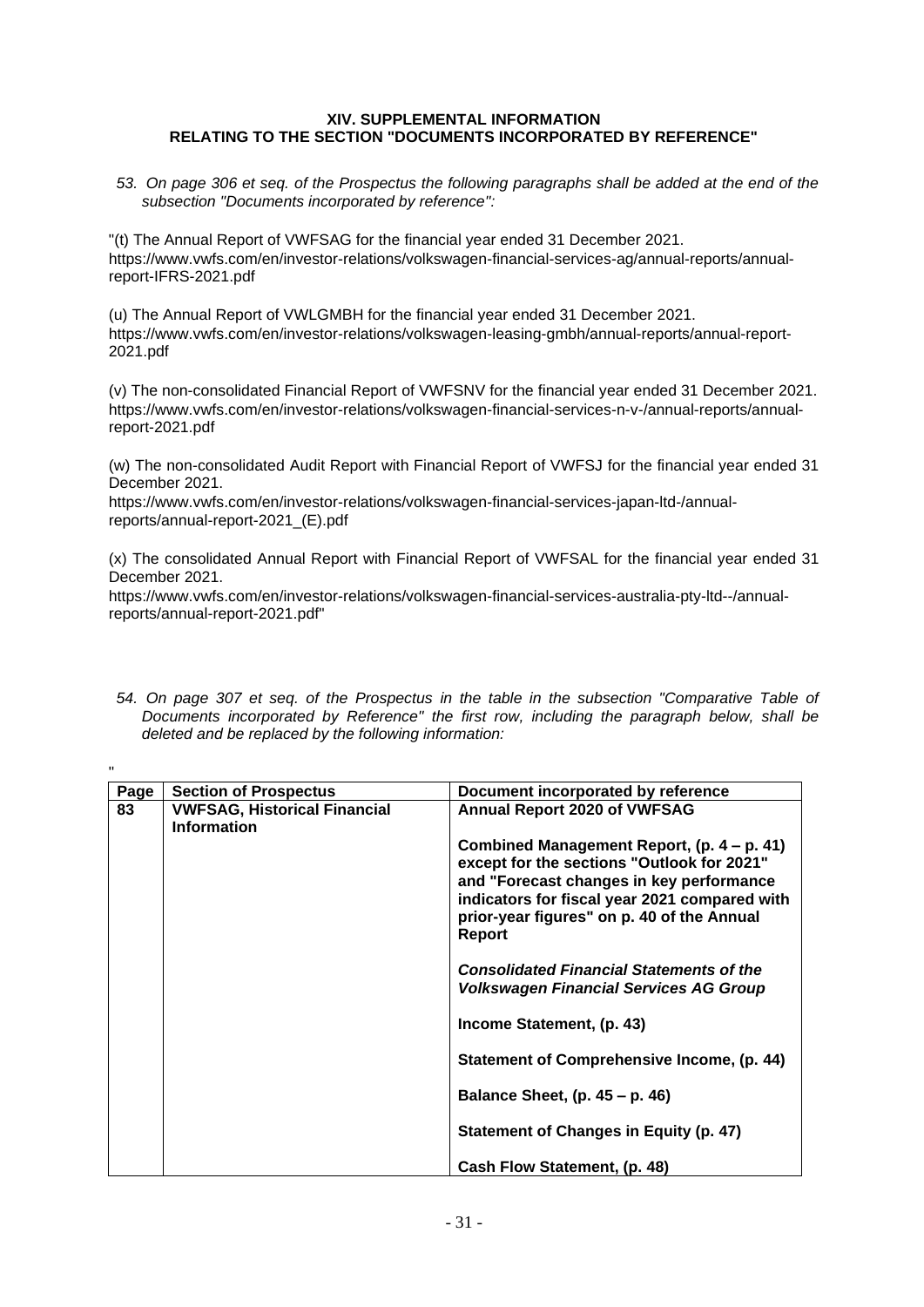|    |                                      | Notes, (p. 49 – p. 170)                                                                                                                                                                                                                              |
|----|--------------------------------------|------------------------------------------------------------------------------------------------------------------------------------------------------------------------------------------------------------------------------------------------------|
|    |                                      | Independent Auditors' Report, (p. 172 -<br>p. 178)                                                                                                                                                                                                   |
|    |                                      | Annual Report 2021 of VWFSAG                                                                                                                                                                                                                         |
|    |                                      | Combined Management Report, (p. 4 – p. 41)<br>except for the sections "Outlook for 2022"<br>and "Forecast changes in key performance<br>indicators for fiscal year 2022 compared with<br>prior-year figures" on p. 40 of the Annual<br><b>Report</b> |
|    |                                      | <b>Consolidated Financial Statements of the</b><br><b>Volkswagen Financial Services AG Group</b>                                                                                                                                                     |
|    |                                      | Income Statement, (p. 43)                                                                                                                                                                                                                            |
|    |                                      | Statement of Comprehensive Income, (p. 44)                                                                                                                                                                                                           |
|    |                                      | Balance Sheet, (p. 45 - p. 46)                                                                                                                                                                                                                       |
|    |                                      | <b>Statement of Changes in Equity (p. 47)</b>                                                                                                                                                                                                        |
|    |                                      | Cash Flow Statement, (p. 48)                                                                                                                                                                                                                         |
|    |                                      | Notes, (p. 49 – p. 186)                                                                                                                                                                                                                              |
|    |                                      | Independent Auditors' Report, (p. 188 -<br>p. 194)                                                                                                                                                                                                   |
| 88 | <b>VWLGMBH, Historical Financial</b> | Annual Report of 2020 of VWLGMBH                                                                                                                                                                                                                     |
|    | <b>Information</b>                   | Management Report, $(p. 1 - p. 29)$ except for<br>the section "Outlook for 2021" on p. 29 of the<br><b>Annual Report</b>                                                                                                                             |
|    |                                      | <b>Annual Financial Statements</b>                                                                                                                                                                                                                   |
|    |                                      | Balance Sheet, (p. 30 – p. 31)                                                                                                                                                                                                                       |
|    |                                      | Income Statement (p. $32 - p. 33$ )                                                                                                                                                                                                                  |
|    |                                      | Cash Flow Statement, (p. 34)                                                                                                                                                                                                                         |
|    |                                      | Statement of Changes in Equity, (p. 35)                                                                                                                                                                                                              |
|    |                                      | Notes, (p. 36 – p. 48)                                                                                                                                                                                                                               |
|    |                                      | Independent Auditors' Report, (p. 50 – p. 55)                                                                                                                                                                                                        |
|    |                                      | Note regarding Forward-Looking Statements,<br>(p. 57)                                                                                                                                                                                                |
|    |                                      | Annual Report of 2021 of VWLGMBH<br>Management Report, $(p. 2 - p. 33)$ except for<br>the section "Outlook for 2022" on p. 32 of the<br><b>Annual Report</b>                                                                                         |
|    |                                      | <b>Annual Financial Statements</b>                                                                                                                                                                                                                   |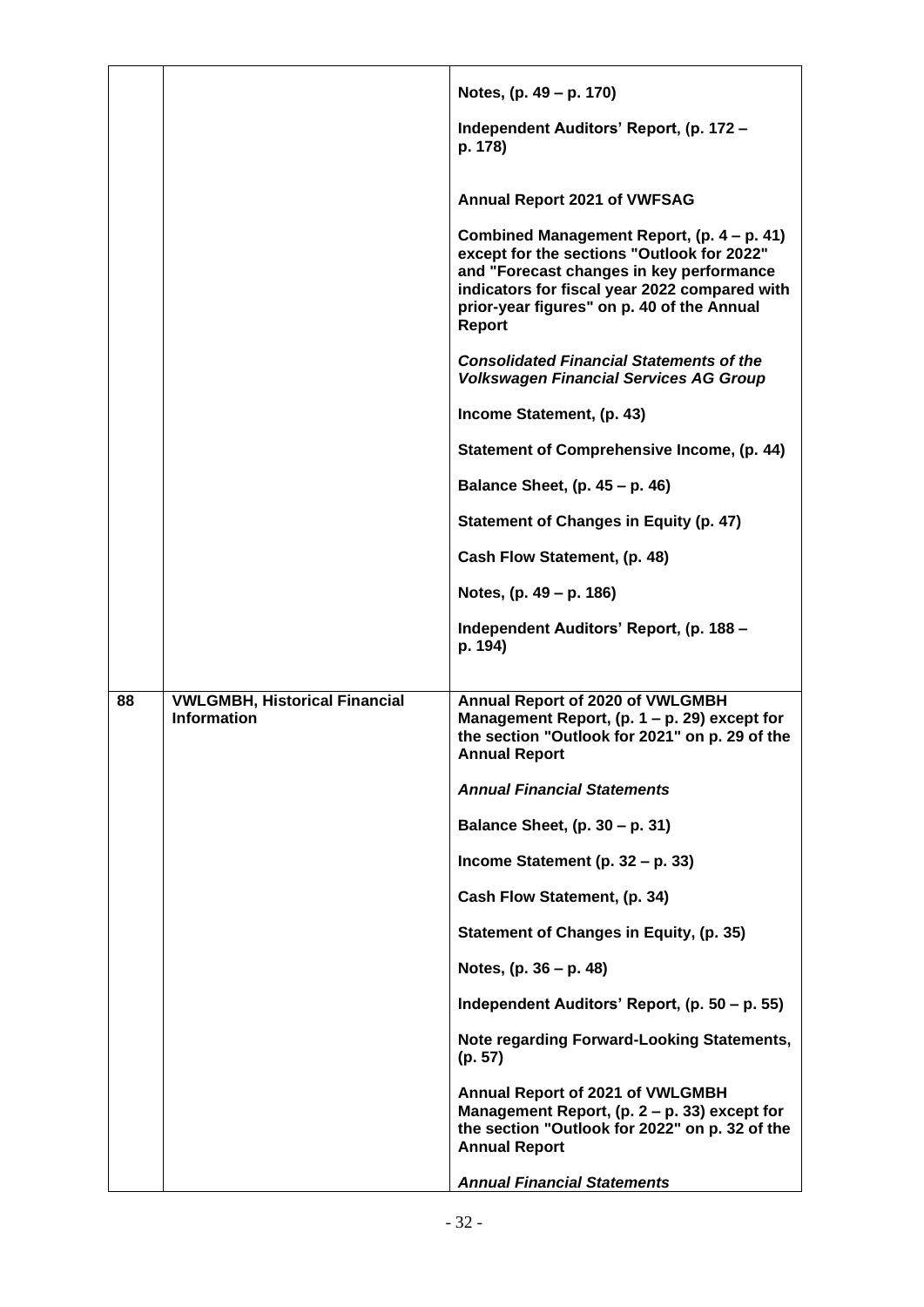|    |                                     | Balance Sheet, (p. 34 – p. 35)<br>Income Statement (p. 36 - p. 37)<br>Cash Flow Statement, (p. 38)<br>Statement of Changes in Equity, (p. 39)<br>Notes, $(p. 40 - p. 52)$<br>Independent Auditors' Report, (p. 54 – p. 59) |
|----|-------------------------------------|----------------------------------------------------------------------------------------------------------------------------------------------------------------------------------------------------------------------------|
|    |                                     | Note regarding Forward-Looking Statements,<br>(p. 62)                                                                                                                                                                      |
| 92 | <b>VWFSNV, Historical Financial</b> | <b>Financial Report 2020 of VWFSNV</b>                                                                                                                                                                                     |
|    | <b>Information</b>                  | Management Report, $(p. 3 - p. 7)$ except for<br>the section "Expectation 2021" on p. 6 of the<br><b>Financial Report</b>                                                                                                  |
|    |                                     | <b>Financial Statements</b>                                                                                                                                                                                                |
|    |                                     | Balance Sheet, (p. 9 - p. 10)                                                                                                                                                                                              |
|    |                                     | Income Statement, (p. 11)                                                                                                                                                                                                  |
|    |                                     | Cash Flow Statement, (p. 12)                                                                                                                                                                                               |
|    |                                     | Notes to the Financial Statements,<br>$(p. 13 - p. 37)$                                                                                                                                                                    |
|    |                                     | Other Information, (p. 38)                                                                                                                                                                                                 |
|    |                                     | Independent Auditor's Report, (p. 39 – p. 43)                                                                                                                                                                              |
|    |                                     | <b>Financial Report 2021 of VWFSNV</b>                                                                                                                                                                                     |
|    |                                     | Management Report, $(p. 4 - p. 8)$ except for<br>the section "Expectation 2022" on p. 7 of the<br><b>Financial Report</b>                                                                                                  |
|    |                                     | <b>Financial Statements</b>                                                                                                                                                                                                |
|    |                                     | Balance Sheet, (p. 10 - p. 11)                                                                                                                                                                                             |
|    |                                     | Income Statement, (p. 12)                                                                                                                                                                                                  |
|    |                                     | Cash Flow Statement, (p. 13)                                                                                                                                                                                               |
|    |                                     | <b>Notes to the Financial Statements,</b><br>$(p. 14 - p. 39)$                                                                                                                                                             |
|    |                                     | Other Information, (p. 40)                                                                                                                                                                                                 |
|    |                                     | Independent Auditor's Report, (p. 41– p. 47)                                                                                                                                                                               |
| 96 | <b>VWFSJ, Historical Financial</b>  | Audit Report with Financial Report 2020 of                                                                                                                                                                                 |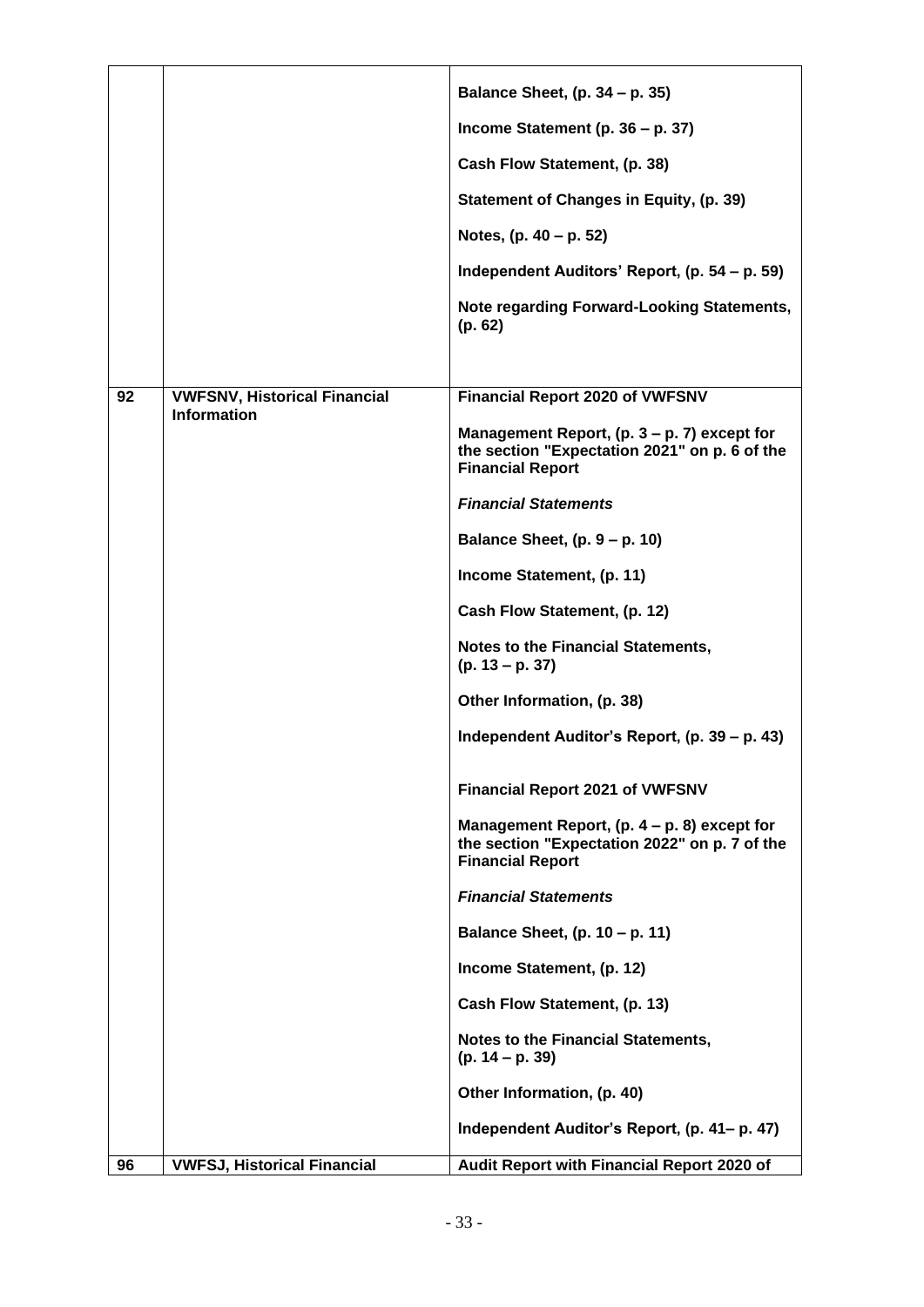|    | <b>Information</b>                                        | <b>VWFSJ (English Translation)</b>                                                  |
|----|-----------------------------------------------------------|-------------------------------------------------------------------------------------|
|    |                                                           | Independent Auditor's Report, (p. 2 – p. 4)                                         |
|    |                                                           | <b>Financial Statements</b>                                                         |
|    |                                                           | Balance Sheet, (p. 6)                                                               |
|    |                                                           | Income Statement, (p. 7)                                                            |
|    |                                                           | Statement of Changes in Equity, (p. 8)                                              |
|    |                                                           | <b>Summary of Significant Accounting Policies,</b><br>(p. 9)                        |
|    |                                                           | Notes, (p. 10 – p. 16)                                                              |
|    |                                                           | Supplementary Schedules in relation to the<br>Financial Statements, (p. 17 - p. 20) |
|    |                                                           | Audit Report with Financial Report 2021 of<br><b>VWFSJ (English Translation)</b>    |
|    |                                                           | Independent Auditor's Report, (p. 2 – p. 4)                                         |
|    |                                                           | <b>Financial Statements</b>                                                         |
|    |                                                           | Balance Sheet, (p. 6)                                                               |
|    |                                                           | Income Statement, (p. 7)                                                            |
|    |                                                           | Statement of Changes in Equity, (p. 8)                                              |
|    |                                                           | <b>Summary of Significant Accounting Policies,</b><br>(p. 9)                        |
|    |                                                           | Notes, (p. 10 – p. 16)                                                              |
|    |                                                           | Supplementary Schedules in relation to the<br>Financial Statements, (p. 17 - p. 20) |
| 99 | <b>VWFSAL, Historical Financial</b><br><b>Information</b> | Annual Report 2020 of VWFSAL                                                        |
|    |                                                           | Director's Report, $(p. 3 - p. 5)$                                                  |
|    |                                                           | Auditor's Independence Declaration, (p. 6)                                          |
|    |                                                           | Financial report - 31 December 2020                                                 |
|    |                                                           | Statement of Comprehensive Income, (p. 9)                                           |
|    |                                                           | Statement of Financial Position, (p. 10 - p.<br>11)                                 |
|    |                                                           | Statement of Changes in Equity, (p. 12)                                             |
|    |                                                           | <b>Statements of Cash Flows, (p. 13)</b>                                            |
|    |                                                           | Notes to the financial statements, (p. $14 - p$ .<br>85)                            |
|    |                                                           | Independent auditor's report to the members                                         |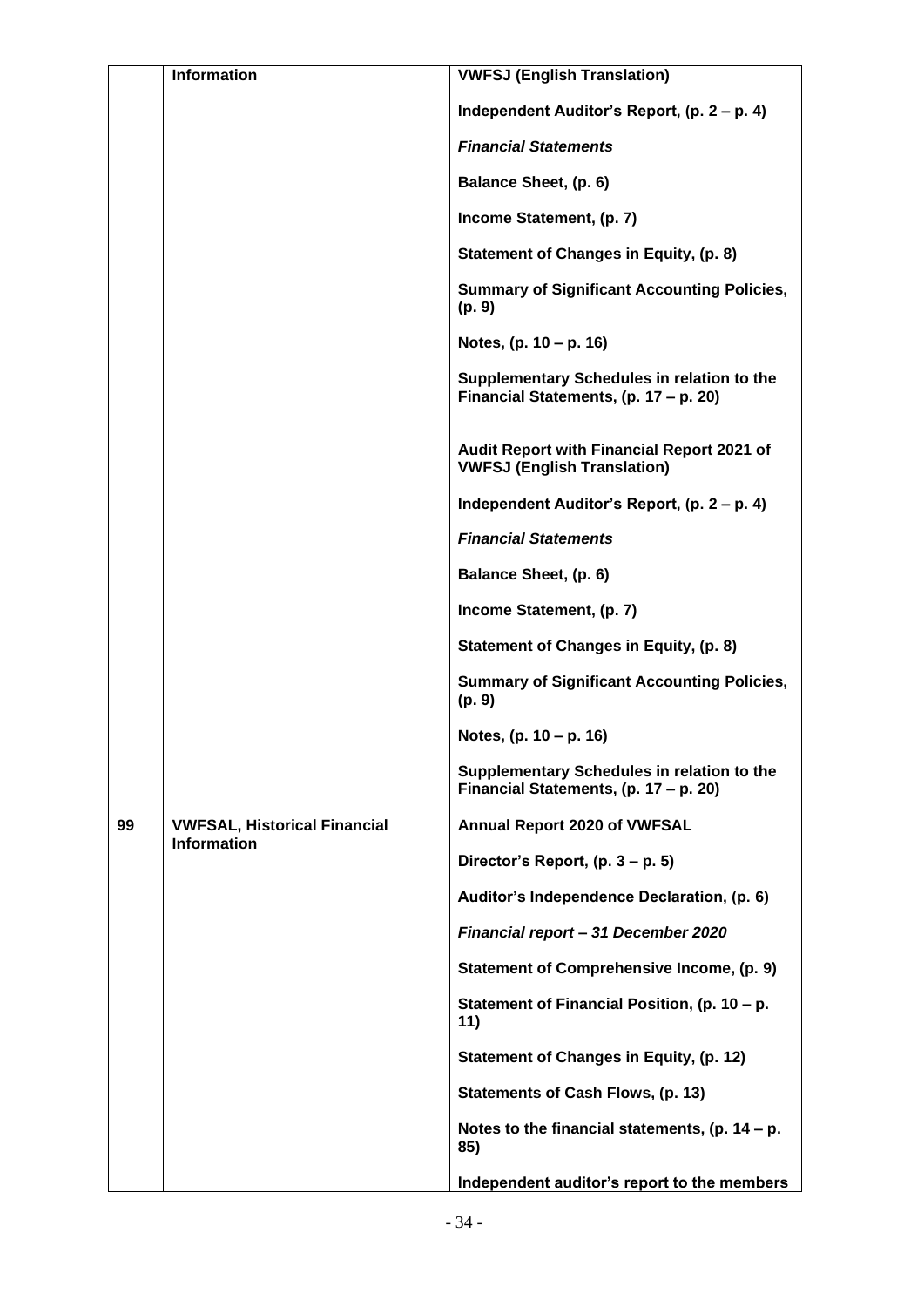|  | of Volkswagen Financial Services Australia<br>Pty Limited, (p. 86 – p. 88)                                                |
|--|---------------------------------------------------------------------------------------------------------------------------|
|  | <b>Annual Report 2021 of VWFSAL</b>                                                                                       |
|  | Director's Report, $(p. 2 - p. 4)$                                                                                        |
|  | Auditor's Independence Declaration, (p. 5)                                                                                |
|  | <b>Financial report - 31 December 2021</b>                                                                                |
|  | Statement of Comprehensive Income, (p. 8)                                                                                 |
|  | Statement of Financial Position, (p. 9 – p. 10)                                                                           |
|  | Statement of Changes in Equity, (p. 11)                                                                                   |
|  | Statements of Cash Flows, (p. 12)                                                                                         |
|  | Notes to the financial statements, $(p. 13 - p.$<br>82)                                                                   |
|  | Independent auditor's report to the members<br>of Volkswagen Financial Services Australia<br>Pty Limited, (p. 83 - p. 85) |
|  |                                                                                                                           |

Any information not incorporated by reference into the Base Prospectus but contained in one of the documents mentioned as source documents in the cross-reference lists above is either not relevant for investors or covered elsewhere in the Base Prospectus."